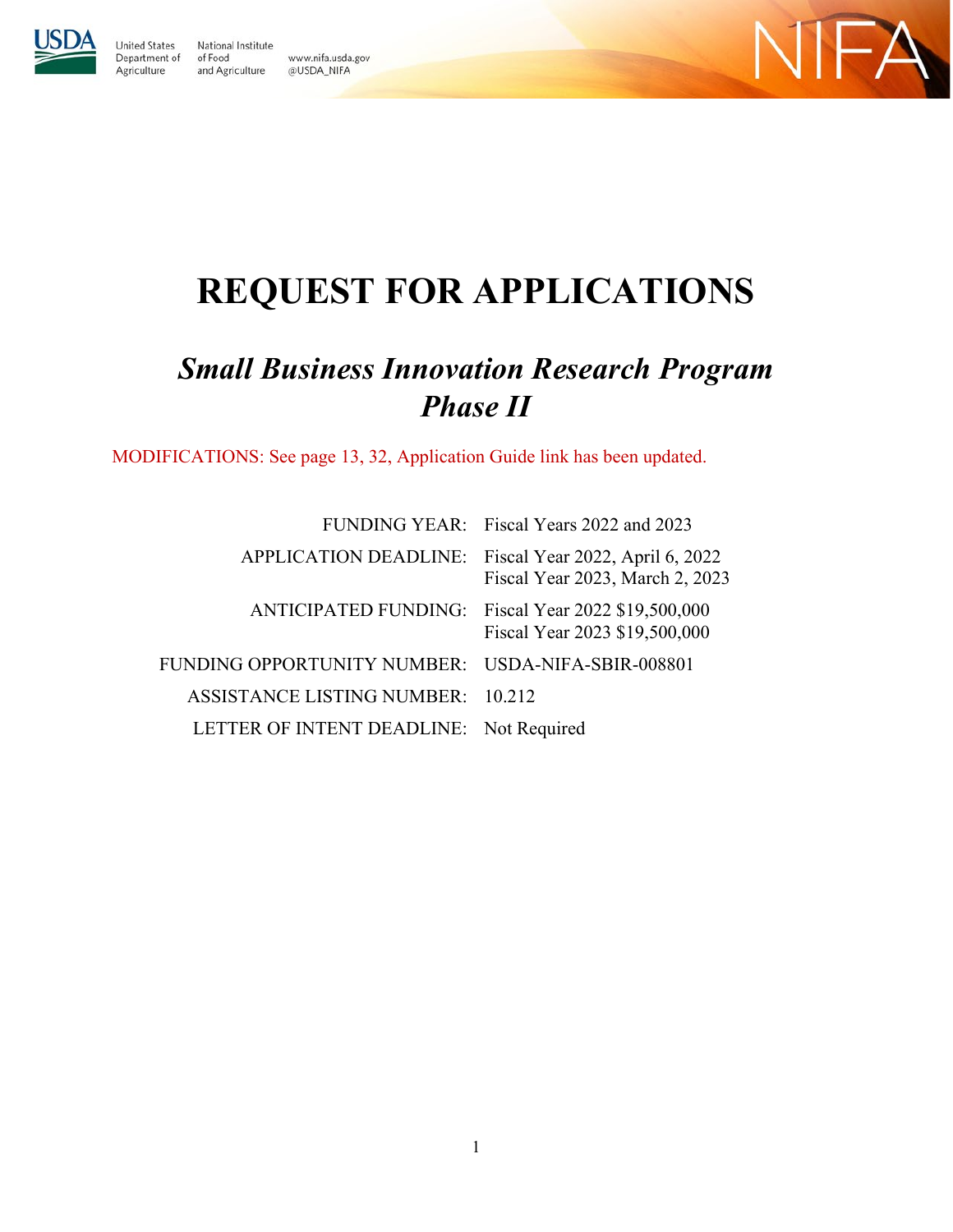## **INITIAL ANNOUNCEMENT**

National Institute of Food and Agriculture United States Department of Agriculture

<span id="page-1-0"></span>*Assistance Listing:* The Small Business Innovation Research (SBIR) program Phase II is listed in the beta.SAM.gov Assistance Listings number 10.212.

#### <span id="page-1-1"></span>**Table 1 Key Dates and Deadlines**

| Application:   FY 2022, 5:00 P.M. Eastern Time, April 6, 2022             |
|---------------------------------------------------------------------------|
| FY 2023, 5:00 P.M. Eastern Time, March 2, 2023                            |
| Applicants Comments:   Within six months from the issuance of this notice |
| (NIFA may not consider comments received after the sixth month)           |

*Advancing Diversity, Equity, Inclusion, and Accessibility***.** NIFA recognizes research, education, and extension efforts will have the greatest impacts when equity is grounded in the programs. NIFA is committed to enhancing diversity, equity, inclusion, and accessibility of programs and encourages individuals, institutions, and organizations from underserved communities to apply to funding opportunities as lead, co-lead, or subaward recipient(s), and to engage as leaders in the peer panel review process to support the development of strong networks and collaborations. NIFA encourages applications that engage diverse communities and have broad impacts through research, education, extension, and integrated activities to address current and future challenges.

*Stakeholder Input***.** The National Institute of Food and Agriculture (NIFA) seeks comments on all request for applications (RFAs) so it can deliver programs efficiently, effectively, with integrity, and with a focus on customer service. NIFA considers comments, to the extent possible when developing RFAs and use comments to help meet the requirements of Section  $103(c)(2)$  of [the Agricultural Research, Extension, and Education Reform Act of 1998](https://nifa.usda.gov/resource/agricultural-research-extension-and-education-reform-act-1998) [\(7 U.S.C.](https://uscode.house.gov/view.xhtml?req=(title:7%20section:7613%20edition:prelim)%20OR%20(granuleid:USC-prelim-title7-section7613)&f=treesort&edition=prelim&num=0&jumpTo=true)   $7613(c)(2)$ )Applicants may submit written comments to  $Policy@usda.gov$  (email is for comments only). Please use the following subject line: Response to the Small Business Innovation Research Program Phase II RFA.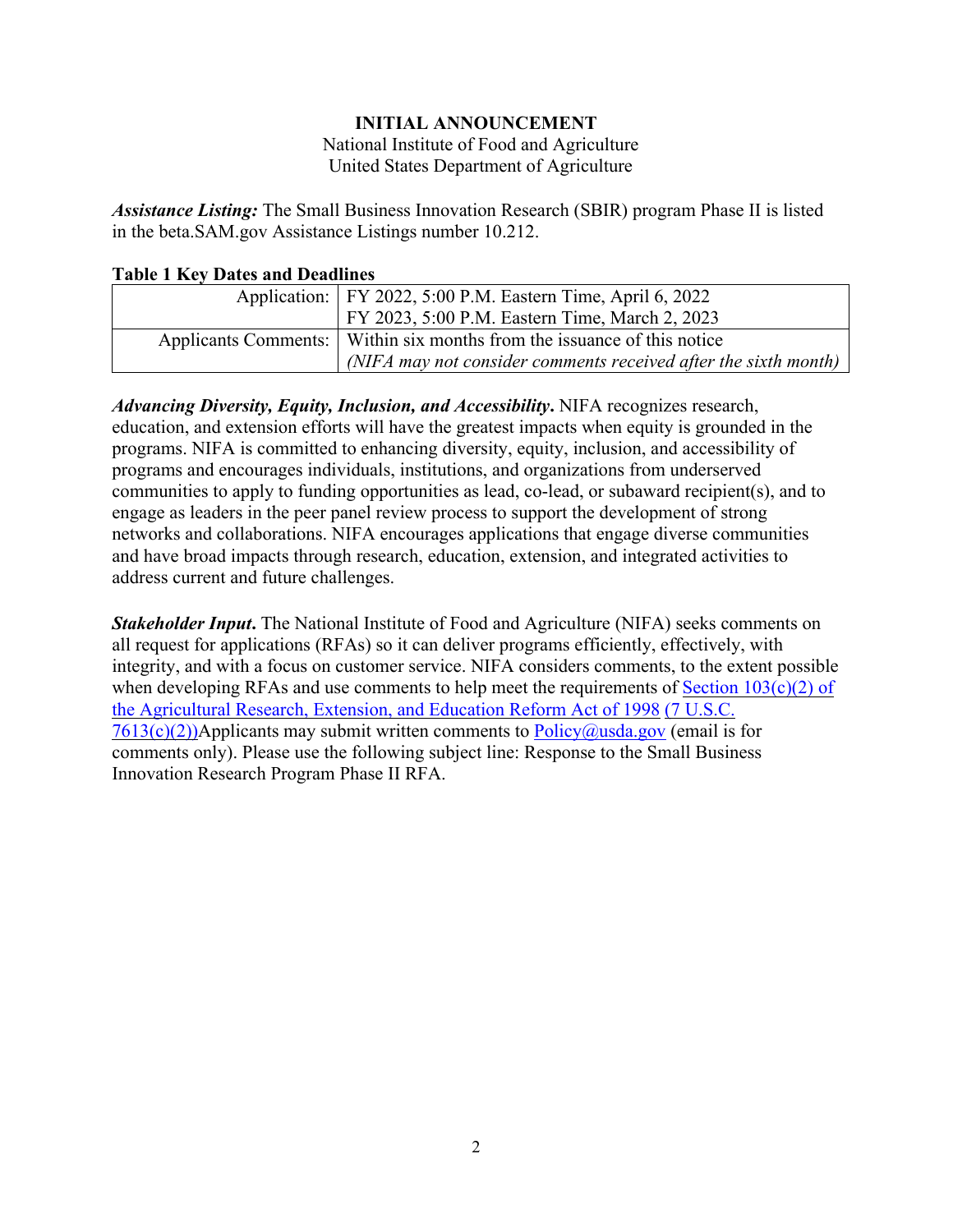# **EXECUTIVE SUMMARY**

<span id="page-2-0"></span>The USDA Small Business Innovation Research (SBIR) program focuses on transforming scientific discovery into products and services with commercial potential and/or societal benefit. Unlike fundamental research, the USDA SBIR program supports small businesses in the creation of innovative, and/or disruptive technologies and enables the application of research advancements from conception into the market.

Different from most other investors, the USDA SBIR program funds early or "seed" stage research and development that has a commercial potential. The program provides equity-free funding and entrepreneurial support at the earliest stages of company and technology development.

NIFA requests applications for the SBIR program Phase II for fiscal year (FY) 2022 from previous SBIR program Phase I awardees. This RFA is being released prior to the passage of an FY 2022 appropriations act. Enactment and implementation of appropriations or authorizing legislation may affect the availability or level of funding for this program and may delay the start date of Phase II grants for FY 2022.

This notice identifies the objectives for the SBIR program Phase II projects, deadlines, funding information, eligibility criteria for projects and applicants, and application forms, and associated instructions.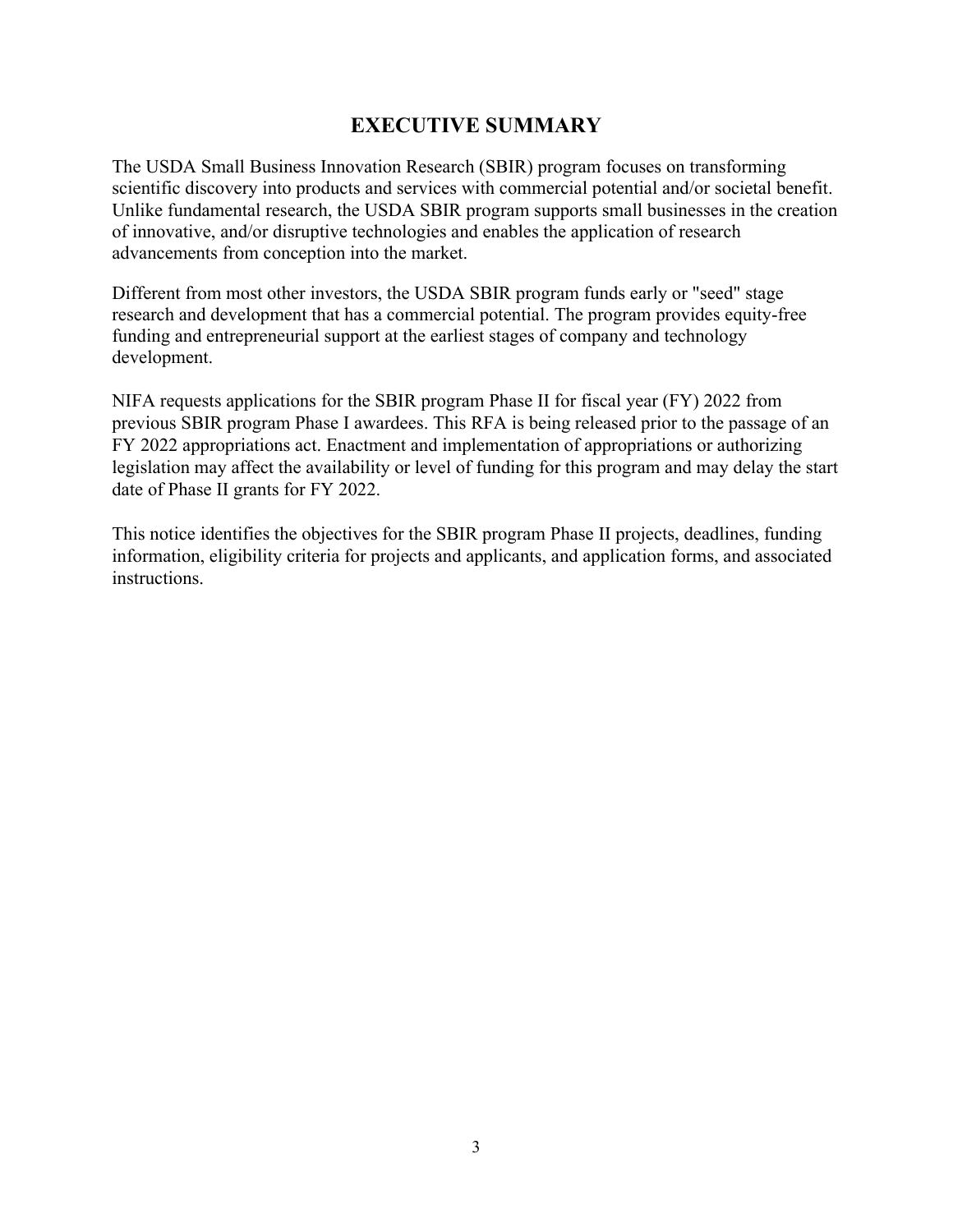<span id="page-3-0"></span>

|    | E. Potential Commercial Outcome and Commercialization Assistance Training Program10 |  |
|----|-------------------------------------------------------------------------------------|--|
|    |                                                                                     |  |
|    |                                                                                     |  |
|    |                                                                                     |  |
|    |                                                                                     |  |
|    |                                                                                     |  |
|    |                                                                                     |  |
|    |                                                                                     |  |
|    |                                                                                     |  |
|    |                                                                                     |  |
|    |                                                                                     |  |
| В. |                                                                                     |  |
|    |                                                                                     |  |
|    |                                                                                     |  |
|    |                                                                                     |  |
|    |                                                                                     |  |
|    |                                                                                     |  |
|    |                                                                                     |  |
|    |                                                                                     |  |
|    |                                                                                     |  |
|    |                                                                                     |  |
|    |                                                                                     |  |
|    |                                                                                     |  |
|    |                                                                                     |  |

# **Table of Contents**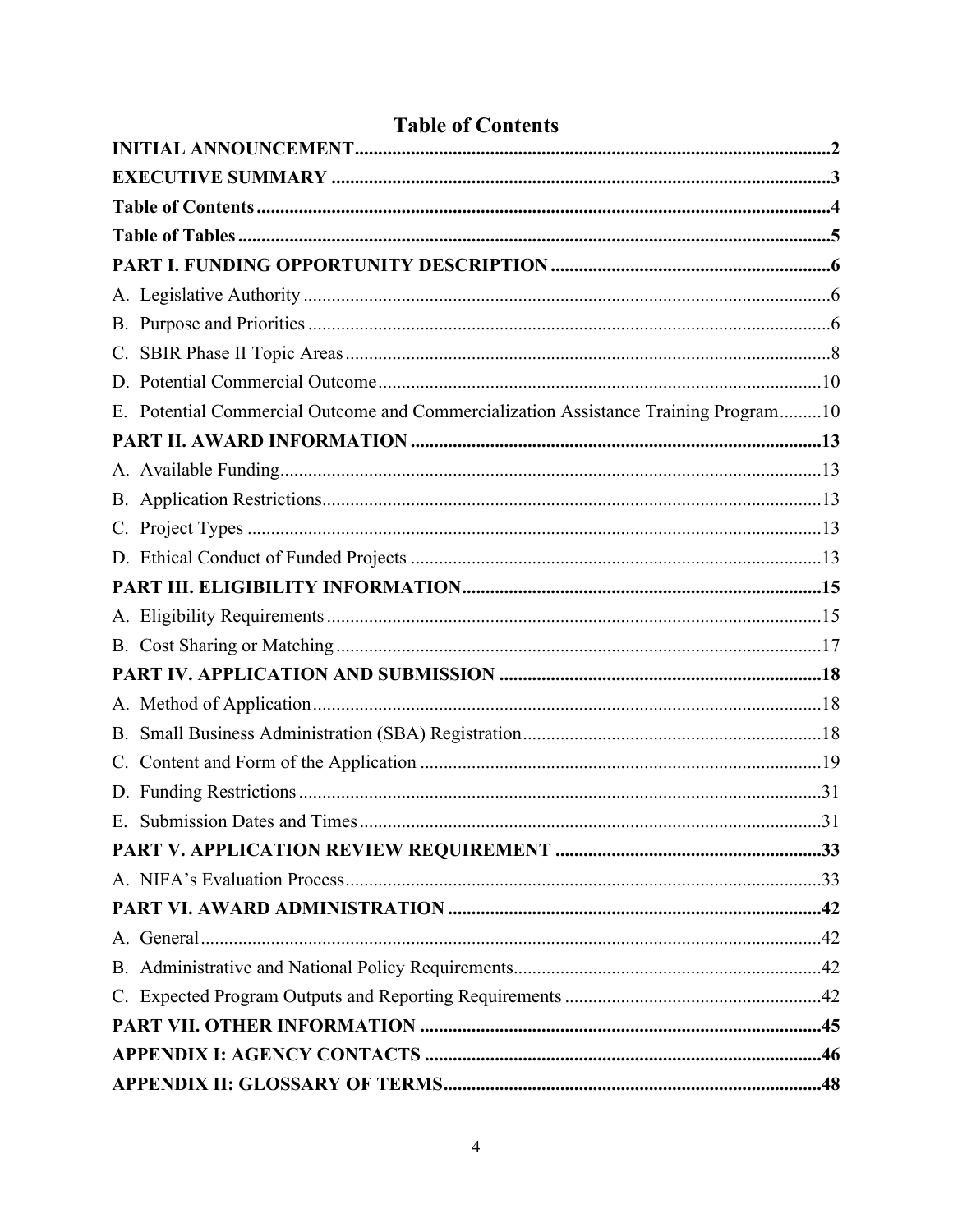# **Table of Tables**

<span id="page-4-0"></span>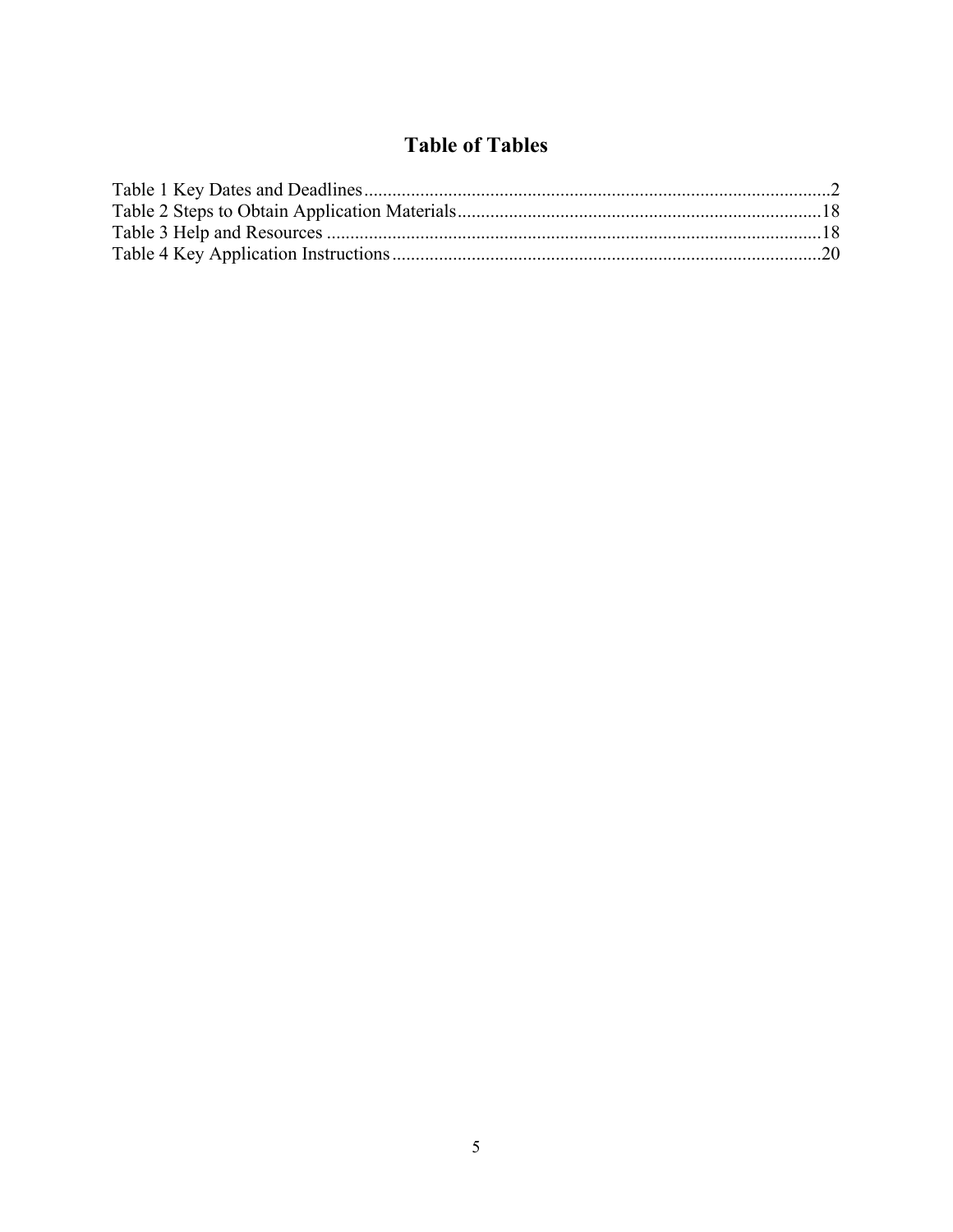## <span id="page-5-0"></span>**PART I. FUNDING OPPORTUNITY DESCRIPTION**

#### <span id="page-5-1"></span>**A. Legislative Authority**

The National Defense Authorization Act for Fiscal Year 2017 (Pub. L. 114–328, §1834(a) Extension of SBIR and STTR programs) amended the SBIR Small Business Act (15 [U.S.C.](https://uscode.house.gov/view.xhtml?req=(title:15%20section:638%20edition:prelim)%20OR%20(granuleid:USC-prelim-title15-section638)&f=treesort&edition=prelim&num=0&jumpTo=true) [638\(m\)\)](https://uscode.house.gov/view.xhtml?req=(title:15%20section:638%20edition:prelim)%20OR%20(granuleid:USC-prelim-title15-section638)&f=treesort&edition=prelim&num=0&jumpTo=true) to September 30, 2022.

The Small Business Innovation Research (SBIR) program is Congressionally mandated and intended to support scientific excellence and technological innovation through the investment of federal research funds to build a strong national economy by stimulating technological innovation in the private sector; strengthening the role of small business in meeting federal research and development needs; increasing the commercial application of federally supported research results; and fostering and encouraging participation by socially and economically disadvantaged and women-owned small businesses.

#### <span id="page-5-2"></span>**B. Purpose and Priorities**

The Small Business Administration (SBA), through the SBIR Policy Directive, provides policy guidance for this program. A main purpose of the legislation is to stimulate technological innovation and increase private sector commercialization among small business concerns and **e**nable them to undertake and to obtain the benefits of research and development in order to maintain and strengthen the competitive free enterprise system and the national economy. The USDA SBIR program Assistance Listing 10.212, is therefore in a unique position to meet both the goals of USDA and the purpose of the SBIR legislation by transforming scientific discovery and innovation both social and economic benefit, and by emphasizing private sector commercialization.

The purpose of a research application is to provide a written statement that contains sufficient information to persuade members of the research and business community that the proposed activities demonstrate a sound approach to an innovation that answers both a scientific question and has a strong potential to be commercialized. The reviewers advise the USDA-NIFA SBIR professional staff which applications are worthy of support under the stated USDA-NIFA evaluation criteria.

The application should be self-contained and written with care and thoroughness and should be reviewed carefully by the applicant and by others knowledgeable on the subject prior to submission. Applicants need to ensure the application contains information essential for a comprehensive evaluation of the application. Examples of information would be intellectual property, preliminary data, etc. Handling of baseline data and data collection will be addressed in the Data Management Plan (DMP) in accordance with the Part IV(B) of this RFA.

The aim of SBIR Phase II applications is to continue the R&D developed under Phase I with a goal to commercialize and bring the innovation to market as the Phase II project completes. Phase II will require a more comprehensive application, outlining the proposed effort in detail and the commercialization strategy for the effort. USDA-NIFA recognizes that Phase II awards may not be sufficient in either dollars or time for the firm to complete the total R/R&D and the commercialization activities required to bring the project results to a marketplace. Therefore, completion of the research under these circumstances may have to be carried into Phase III.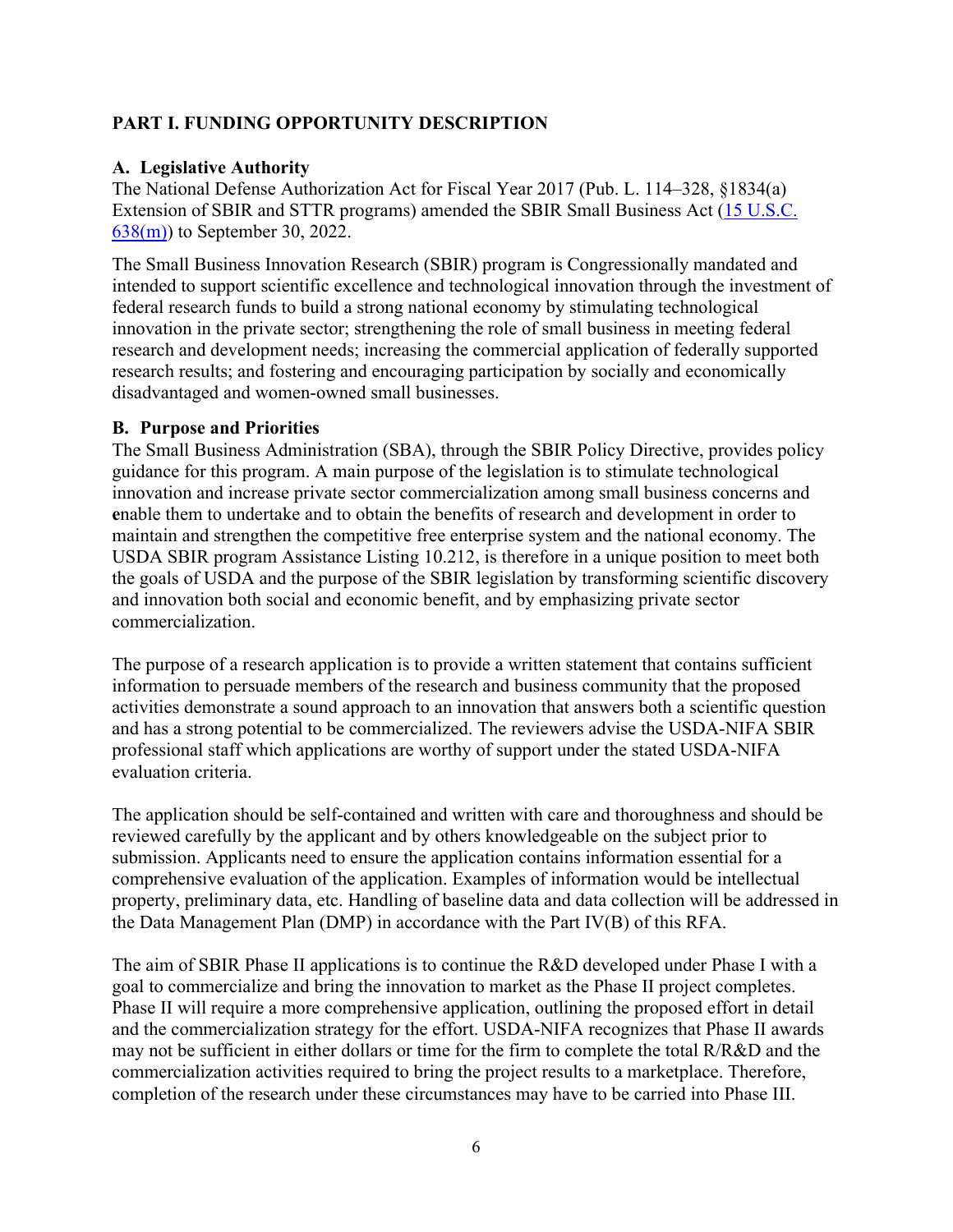Phase III refers to work that derives from, extends, or logically concludes effort(s) performed under prior SBIR funding, but is funded by sources other than the SBIR program. Phase III work is typically oriented towards completing the commercialization of SBIR research or technology. For Phase II applications, a small business must not propose large scale demonstration projects, or classified research. Many of the research projects supported by the SBIR program lead to the development of new products based upon the research results obtained during the project. However, projects that seek funding solely for product development where no research is involved (i.e., the funds are needed to permit the development of a product based on previously completed research) will not be accepted. Research may be carried out through the construction and evaluation of a laboratory prototype, where necessary, however the prototype will have to comply with Federal Regulations (7 CFR 3403) for disposition at the end of the grant and cannot be used for Phase III activities. The prototype should be used as a model to manufacture new versions of the innovation for sale to a commercial market.

Literature surveys should be completed prior to the Phase II application and cannot be proposed as part of the R&D effort. Phase II Applicants must respond to a topic area listed (see Part I, C.) that corresponds to the Phase I work that was previously funded.

The USDA SBIR program currently has no specific procurement focus, as a consequence USDA offers ten solicitation topic areas that are intended to permit a broad spectrum of eligible and innovative science- and technology-based small businesses to compete for funding. The topics are detailed within this solicitation. These ten solicitation topic areas provide an opportunity to pursue the following USDA priorities:

- 1. Addressing climate change via climate-smart agriculture and forestry
- 2. Advancing racial justice, equity, and opportunity
- 3. Creating more and better market opportunities
- 4. Tackling food and nutrition insecurity

The SBIR program Phase II is aligned with the following USDA [Strategic](https://www.usda.gov/sites/default/files/documents/usda-strategic-plan-2018-2022.pdf) Goals:

- 1. Strategic Goal 2: Maximize the Ability of American Agricultural Producers to Prosper by Feeding and Clothing the World;
- 2. Strategic Goal 3: Promote American Agriculture Products and Exports
- 3. Strategic Goal 4: Facilitate Rural Prosperity and Economic Development;
- 4. Strategic Goal 5: Strengthen the Stewardship of Private Lands Through Technology and Research;
- 5. Strategic Goal 6: Ensure Productive and Sustainable Use of Our National Forest System Lands; and
- 6. Strategic Goal 7: Provide all Americans Access to a Safe, Nutritious, and Secure Food Supply.

Additional requirements on expected performance goals, indicators and targets may be required as a condition of award.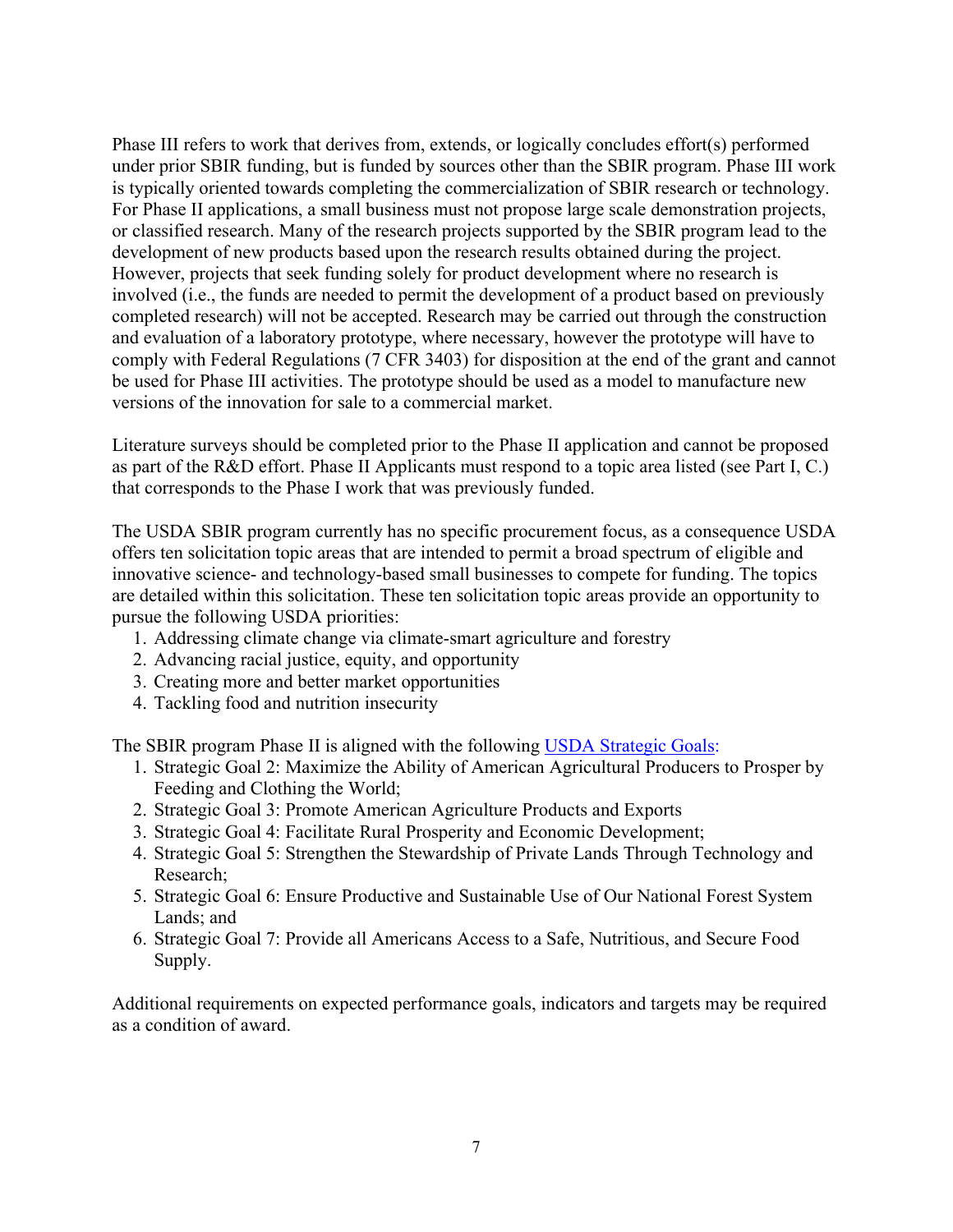#### <span id="page-7-0"></span>**C. SBIR Phase II Topic Areas**

#### **Forests and Related Resources – Topic Area 8.1**

Contact Dr. Diomides Zamora, NPL for SBIR Forests and Related Resources at [Diomides.Zamora@usda.gov](mailto:Diomides.Zamora@usda.gov) or 202-590-6049

The Forests and Related Resources topic area aims to address the health, diversity, and productivity of the Nation's forests to meet the needs of present and future generations through the development of environmentally sound approaches to increase productivity of forest lands, improve sustainability and develop value-added materials derived from forest resources.

#### **Plant Production and Protection – Biology – Topic Area 8.2**

Contact Dr. Kari Perez, NPL for SBIR Plant Production and Protection (Biology) at [Kari.Perez@usda.gov](mailto:Kari.Perez@usda.gov) or 816-550-8047

The objective of this topic area is to examine novel ways of enhancing crop production and protection by: applying biological approaches to develop new methods for plant improvement, applying traditional plant breeding methods and new technologies to develop new food and nonfood crop plants, developing plant characteristics that reduce the harmful impact of plant pests and biotic stresses, and developing new genotypes of existing crop plants with characteristics that facilitate crop utilization in new commercial applications.

#### **Animal Production and Protection– Topic Area 8.3**

Contact Dr. Robert M. Smith, NPL for SBIR Animal Production and Protection at Robert.M.Smith@usda.gov or 202-445-3468 or Dr. Frank Siewerdt, NPL for SBIR Animal Production and Protection at [Frank.Siewerdt@usda.gov](mailto:Frank.Siewerdt@usda.gov) or 816-329-9746.

The Animal Production and Protection topic area aims to develop innovative, marketable technologies that will provide significant benefit to the production and protection of agricultural animals.

#### **Conservation of Natural Resources– Topic Area 8.4**

Contact or Dr. Sandeep Kumar, NPL for SBIR Conservation of Natural Resources at [Sandeep.Kumar@usda.gov](mailto:Sandeep.Kumar@usda.gov) or 816-832-7235 or Dr. James Dobrowolski, NPL for SBIR Conservation of Natural Resources at [James.Dobrowolski@usda.gov](mailto:James.Dobrowolski@usda.gov) or 202-420-8918

The Conservation of Natural Resources topic area aims to develop innovative technologies that are developed with the purpose to conserve, monitor, improve and/or protect the quality and/or quantity of natural resources while sustaining optimal farm and forest productivity and profitability. We encourage new technologies and innovations that will help improve soil health, reduce soil erosion, improve water and air quality, improve nutrient management and conserve and use water more effectively.

#### **Food Science and Nutrition – Topic Area 8.5**

Contact Dr. Jodi Williams, NPL for SBIR Food Science and Nutrition at Jodi. Williams@usda.gov or **202-424-9722**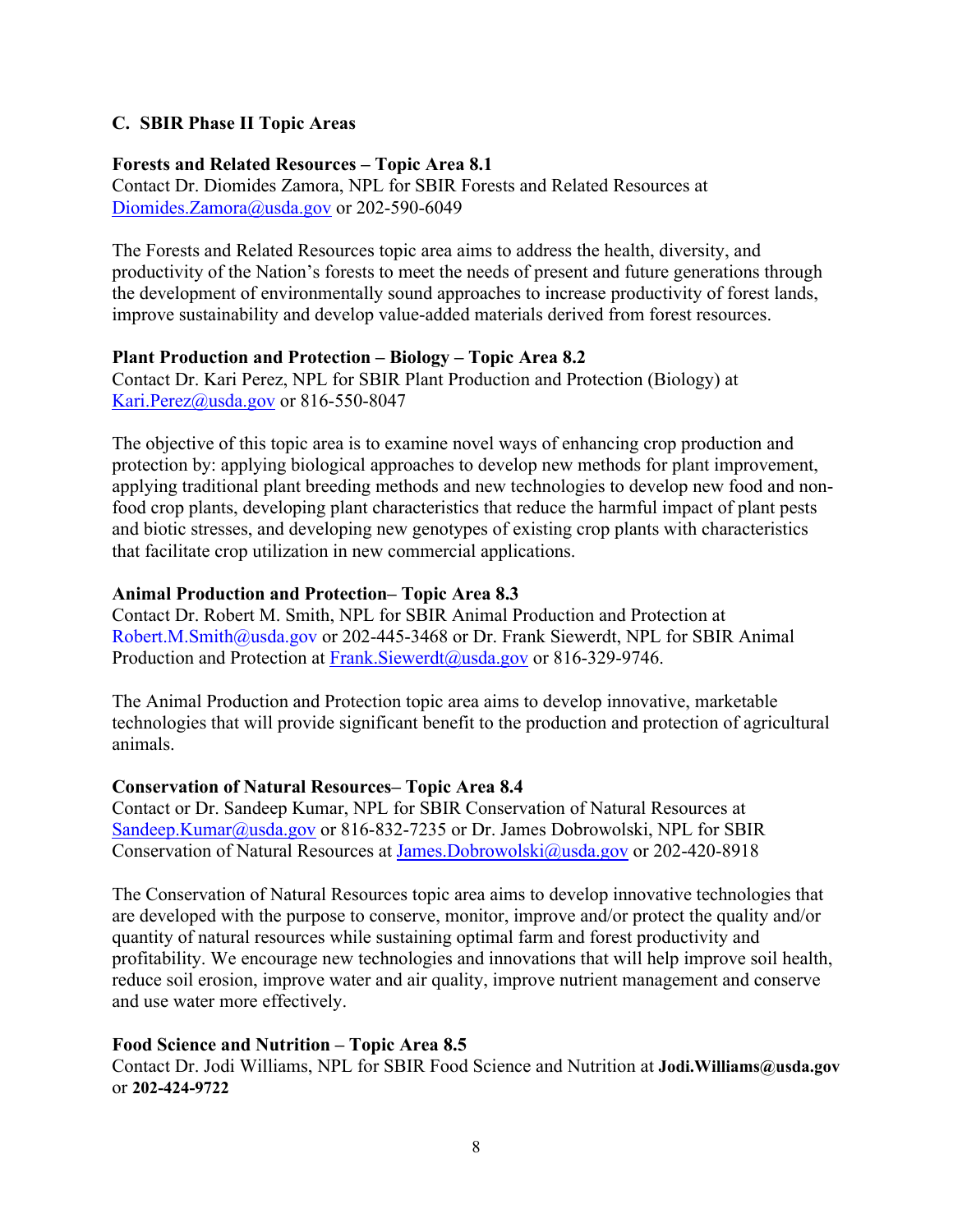The Food Science and Nutrition topic area aims to fund projects that support research focusing on developing new and improved processes, technologies, or services that address emerging food safety, food processing, and nutrition issues.

#### **Rural and Community Development – Topic Area 8.6**

Contact Dr. Keith Harris, NPL for SBIR Rural and Community Development at [Keith.Harris@usda.gov](mailto:Keith.Harris@usda.gov) or 816-916-0332

The Rural Development topic area aims to fund the development of new technology, or for the utilization of existing technology, that address important economic and social development issues or challenges in rural America. The applications need not be centered on agriculture but may be focused on any area that has the potential to provide significant benefit to rural Americans.

#### **Aquaculture – Topic Area 8.7**

Contact Dr. Timothy Sullivan, NPL for SBIR Aquaculture at [Timothy.Sullivan@usda.gov](mailto:Timothy.Sullivan@usda.gov) or 816-527-5434

The Aquaculture topic area aims to develop new technologies that will enhance the knowledge and technology base necessary for the expansion of the domestic aquaculture industry as a form of production agriculture.

#### **Biofuels and Biobased Products – Topic Area 8.8**

Contact Dr. David Songstad, NPL for Biofuels and Biobased Products at David.Songstad@usda.gov or 816-412-7422

The objective of this topic area is to promote the use of biofuels and non-food biobased products by developing new or improved technologies that will lead to increased production of biofuels, industrial chemicals, and other value-added products from agricultural materials.

## **Small and Mid-Size Farms – Topic Area 8.12**

Contact Dr. Denis Ebodaghe, National Program Leader for SBIR Small and Mid-Size Farms at Denis.Ebodaghe@usda.gov or 202-445-5460

The Small and Mid-Size Farms topic area aims to promote and improve the sustainability and profitability of small and mid-size farms and ranches (where annual sales of agricultural products are less than \$250,000 for small farms and \$500,000 for mid-size farms).

## **Plant Production and Protection – Engineering – Topic Area 8.13**

Contact Dr. Victoria Finkenstadt, National Program Leader for SBIR Plant Production and Protection Engineering at [Victoria.Finkenstadt@usda.gov](mailto:Victoria.Finkenstadt@usda.gov) or -816-520-8456 or Dr. Steven Thomson NPL for SBIR Plant Production and Protection (Engineering) at Steven.J.Thomson@usda.gov or 816-908-3310

The objective of this topic area is to enhance crop production by creating and commercializing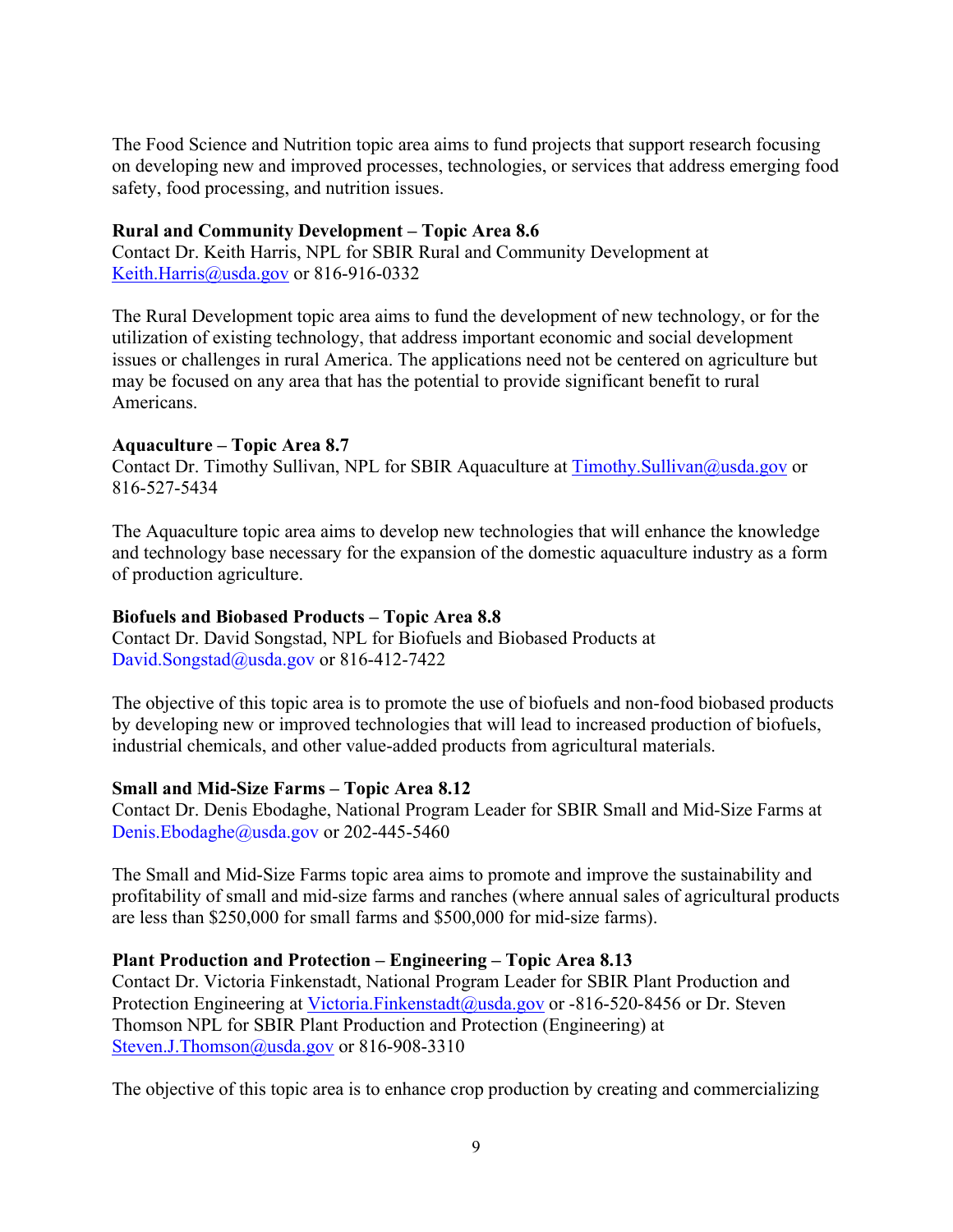engineering technologies that enhance system efficiency and profitability and protect crops from pests and pathogens in economically and environmentally sound ways. In addition to the areas listed above, USDA NIFA recognizes Agricultural-related manufacturing technology and energy efficiency and alternative and renewable energy as two crosscutting priorities with relevance to all areas listed in this program solicitation. The USDA NIFA encourages applicants to address these priorities, as appropriate, within their applications. However, these are not meant to be standalone topic areas.

Agricultural-related Manufacturing Technology. On February 26, 2004, the President issued Executive Order 13329 (69 FR 9181) entitled "Encouraging Innovation in Manufacturing." In response to this Executive Order, USDA NIFA encourages the submission of applications that deal with some aspect of agricultural-related manufacturing technology. Since manufacturing affects all aspects of agriculture and rural development, applications dealing with manufacturing could be submitted to any of the topic areas.

Energy Efficiency and Alternative and Renewable Energy. In an effort to find alternatives to fossil fuels and to reduce overall energy usage, the USDA established research on energy efficiency and alternative and renewable energy as a high priority. Such research includes development of new energy crops, improved methods for producing biofuels, such as ethanol, butanol, and biodiesel, producing hydrogen and other fuel gases from agricultural waste, and more efficient use of energy in agricultural production and in rural communities. Energy issues affect all aspects of agriculture and rural development and thus applications dealing with energy efficiency and alternative and renewable energy could be submitted to any of the topic areas.

#### <span id="page-9-0"></span>**D. Potential Commercial Outcome**

In addition to supporting scientific R&D, another program goal is to provide incentives and opportunities for small business firms to convert USDA-NIFA sponsored research into technological innovations in the private sector. All proposed Phase II projects should have a commercial outcome; therefore, the application requires an extensive commercialization plan. Instructions on how to complete the commercialization plan are described in Part IV, C. SBIR/Small Business Technology Transfer Program (STTR) Information, Field 7 of this RFA. Additionally, if a Phase II applicant has received a prior Phase II grant from the USDA-NIFA SBIR program, the applicant is required to provide USDA-NIFA with an update on the commercialization activities of the prior project (See Part IV, C. Field 8. SBIR/Small Business Technology Transfer Program (STTR) Information; Field 8. Documentation of Prior SBIR Phase II Awards).

## <span id="page-9-1"></span>**E. Potential Commercial Outcome and Commercialization Assistance Training Program**

Where Phase II applications are evaluated as having approximately equal technical merit, NIFA will consider optional letters of support or contingent commitment letters. In such instances, Phase II applicants with strong letters of support or contingent commitment letters for non-SBIR follow-on funding to pursue further development of the commercial potential during Phase III may receive special consideration as a point of merit in the review and evaluation process.

To receive the consideration described above, applicants must submit letters of support or contingent commitment letters between the small business firm and the entity as part of their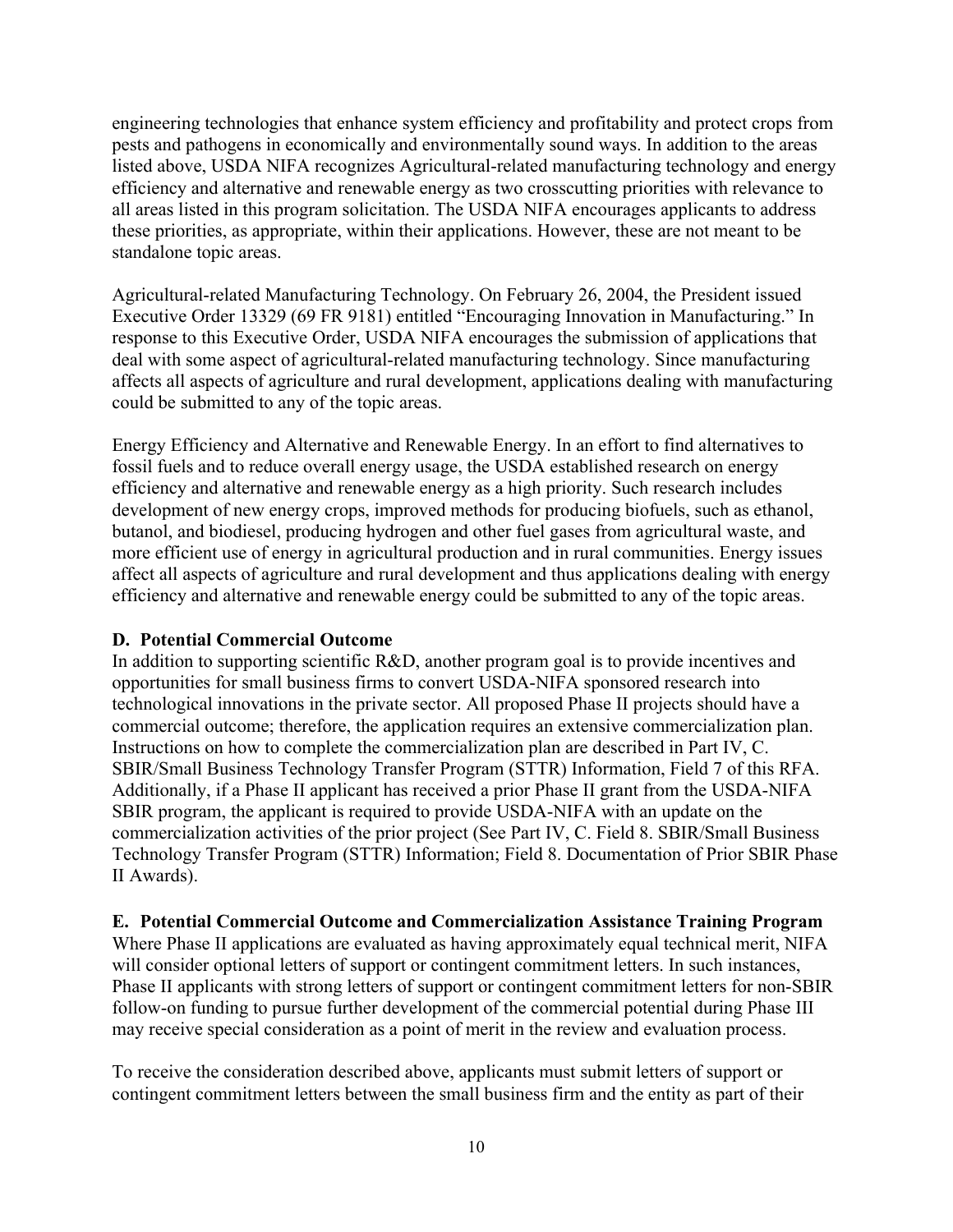Phase II application. The letters must be signed by both parties, set forth the specific amount of Phase III funds, and indicate the dates that such funds will be made available to the small business concern. The terms cannot be contingent upon the obtaining of a patent due to the length of time this process requires. The greater value (in Phase II evaluation) will be given for a signed formal agreement with reasonable terms and funding equal to or in excess of the Federal investment requested in the Phase II application.

The commitment may be in the form of: venture capital, a package including venture capital, contract research and development; a joint venture, a research and development limited partnership, or other agreement with a non-SBIR source of funding. No amortization, repayment, or repurchase of commitment funds may be included during the Phase II period of performance.

USDA understands that any such commitment will likely be contingent upon the Phase II awardee attaining technical objectives that are mutually agreed upon between the small business firm and the provider of the follow-on funding. These objectives should be closely related to those delineated in the Phase II research application. The technical objectives should be clearly defined and measurable and should be specified in the commitment agreement at the threshold level that would justify such an investment. The objectives do not have to be identical to those stated in the Phase II application, but they must be able to be accomplished within the scope of the proposed SBIR-funded research. Any letters or other forms of tentative commitment for follow-on Phase III funding from sources other than Federal SBIR programs will be considered.

Special Instructions for Technical and Business Assistance Costs: The John S. McCain National Defense Authorization Act for Fiscal Year 2020 permits SBIR Phase II awardees to enter into agreements with one or more vendors to provide Technical and Business Assistance (TABA). TABA allows an additional \$50,000 supplement to the award and is aimed at improving the commercialization success of SBIR awardees. It may be obtained from entities such as public or private organizations; including from an agency of or other entity established or funded by a State that facilitates or accelerates the commercialization of technologies or assists in the creation and growth of private enterprises that are commercializing technology. TABA may include access to a network of scientists and engineers engaged in a wide range of technologies or access to technical and business literature available through on-line databases. This also includes product sales, IP protections, market research, market validation, development of regulatory plans and manufacturing plans.

The goal of TABA is to assist SBIR awardees in:

- 1. Making better technical decisions on SBIR projects;
- 2. Solving technical problems that arise during SBIR projects;
- 3. Minimizing technical risks associated with SBIR projects; and
- 4. Commercializing the SBIR product or process.

An SBIR firm may acquire TABA services described above on its own. Firms must request this authority from USDA and demonstrate in its SBIR Phase II proposal that the vendor(s) or entity(ies) selected can provide the specific TABA services needed. In addition, costs must be included in the application. The TABA vendors/provider(s) may not be the requesting firm, an affiliate of the requesting firm, an investor of the requesting firm, or a subcontractor or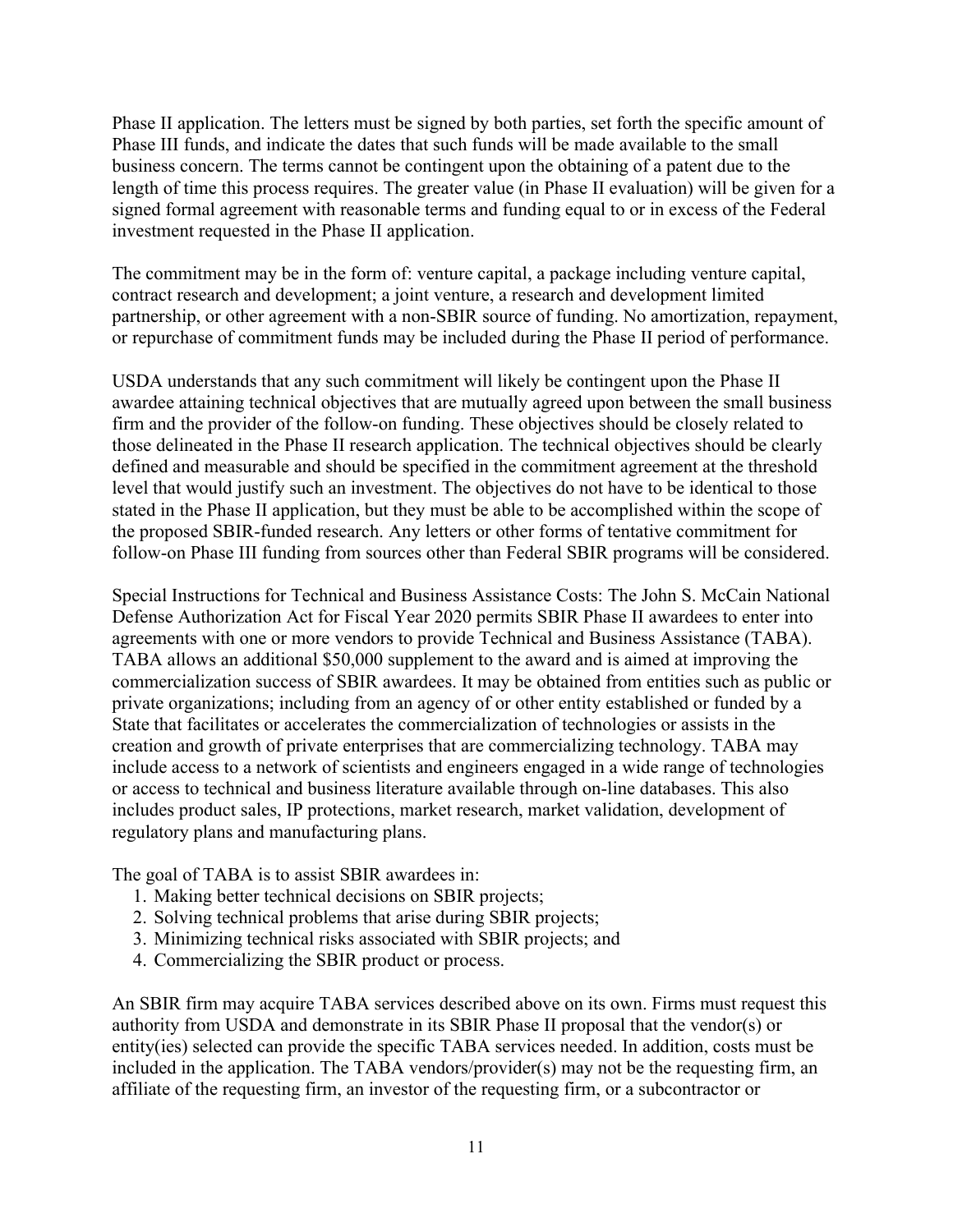consultant of the requesting firm otherwise required as part of the paid portion of the research effort (e.g. research partner or research institution). The applicant may use TABA funds for commercialization efforts that would require certification or registration of the innovation, if the certification or registration process requires a research or analytical effort that is outside the scope of the SBIR project. However, the costs for certification and registrations that require research and analytical efforts may be counted towards the SBIR one-half (1/2) cap for subawards. See part I. E (A).

To request TABA services please see Part IV, C. for further details and instructions.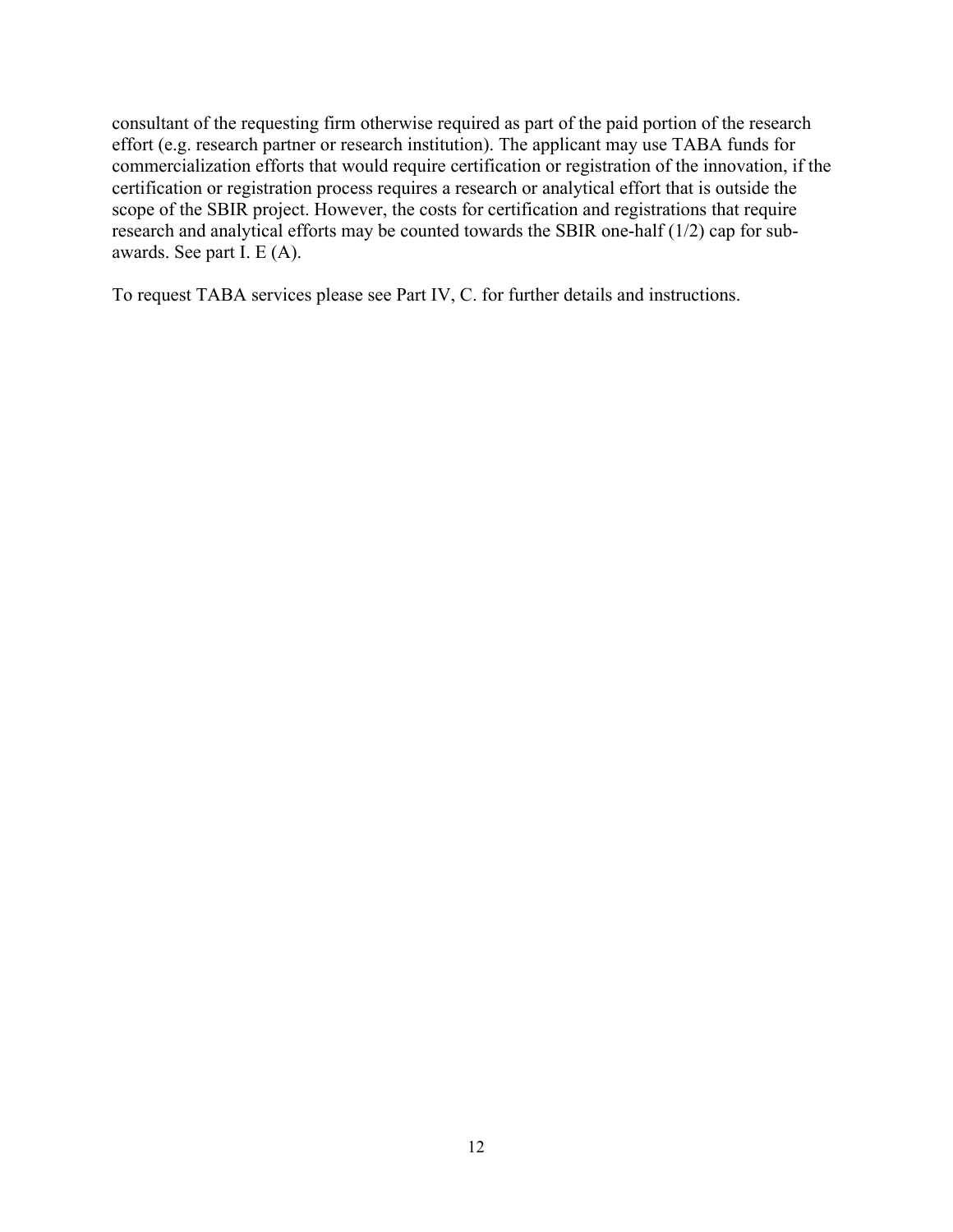## <span id="page-12-0"></span>**PART II. AWARD INFORMATION**

## <span id="page-12-1"></span>**A. Available Funding**

USDA NIFA plans to fund approximately forty (40) percent of the Phase II applications within each of the ten (10) topic areas identified in this RFA. The anticipated amount available for SBIR in FY 2022 is approximately \$19,500,000 and for FY 2023 is approximately \$19,500,000. This RFA is being released prior to the passage of an FY 2022 appropriations act**.** Enactment and implementation of appropriations or authorizing legislation may affect the availability or level of funding for this program.

USDA is not committed to fund any particular application or to make a specific number of awards. The [Automated](https://www.fiscal.treasury.gov/fsservices/gov/pmt/asap/asap_home.htm) Standard [Application](https://www.fiscal.treasury.gov/fsservices/gov/pmt/asap/asap_home.htm) for Payments, operated by the Department of Treasury, Bureau of Fiscal Service, is the designated payment system for awards resulting from this RFA.

Awards are based on the level of funding provided to the program in FY 2021. For FY 2021, Phase II awards will not exceed \$600,000 (not including TABA), with the maximum award available \$650,000 (including TABA) for a period of 24 months with a start date of September 1, 2022.

## <span id="page-12-2"></span>**B. Application Restrictions**

NIFA will evaluate applications using the criteria described in **Part V** of this RFA. Applications for FY 2022 are limited to the following applications types:

1. New application. This is a project application that has not been previously submitted to the SBIR Phase II Program. We will review all new applications competitively using the screening for administrative requirements, review panel evaluation of applications using evaluation criteria, and selection process described in Part V- Application Review Requirements.

# <span id="page-12-3"></span>**C. Project Types**

Phase II applications may not request more than \$600,000 (not including TABA), with the maximum award available \$650,000 (including TABA) for a period normally not to exceed 24 months. In special cases, NIFA can allow a period of performance up to 36 months but applicants may not request more than \$600,000 (not including TABA). The planned period of performance dates are listed below, however these dates may change due to the enactment of continuing resolutions or an appropriations act.

<span id="page-12-4"></span>FY 2022 ~ Phase II, Start Date: 9/1/2022, End Date: 8/31/2024

# **D. Ethical Conduct of Funded Projects**

In accordance with sections [2, 3, and 8 of 2 CFR Part 422,](https://www.ecfr.gov/cgi-bin/text-idx?SID=3f96ab05cf1fc2d2713e5e46755e7696&mc=true&node=pt2.1.422&rgn=div5#se2.1.422_12) institutions that conduct USDAfunded extramural research must foster an atmosphere conducive to research integrity, bear primary responsibility for prevention and detection of research misconduct, and maintain and effectively communicate and train their staff regarding policies and procedures. In the event an application to NIFA results in an award, the Authorized Representative (AR) assures, through acceptance of the award that the institution will comply with the above requirements. Award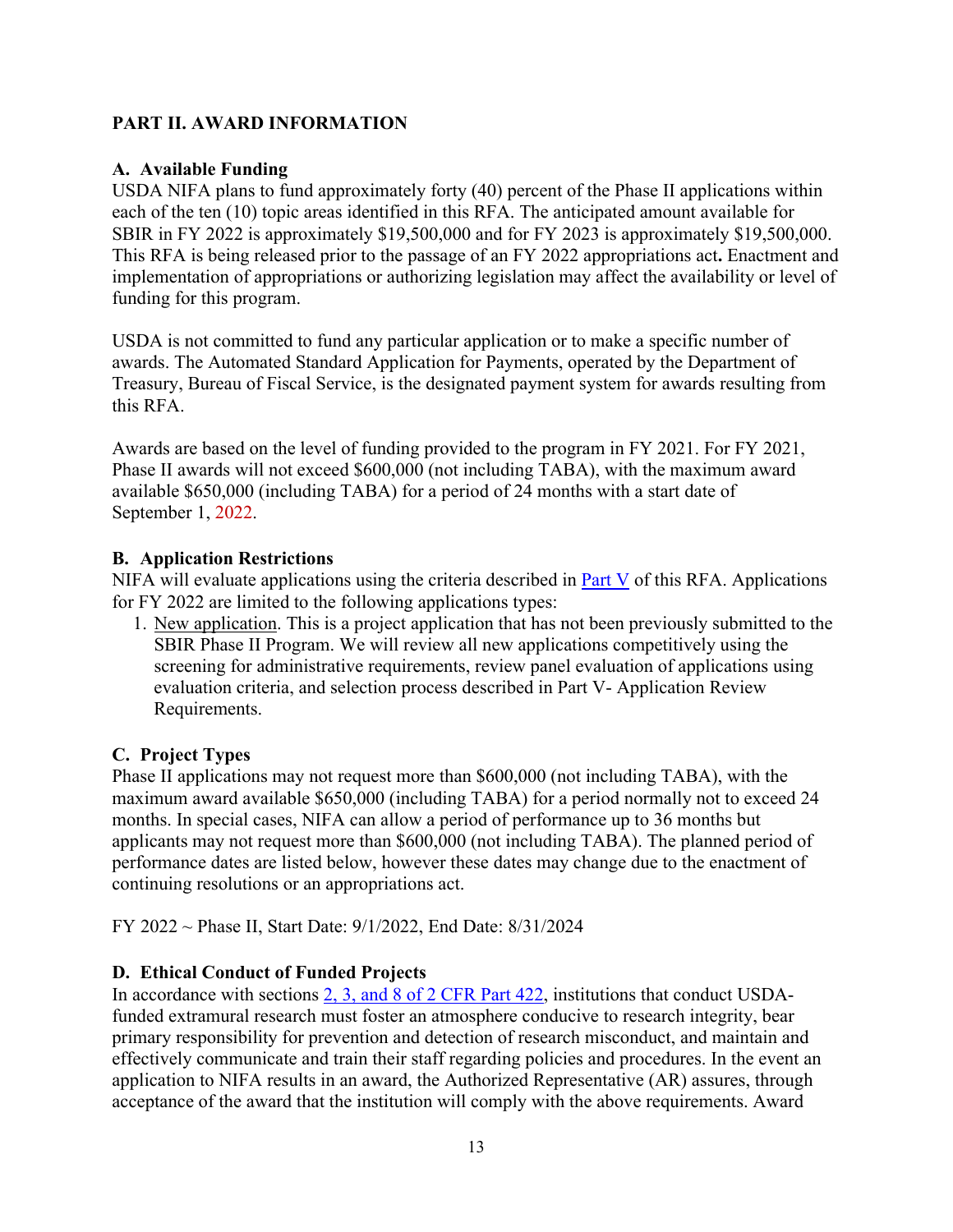recipients must, upon request, make available to NIFA the policies, procedures, and documentation to support the conduct of the training. See [Responsible and Ethical Conduct of](https://nifa.usda.gov/responsible-and-ethical-conduct-research)  [Research](https://nifa.usda.gov/responsible-and-ethical-conduct-research) for further information.

Reporting Waste, Fraud and Abuse - In the event a company or individual suspects any waste, fraud and/or abuse, the company or individual can contact the USDA Office of Inspector General (OIG)'s [hotline](https://www.usda.gov/oig/hotline.htm) or at 800-424-9121.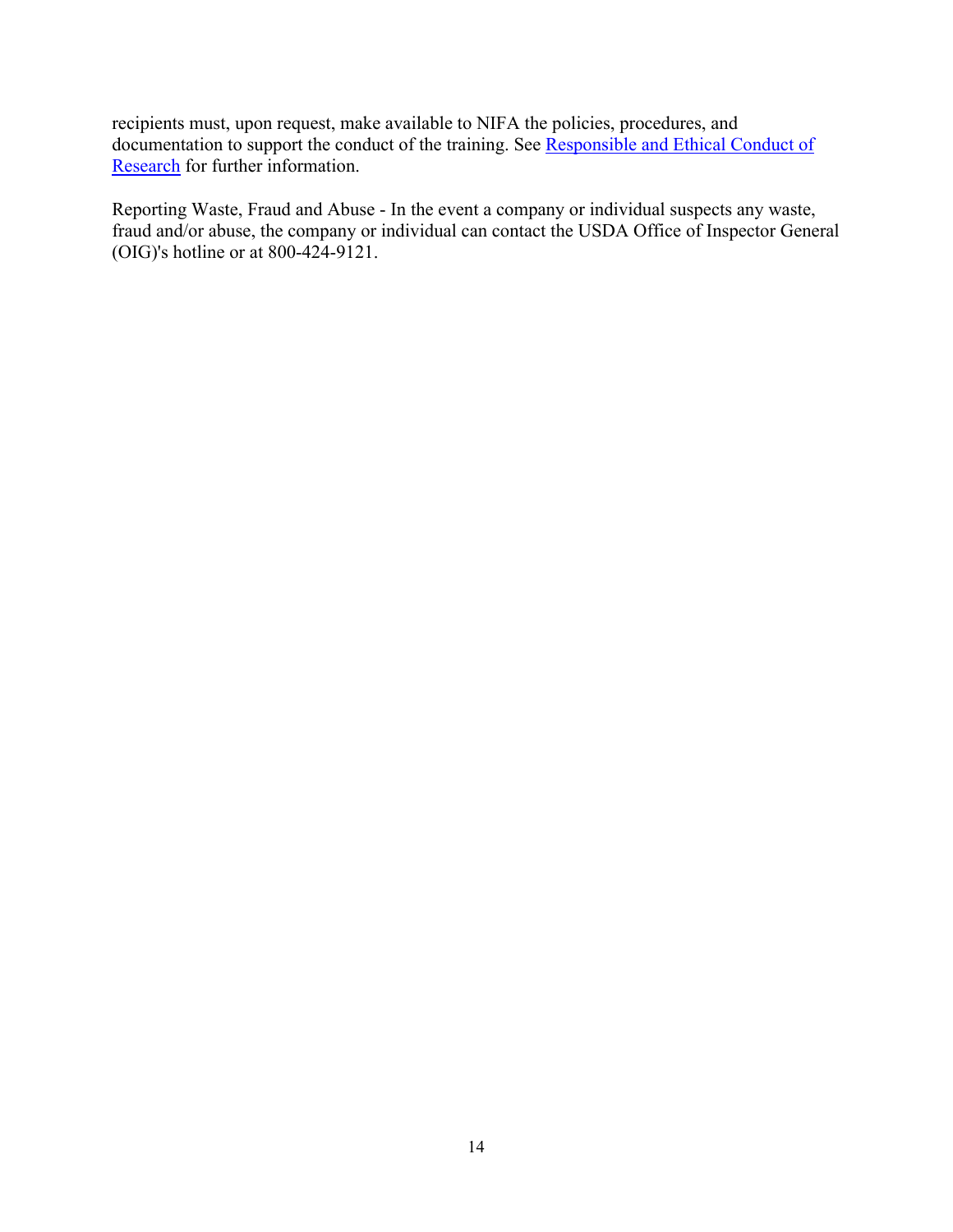# <span id="page-14-0"></span>**PART III. ELIGIBILITY INFORMATION**

## <span id="page-14-1"></span>**A. Eligibility Requirements**

Only previous USDA-NIFA SBIR Phase I awardees who have not previously applied for Phase II support are eligible to apply for Phase II support through this FY 2022 RFA. This includes those awardees identified via a "novated" or "successor-in-interest" revised funding agreement. A Phase I project may only apply for a Phase II award once. If a Phase I awardee was unsuccessful in receiving a Phase II award with a previous application, then the awardee is not eligible to resubmit the proposal under this or a future Phase II program solicitation. Failure to meet an eligibility criterion by the application deadline may result in the application being excluded from consideration or, even though an application may be reviewed, will preclude USDA NIFA from making an award.

Each applicant submitting an application must qualify as a Small Business Concern (SBC) through registration with the SBA for R/R&D purposes at the time of award (see Definitions in Part VIII).

SBIR/STTR program eligibility requirements are in place to ensure that the funds go only to small, independent businesses within the United States. The regulations include restrictions about (1) the type of firm, (2) its ownership structure, and (3) the firm's size in terms of the number of employees. The purpose of the requirement regarding type of firm is to target the awards to firms with an economic interest in developing the idea or research into a commercial application. The purpose of the ownership requirement is to limit the program to independent firms controlled by United States citizens or permanent resident aliens as a way of maximizing the likelihood that the funding will stimulate innovative activity within the United States economy. The purpose of the size restriction (number of employees of the firm and its affiliates) is to limit program funding to small business concerns which have a unique capacity for innovation and are more likely to be constrained by lack of access to such funding.

## **TYPE OF FIRM**

- 1. An SBIR/STTR small business awardee must be a business concern it must be organized as a for-profit concern and meet all of the other requirements for a "business concern" in [13](https://www.ecfr.gov/current/title-13/chapter-I/part-121/subpart-A/subject-group-ECFRd133f03f6d8398b/section-121.105)  [C.F.R. § 121.105.](https://www.ecfr.gov/current/title-13/chapter-I/part-121/subpart-A/subject-group-ECFRd133f03f6d8398b/section-121.105)
- 2. Non-profit entities are not eligible.
- 3. If an awardee is a joint venture, each party to the joint venture must be a concern that satisfies all program eligibility requirements.

#### **OWNERSHIP & CONTROL**

A majority (more than 50%) of your firms' equity (e.g., stock) must be directly owned and controlled by one of the following:

- 1. One or more individuals who are citizens or permanent resident aliens of the United States,
- 2. Other for-profit small business concerns (each of which is directly owned and controlled by individuals who are citizens or permanent resident aliens of the United States).
- 3. A combination of (1) and (2) above.
- 4. Multiple venture capital operating companies, hedge funds, private equity firms, or any combination of these, so long as no one such firm owns or controls more than 50% of the equity. Note: This option is allowed only for SBIR awards from agencies that are using the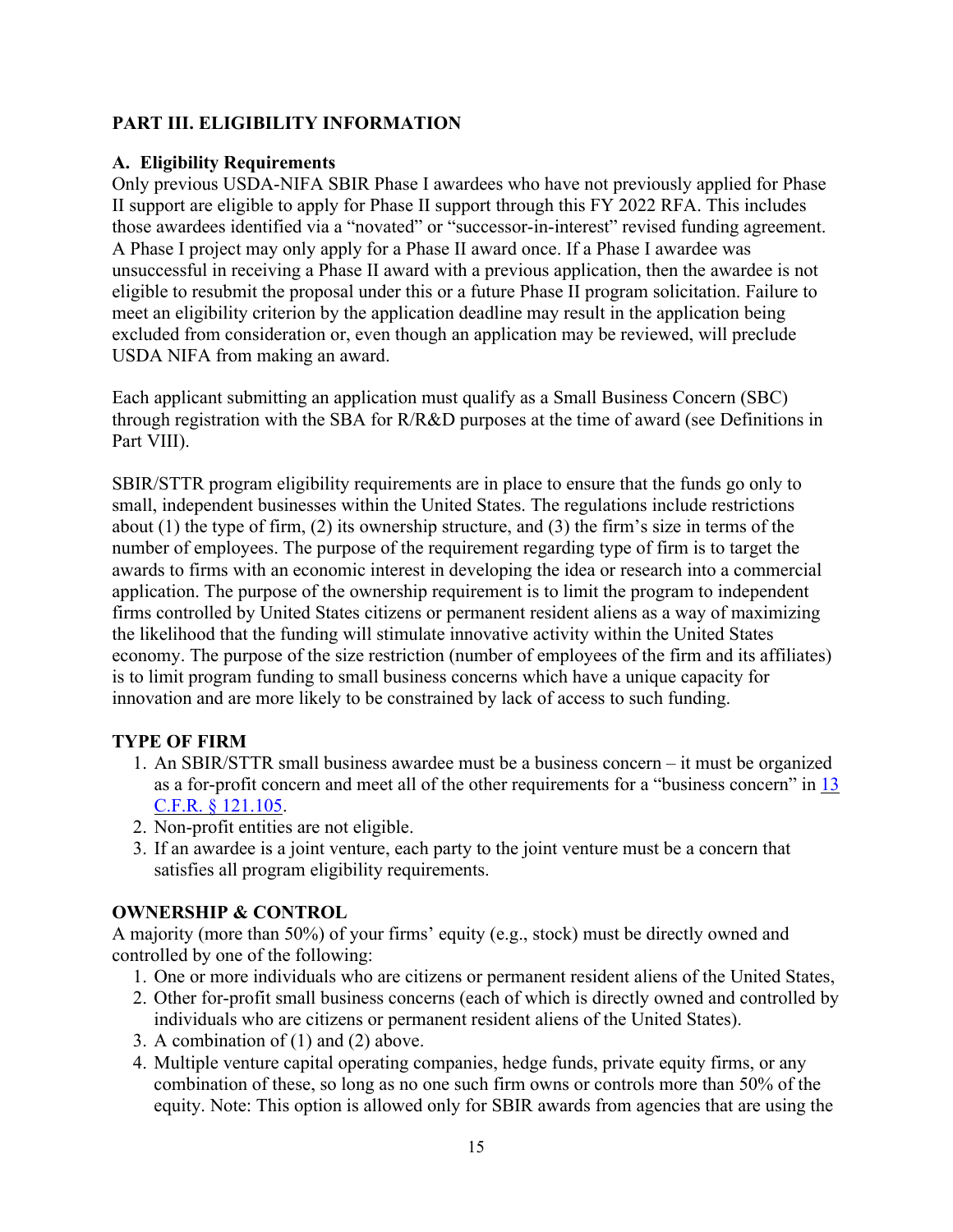authority provided in § 5107 of the SBIR/STTR Reauthorization Act (majority‐VC‐ owned authority), 15 U.S.C. § [638\(dd\)\(1\).](https://uscode.house.gov/view.xhtml?req=(title:15%20section:638%20edition:prelim)%20OR%20(granuleid:USC-prelim-title15-section638)&f=treesort&edition=prelim&num=0&jumpTo=true)

Note: If an Employee Stock Ownership Plan owns all or part of the concern, each stock trustee and plan member is considered an owner. If a trust owns all or part of the concern, each trustee and trust beneficiary is considered an owner.

For more information on SBIR eligibility go to [https://www.sbir.gov/sites/default/files/elig\\_size\\_compliance\\_guide.pdf](https://www.sbir.gov/sites/default/files/elig_size_compliance_guide.pdf)

A potential grantee that is a subsidiary must show that the parent company or parent companies are also a small business entity as described above. The parent companies must be a small business and located within the United States. The parent company or parent companies must provide documentation supporting their small business status (the documentation should be included in, Other Attachments, of the Research and Related (R&R) Other Project Information form as directed by Part IV of this RFA). If the parent company or one of the parent companies is a nonprofit organization or an organization outside of the United States, then the subsidiary is not eligible to submit an SBIR application.

Joint ventures, limited partnerships and venture capital are eligible provided the entity created qualifies as a small business concern as defined in this program solicitation.

In addition, the primary employment of the Project Director/Principal Investigator (PD/PI) must be with the small business concern at the time of award and during the conduct of the proposed project. Eligible primary employment means that more than one-half (51%) of the PD's/PI's time is spent in the employ of the small business during the award period of performance. Primary employment with the small business precludes the applicant as a full-time employee with another organization or academic institution. While the PD/PI must work more than one-half (51%) of his/her time for the small business during the entire grant period, there is no time requirement for the PD's/PI's work on the proposed research. Prior Federal Employees must provide documentation that post termination requirements from Federal Service has been completed at time of submission.

*Size*. An SBIR awardee, combined with its affiliates, must not have more than 500 employees. The small business concern must be the primary performer of the proposed research effort. In Phase II, a minimum of one-half (50%) of the research or analytical work, as determined by budget expenditures, must be performed by the proposing organization.

*Work in the United States*. For Phase II, the R/R&D work must be performed in the United States. On rare and unique circumstances, for example, a supply, material or project requirement may not be available in the United States, agencies may allow that particular portion of the R/R&D work to be performed or obtained outside of the United States. Upon award, the Phase II awardee may request an exception as described in the award terms and conditions and submit to USDA-NIFA for approval.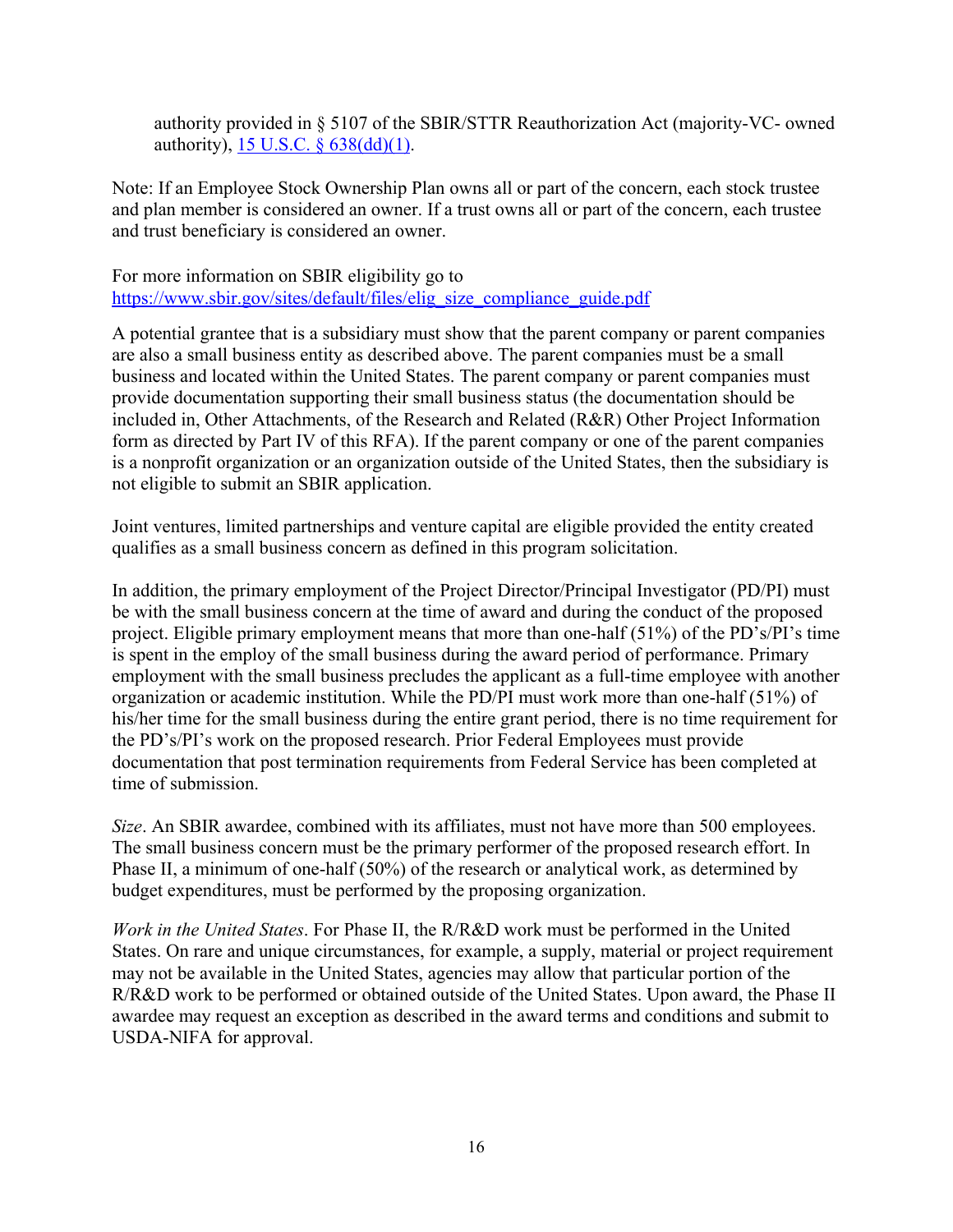*Benchmark*. A small business firm that submits a Phase II application and has received more than 15 SBIR Phase II awards during the preceding 5 fiscal years must document the extent to which it was able to secure Phase III funding/sales to develop concepts resulting from previous Phase II SBIR awards. In addition, the documentation must include the name of the awarding agency, date of award, funding agreement number, amount, topic or subtopic title, follow-on agreement amount, source and date of commitment, and current commercialization status for each Phase II award. This information will be retained for the report required under section 105 of the Small Business Research and Development Enhancement Act of 1992.

#### <span id="page-16-0"></span>**B. Cost Sharing or Matching**

No Match Required - The SBIR has NO matching requirement. NIFA will not factor matching resources into the review process as an evaluation criterion.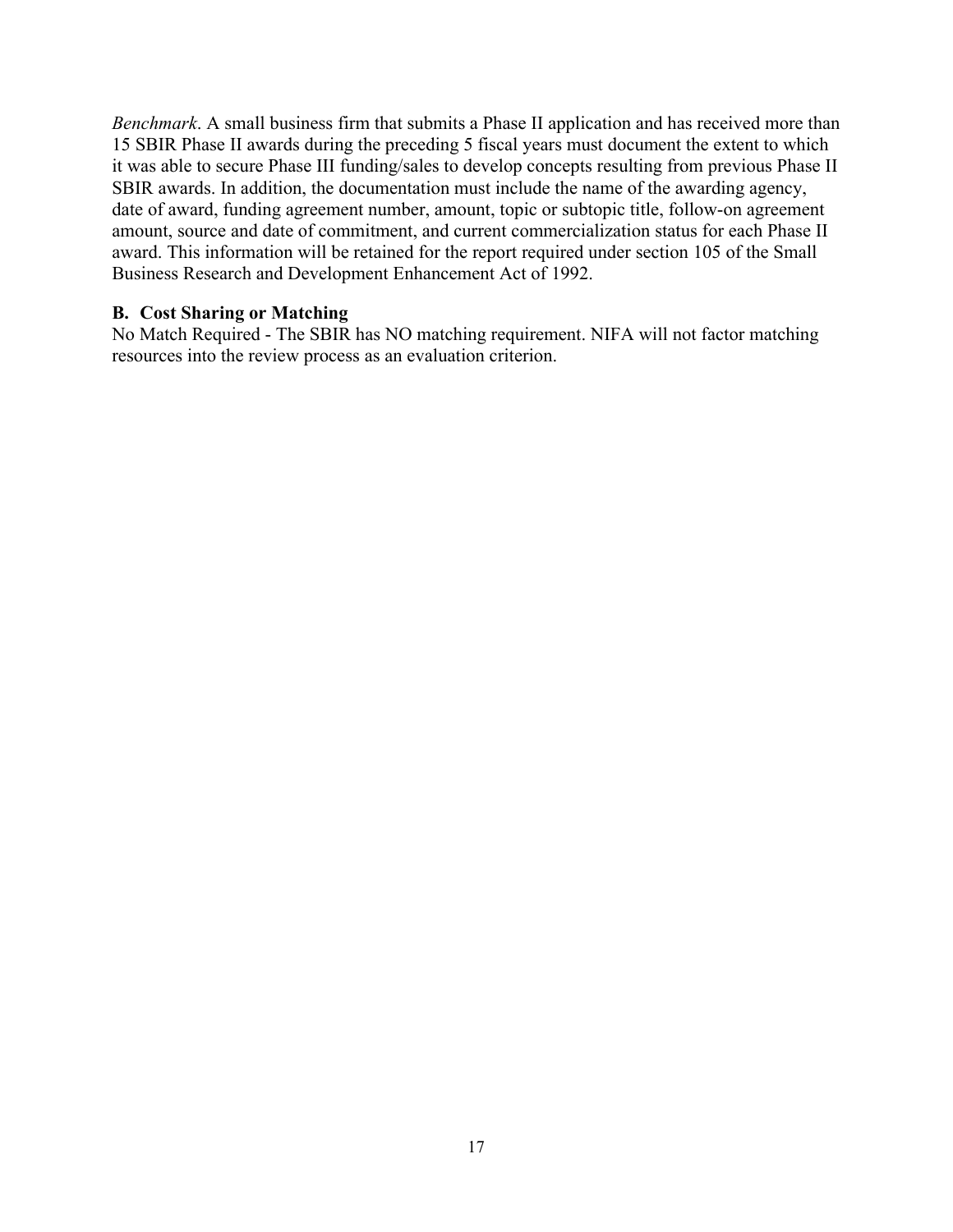# <span id="page-17-0"></span>**PART IV. APPLICATION AND SUBMISSION**

# <span id="page-17-1"></span>**A. Method of Application**

Only electronic applications may be submitted via Grants.gov to NIFA in response to this RFA. Documents submitted via email will not be accepted. The electronic application for this RFA and additional resources are available on [Grants.gov.](https://www.grants.gov/) **Table 2** provides instructions on how to obtain an electronic application. Part II § 1 of the NIFA [Grants.gov Application Guide](https://nifa.usda.gov/resource/nifa-grantsgov-application-guide) (Application Guide) contains detailed information regarding the [Grants.gov r](https://www.grants.gov/)egistration process. We urge you to submit early to the Grants.gov system. For information about the pre-award phase of the grant lifecycle see [http://www.grants.gov/web/grants/learn-grants/grants-101/pre-award-phase.html.](http://www.grants.gov/web/grants/learn-grants/grants-101/pre-award-phase.html)

|                   | Step One: Register   New Users to Grants.gov must register early with Grants.gov prior to |
|-------------------|-------------------------------------------------------------------------------------------|
|                   | submitting an application (Register Here).                                                |
|                   | Step Two:   Download and Install Adobe Reader (see Adobe Software                         |
|                   | Download Adobe   Compatibility for basic system requirements)                             |
|                   | Step Three: Find   Using this funding opportunity number USDA-NIFA-SBIR-008801,           |
|                   | Application   search for application here: Opportunity Package.                           |
| Step Four: Assess | Contact an AR prior to starting an Application to assess the                              |
|                   | Readiness   organization's readiness to submit an electronic application.                 |

#### <span id="page-17-3"></span>**Table 2:** Steps to Obtain Application Materials

## <span id="page-17-4"></span>**Table 3:** Help and Resources

| <b>Grants.gov Support</b>                          | <b>NIFA Support</b>                                 |
|----------------------------------------------------|-----------------------------------------------------|
| <b>Grants.gov Online Support</b>                   | Email: grantapplication questions $\omega$ usda.gov |
| Telephone support: 800-518-4726 Toll-Free          |                                                     |
| or 606-545-5035                                    | Key Information: Business hours: Monday             |
| Email support: support@grants.gov                  | thru Friday, $7a.m. - 5p.m. ET$ , except federal    |
| Self-service customer-based support:               | holidays                                            |
| Grants.gov                                         |                                                     |
| $i$ Portalgrantapplicationquestions $(a)$ usda.gov |                                                     |
| Key Information: Customer service business         |                                                     |
| Hours 24/7, except federal holidays                |                                                     |
|                                                    |                                                     |

## <span id="page-17-2"></span>**B. Small Business Administration (SBA) Registration**

Companies that submit an application to any SBIR solicitation are required to register with the SBIR company registry and obtain an SBC Control Number. All companies are also required to update their commercialization status through the SBIR company registry. Supporting documentation must be included in a company's application as a portable document format (PDF) file and attached under Field 12 of the application. SBIR registration information is available on the SBIR Homepage.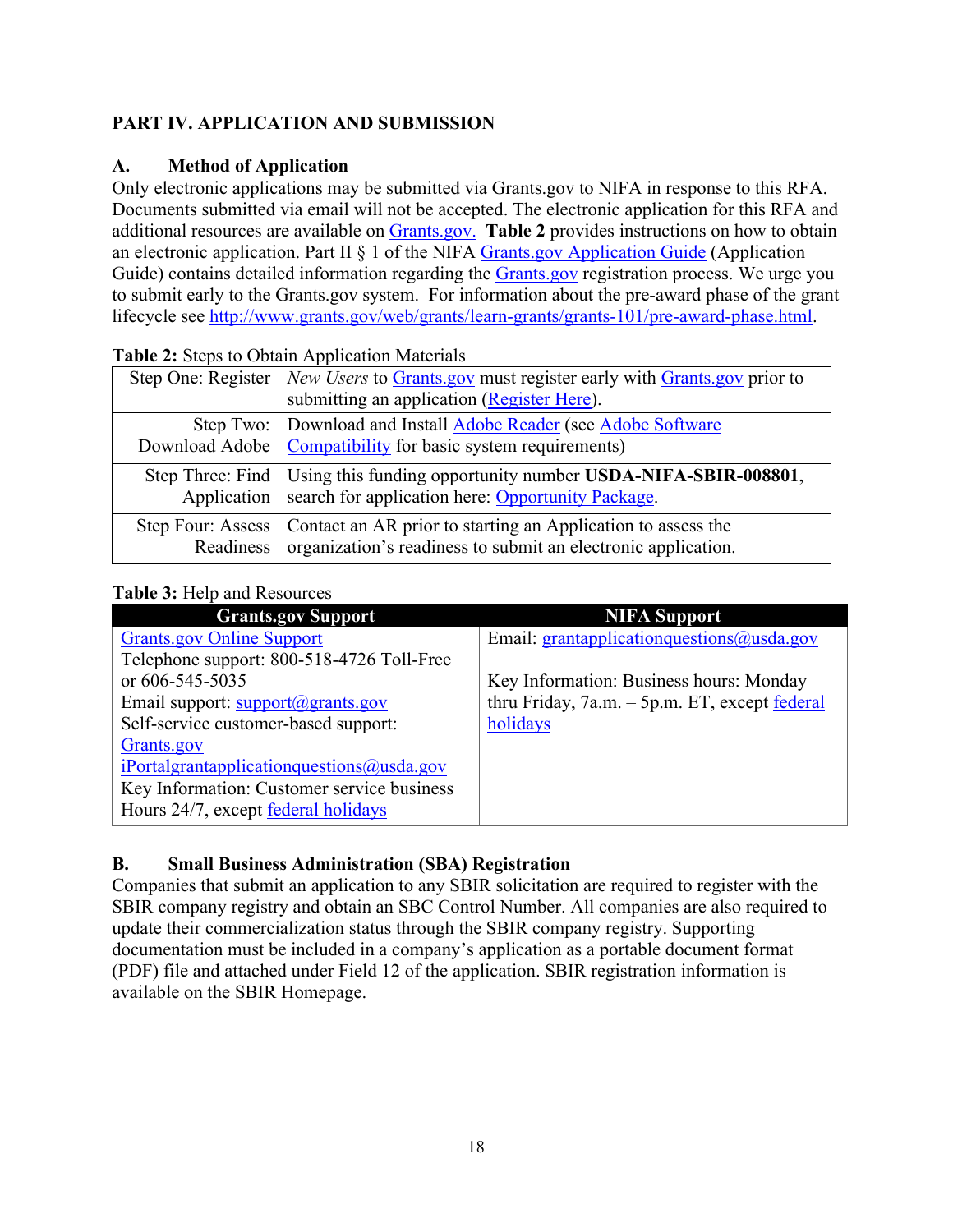# <span id="page-18-0"></span>**C. Content and Form of the Application**

The [Application](https://nifa.usda.gov/resource/nifa-grantsgov-application-guide) Guide is part of the corresponding application package for this RFA. The RFA overrides the Application Guide if there is a discrepancy between the two documents. NIFA will accept subsequent submissions to an application until the application deadline. However, applicants that do not meet the application requirements, to include partial applications, risk being excluded from NIFA's review. NIFA will assign a proposal number to all applications that meet the requirements of this RFA. Applicants must refer to the proposal number when corresponding with NIFA. Table 4 outlines other key instructions for applicants.

Note the attachment requirements (e.g., PDF) in Part III, Section 3 of the guide. Any proposals that are non-compliant with the requirements (e.g., content format, PDF file format, file name restrictions, and no password protect files) will be at risk of being excluded from NIFA review. Grants.gov does not check for NIFA required attachments or whether attachments are in PDF format; see Part III, Section 6.1 of the guide for how to check the manifest of submitted files. Partial applications will be excluded from NIFA review.

The purpose of a research application is to provide a written statement that contains sufficient information to persuade members of the research community who review the application and then advise the USDA NIFA SBIR professional staff that the proposed research is a sound approach to an important scientific question and is worthy of support under the stated USDA NIFA evaluation criteria. The application is to be self-contained and written with the care and thoroughness accorded papers for publication. Each application should be reviewed carefully by the applicant prior to submission and by others knowledgeable on the subject to ensure inclusion of data essential for comprehensive evaluation.

*Multiple Submission* – Submission of a proposal to more than one topic area is not allowed. NIFA will disqualify both applications. For those new to Federal financial assistance, NIFA's Grants [Overview](https://nifa.usda.gov/resource/grants-overview) provides highly recommended information about grants and other resources to help understand the Federal awards process.

Modifications to the application will not be accepted after the closing date of this program solicitation. Under some circumstances, changes, additions, or corrections may be necessary to an application submitted to the USDA NIFA SBIR program via Grants.gov before the specified program solicitation closing date. Modifications to applications will require a resubmission of the entire application package and the applicant must notify the program at  $\frac{\text{b}ir@usda.gov}{\text{c}q}$ . Submitting changes to Grants.gov without contacting the program contact could significantly delay your application submission and may result in the application not being reviewed.

*Letter of Intent Number*- This solicitation does not require a letter of intent. Use "NA" for this field.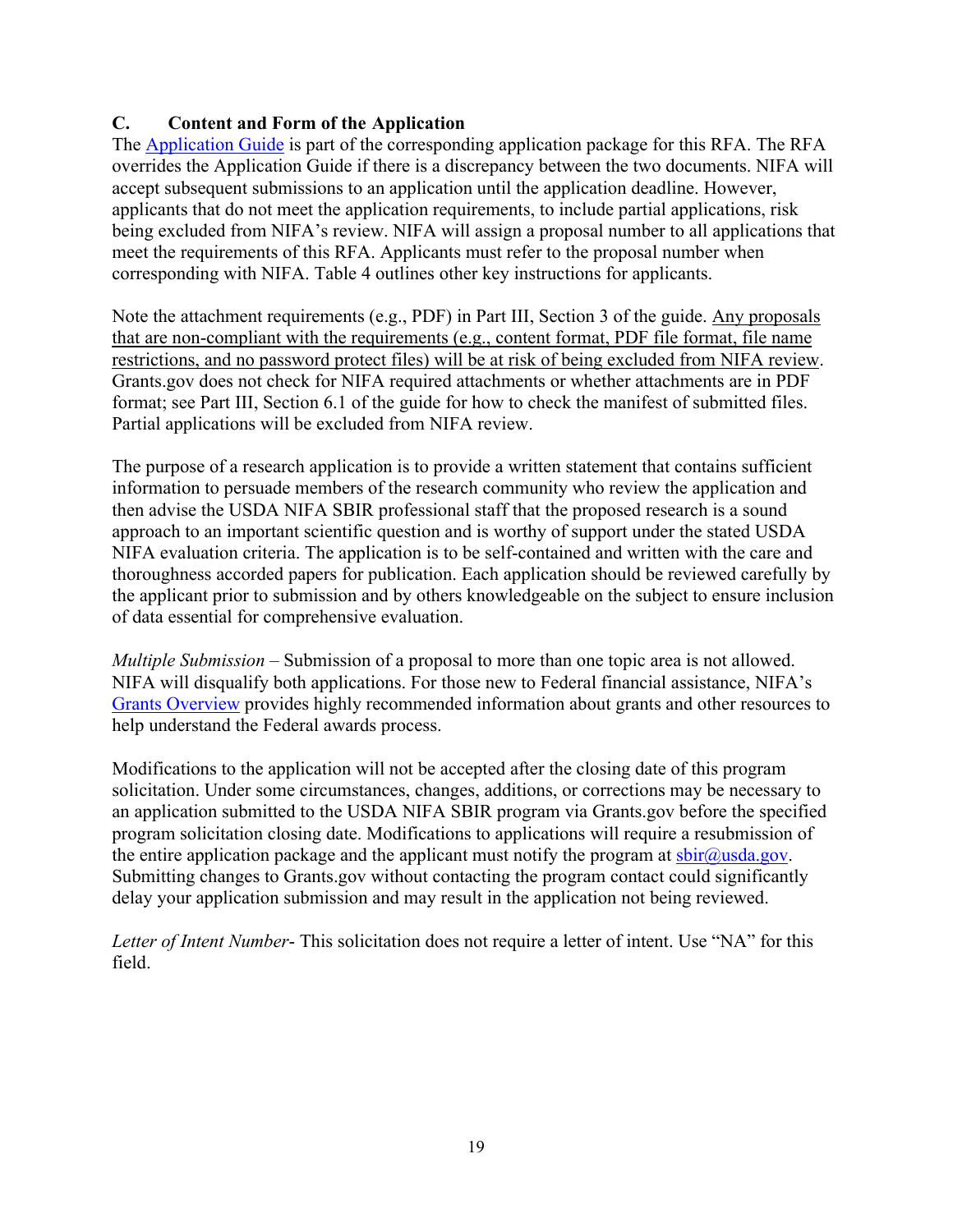## <span id="page-19-0"></span>**Table 4: Key Application Instructions**

| <b>Instruction</b>                                      | <b>References</b>          |
|---------------------------------------------------------|----------------------------|
|                                                         | (All references are to the |
|                                                         | <b>Application Guide)</b>  |
| Attachments must be in a PDF format.                    | Part III $\S$ 3            |
| Check the manifest of submitted files to verify         | Part III $§$ 6.1           |
| attachments are in the correct format.                  |                            |
| Conduct an administrative review of the application     | Part VII and               |
| before submission.                                      |                            |
| Follow the submission instructions.                     | Part IV $\S$ 1.5           |
| Provide an accurate email address, where designated, on | Part IV $\S$ 1.5           |
| the $SF-424$ R&R.                                       |                            |
| Contact the Grants.gov helpdesk for technical support   |                            |
| and keep a record of the correspondence.                |                            |
| Contact NIFA if applicant does not receive              |                            |
| correspondence from NIFA regarding an application       |                            |
| within $30$ days of the application deadline.           |                            |

*SF 424 R&R Cover Sheet***.** See Part V § 2 and Part V § 2.17of the [Application](https://nifa.usda.gov/resource/nifa-grantsgov-application-guide) Guide for the required certifications and assurances.

*Field 5***.** The USDA NIFA SBIR program's official correspondence will be with either the PD or AR.

*Field 12. Proposed Project Start Date and End Date.* The proposed duration of Phase II projects should normally not exceed twenty- four months, except in special, justified circumstances. The planned period of performance dates are listed below, however these dates may change due to the enactment of continuing resolutions or an appropriations act. In most circumstances, the following dates should be used for these fields:

## **FY2022 ~ Phase II, Start: 9/1/2021, End: 8/31/2023**

*Field 17. Complete Certification*. Refer to the [Application](https://nifa.usda.gov/resource/nifa-grantsgov-application-guide) Guide for information on the certifications that are being agreed to by checking this box. Note: An applicant who is delinquent on Federal debts must attach explanatory information detailing all relevant particulars concerning the Federal debt in PDF format in Field 12 of the R&R Other Project Information form (Other Attachments).

*Field 20. Pre-application*. This is not applicable to the USDA NIFA SBIR program. Do not add attachments.

*SF 424 R&R Project/Performance Site Location(s)***.** See Part V § 3 of the Application Guide. *R&R Other Project Information Form*. See Part V § 4 of the Application Guide.

1. *Field 7. Project Summary (PS)/Abstract*. The PS must show how the project goals align with the project goals of SBIR. See Part V  $\S$  4.7 of the Application Guide for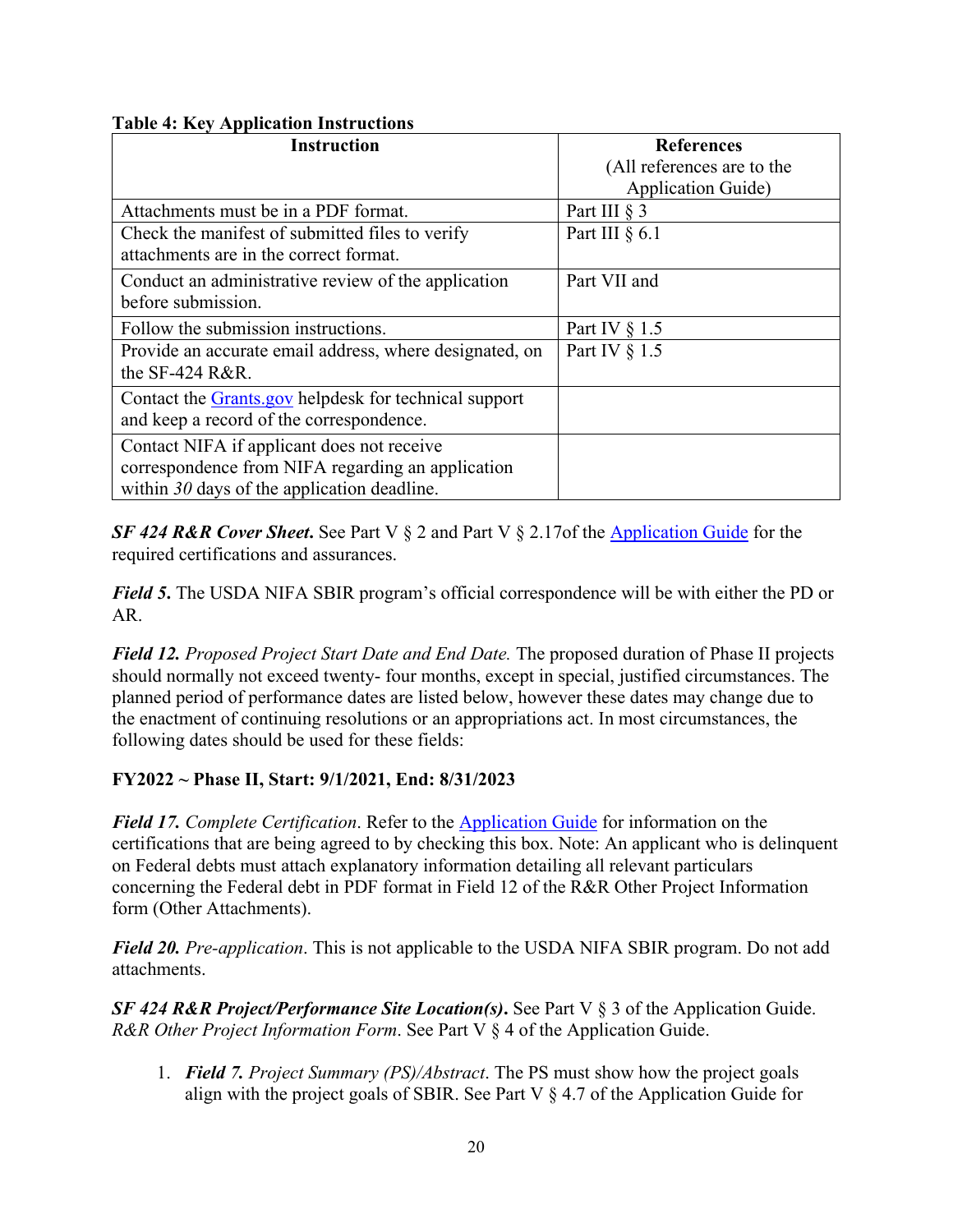instructions and suggested templates. The PS is limited to *one* page with line spacing not exceeding six lines of text per vertical inch, including all figures and tables. The PS must include a description of the problem or opportunity, project objectives, and a description of the effort. The PS must also include a paragraph discussing the anticipated results and potential commercial applications of the proposed research. NIFA may publish the PS of successful applications; therefore, the PS should not contain proprietary information.

It is the responsibility of the applicant to review the attachment for page limit and PDF compliance before submission. Applicants must ensure that the abstract attachment meets the required page limit. NIFA will not review applications that exceed the required page limits.

2. *Field 8. Project Narrative (PN)*. The PN must not exceed a total of 20 pages of written text with 12-point font and line spacing not exceeding six lines of text per vertical inch, including all figures and tables(the font must be Times New Roman with at least 1-inch margins). Labels for figures and tables may use a font no smaller than 10 point. The page limits outlined here ensure fair and equitable competition. Appendices to the PN are allowed if they are directly germane to the proposed project and are within the page limit. Do not add appendices to circumvent the page limit. Applicants must not include additional information such as cover sheets, table of contents, reference listings, budgets, and appendices unless the applicant intends for NIFA to consider them in the page count.

The PN must include all of the following, or NIFA may not review it:

- a. *Responsiveness to USDA NIFA SBIR Program Priorities*: Indicate if the application has a connection to agricultural–related manufacturing technology, energy efficiency and alternative and renewable energy. Provide a brief explanation of how the application is related to the area indicated.
- b. *Prior USDA Support*: USDA-NIFA is interested in documenting examples of SBIR projects that are developing new technologies based on earlier USDA-supported research and development projects awarded to the proposing small business, university, or government scientist collaborators by other USDA research and development programs, such as the Agricultural Food and Research Initiative (AFRI). If any such support exists, it should be documented in this section by listing the PD, application title, organization that received the award, and the USDA program that awarded the project.
- c. *Identification and Significance of the Problem or Opportunity*: Clearly state the specific technical problem or opportunity addressed and its importance.
- d. *Background and Rationale*: Indicate the overall background and technical approach to the problem or opportunity as identified in the Phase I project. Describe the part that the proposed Phase II research plays in providing needed results to scale up the research and development and commercialization. As a part of this section, it is critical that applications adequately cite relevant scientific literature to demonstrate support for your proposed research. Moreover, all citations provided must be properly referenced in the Bibliography & References Cited as a separate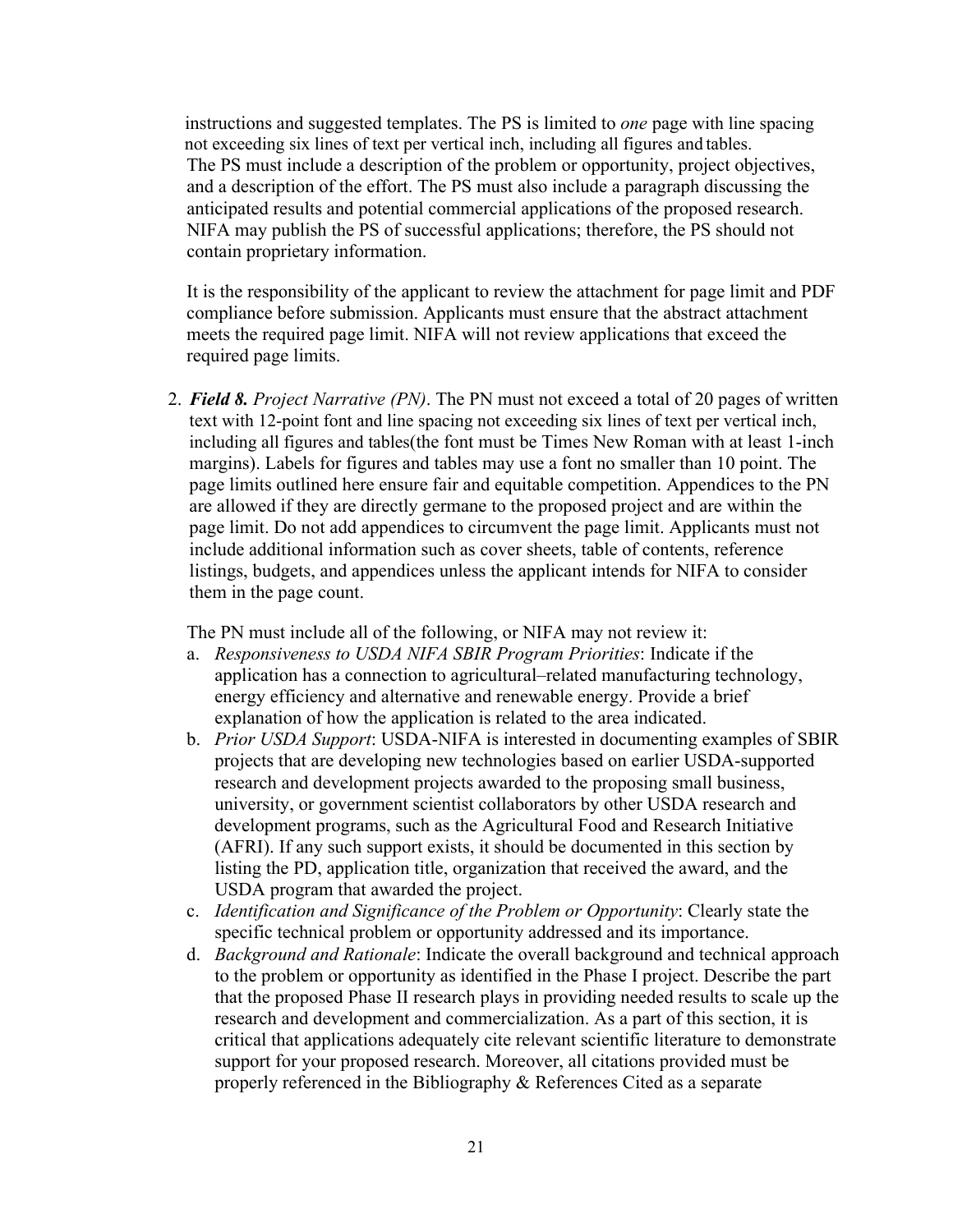attachment (see Field 9). USDA NIFA has the right to decline any application where there is evidence of plagiarism

- e. *Relationship with Research or Research and Development*: Discuss the results of the Phase I project. Include a discussion of the overall background of the Phase I project, a list of the Phase I technical objectives, a presentation of a detailed description of the Phase I results, a clear interpretation of the results, and conclusions as to the feasibility of the project. This section is where the Phase II applicant establishes technical feasibility by presenting results from Phase I. Therefore, this section should provide an adequate discussion of Phase I results. The applicant should also state the anticipated results of the proposed approach if the project is successful.
- f. *Technical Objectives*: State the specific objectives of the research or research and development effort. Include the technical questions needed to establish the technical feasibility of the proposed approach.
- g. *Work Plan*: The work plan must provide an explicit, detailed description of the research or research and development approach. The plan should list the tasks to be performed, provide details of the methodology that would be used to research each task, including statistical analysis, if applicable, and indicate how and where the work will be carried out. The effort should attempt to determine the technical feasibility of the proposed concept. The work plan is linked with the technical objectives of the research and the questions the effort is designed to answer. This section will constitute a substantial portion of the project narrative and can include graphics, tables, charts, etc.
- h. *Related Research or Research and Development*: Describe significant research or Research and Development (R&D) activities that are directly related to the proposed effort, including any conducted by the Project Director or by the proposing small business concern, how the proposed effort expands on the related work, and any planned coordination with outside sources. Describe any commercial products, services, or innovations that are already in the market and if the project relates back to that R&D. Discussion of existing innovations in the application should convince reviewers that the applicant is aware of related research and commercial innovations in the selected subject. It is critical that the applicant make a convincing case that the proposed research builds upon previous research and, if successful, will lead to the development of new innovations or to substantial improvement of an existing product, process, service, or technology.
- i. *Potential Post Application*: For this section, briefly describe the market potential for the innovation. In Phase II, demonstration of commercialization potential requires a more extensive commercialization plan that must be presented as directed later in this RFA (see section 7. SBIR/Small Business Technology Transfer Program (STTR) Information, Field 7).
- 3. *Field 9. Bibliography & Cited References*. Provide a complete list of all references cited in the application. For each reference, provide the complete name for each author, the year of the publication, full title of the article, name of the journal or book published, volume, and the page numbers. Please list the references in alphabetical order using the last name of the first author.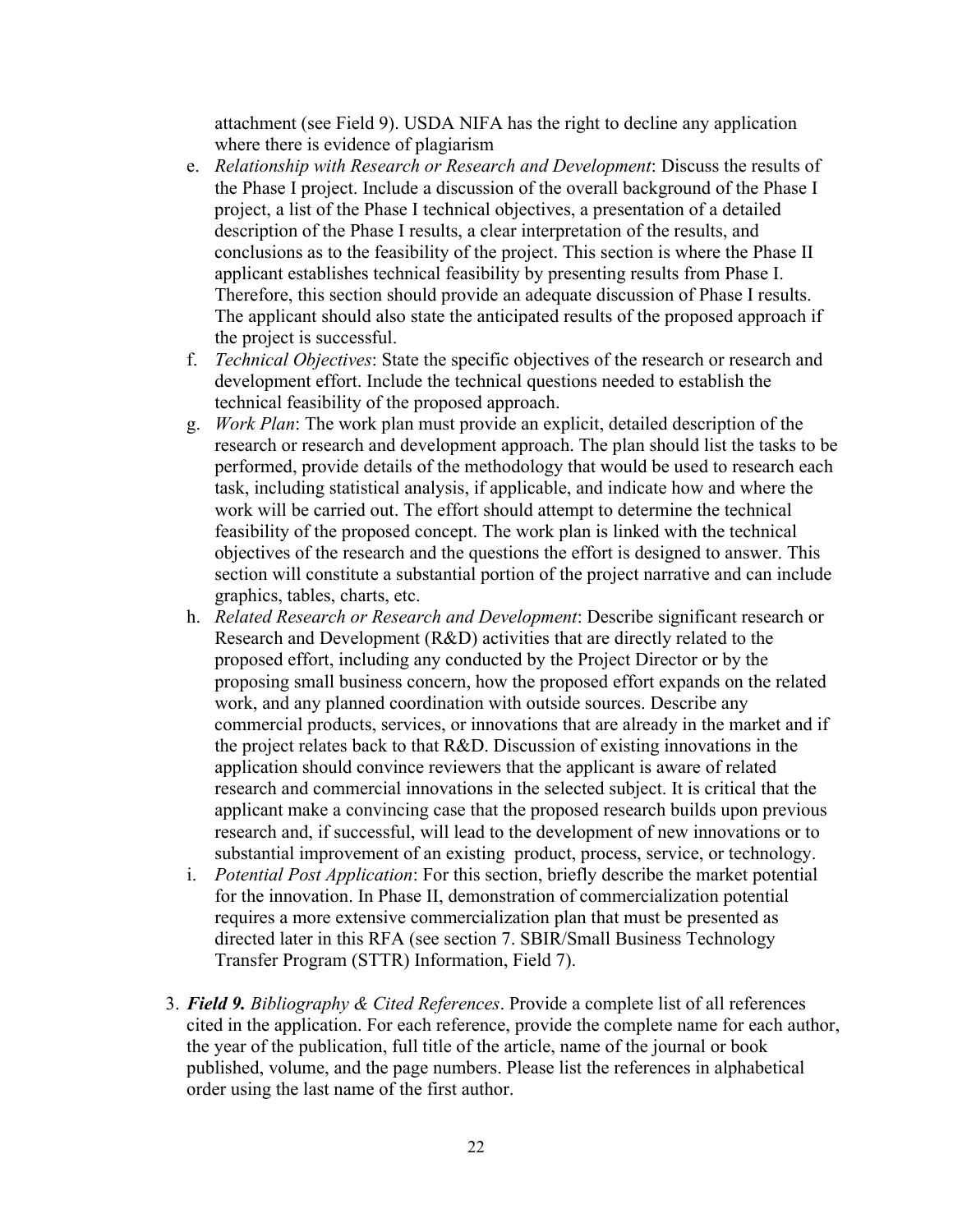- 4. *Field 10. Facilities & Other Resources*. Describe the types, location, and availability of instrumentation and physical facilities necessary to carry out the work proposed. If the work will be conducted at a facility not owned and operated by the applicant, see Field 12 for additional information.
- 5. *Field 11. Equipment Documentation*. Describe the types, location, and availability of equipment necessary to carry out the work proposed. Items of equipment to be purchased must be fully justified under this section. When purchasing equipment or a product under the SBIR funding agreement, the small business should purchase only American-made items whenever possible.
- 6. *Field 12. Add Other Attachments*. See Part V § 4.12 of the [Application](https://nifa.usda.gov/resource/nifa-grantsgov-application-guide) Guide.
	- a. *Use of Facilities or Equipment.* If university facilities, private facilities, or government laboratories are being used, there must be a letter in the application from the authorized organizational representative of the university, private facility, or government laboratory describing the arrangement and testifying that the facilities will be subject to the exclusive use and control of the applicant.
	- b. *Outside Services*. Involvement of university, government, or other outside personnel in the planning and research stages of the project as consultants or through subcontracting arrangements is permitted and may be particularly helpful to small businesses that have not previously received Federal research awards. Establishment of a Cooperative Research and Development Agreement (CRADA) with a USDA laboratory or other Federal laboratory may also be beneficial to proposing firms. If the application involves outside consultants, subcontracts, or involvement with a CRADA partner, these arrangements must be described in detail. Only fifty (50) percent of the grant based on expenditures can normally be used for outside services. Applications must include letters from proposed consultants, subcontractors, or CRADA cooperators indicating their willingness to serve in order for such participation to be considered during the application review and evaluation process.
	- c. *Letters of Support.* Letters of Support are strongly encouraged and should be included. Letters of support act as an indication of market validation and technical support for the proposed innovation and add significant credibility to the proposed effort. Letters of support demonstrate that the company has initiated dialogue with relevant stakeholders (potential customers or end users, strategic partners or investors) for the proposed innovation and that a legitimate business opportunity may exist should the technology prove feasible. The letter(s) must contain affiliation and contact information for the signatory stakeholder and should be addressed to the applicant. Letter of support from consultants or subcontractors may be provided if they are providing a critical role in the project, such as access to facilities, equipment, or expertise. The recommended page limit for each individual letter is two pages. Letters and supporting documents from State, Local and Congressional representatives are NOT considered letters of support and should not be submitted as part of the application. Applicants must include these letters of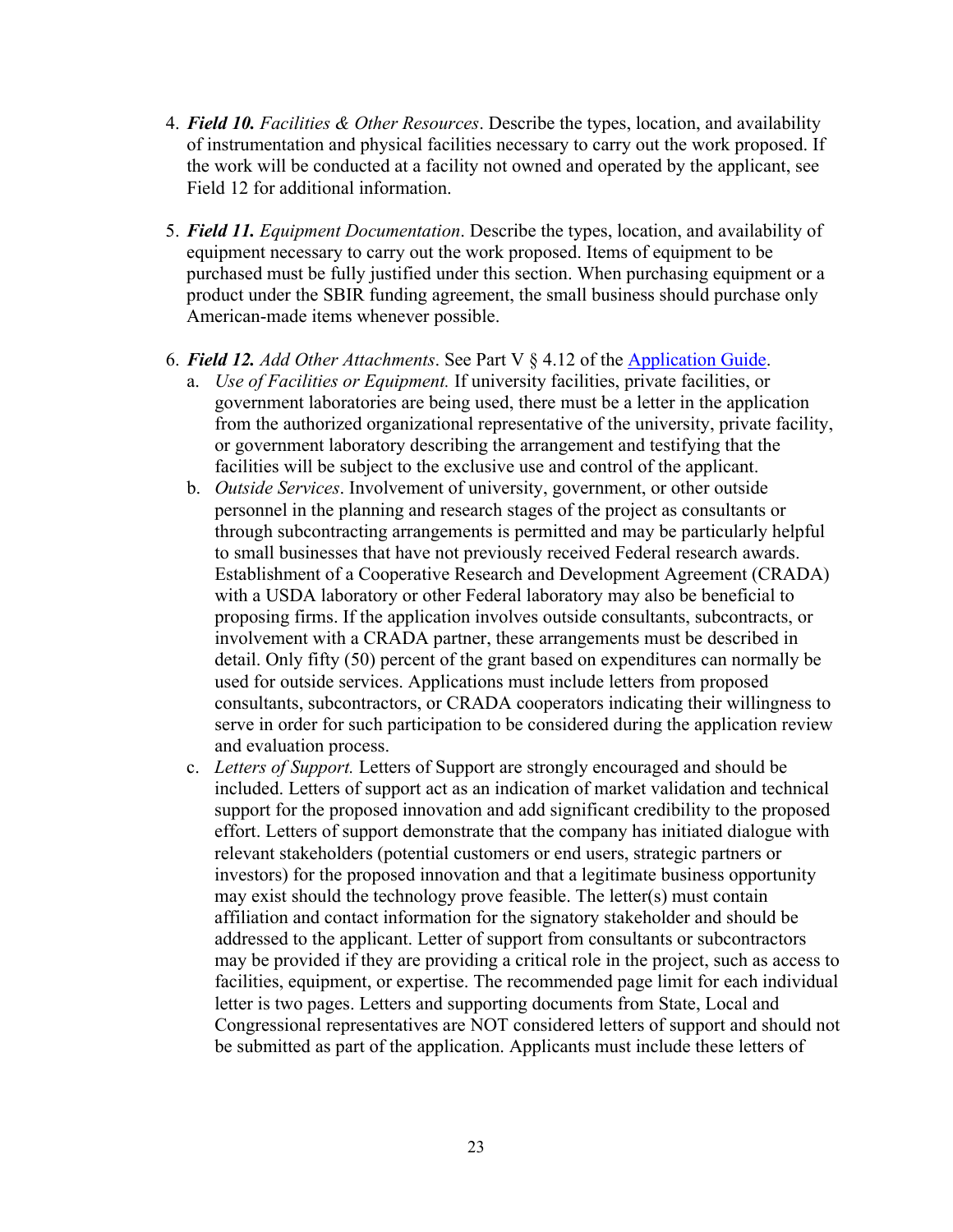support in a PDF format and upload to Field 12 of the R&R Other Project Information form (Add Other Attachments).

If letters of support are not appropriate for this stage of an innovation, due to business considerations, then the applicant must clearly justify why letters of support are not being included in a PDF format and uploaded in lieu of letters of support. The justification should relate to the technical and commercial considerations of the innovation proposed in the application.

- d. *Duration Exceeds Normal Project Period.* The proposed duration of Phase II projects will not normally exceed twenty-four (24) months, except in special, justified circumstances. Where a proposed research project requires more than twenty-four months to complete Phase II, a longer project period, not to exceed thirty-six (36) months, may be requested. An applicant of a Phase II project with an anticipated duration beyond twenty-four months should specify and justify the length of duration in the application at the time of its submission to USDA NIFA.
- e. *Applicant is a Subsidiary.* A potential grantee that is a subsidiary must show that the parent company or parent companies are also a small business entity and the parent company or parent companies must provide documentation supporting their small business status. The parent company or companies must reside in the U.S. and cannot be a nonprofit. The subsidiary must provide documentation to support its independent viable financial status.
- f. *Statement of Delinquency on Federal Debts by Applicants for Federal Assistance.* An applicant that is delinquent on Federal debts must attach, in PDF format, explanatory information detailing all relevant particulars concerning the Federal debt.
- g. *Non-Domestic Performance Explanation*. In the budget justification, provide the purpose, the destination, method of travel, number of persons traveling, number of days, and estimated cost for each trip. If details of each trip are not known at the time of application submission, provide the basis for determining the amount requested. All Applicants MUST note that per the terms and conditions of the award, "All foreign travel performed under this project must be approved in writing by USDA NIFA prior to departure. If foreign travel is authorized under this project, the approved budget will identify funds for this purpose. Where foreign travel is contemplated subsequent to the effective date of the project, a written request must be submitted to the USDA NIFA outlining the purpose of the proposed trip, the inclusive dates of travel, the destination, and estimated costs involved."

*R&R Senior/Key Person Profile (Expanded)*. Applicants must fill out a profile for the PD and anyone who the budget will support. See Part  $V \$  5 of the [Application](https://nifa.usda.gov/resource/nifa-grantsgov-application-guide) Guide for profile requirements, details about the biographical sketch, and suggested support templates. All biographical sketches must indicate the employment history of each PD and Co-PD for the last 10 years. Applicants must include the current and pending support form as an attachment in the application. The PD and Co-PDs must include a conflict-of-interest form.

*R&R Personal Data*. This information is voluntary and is not a precondition of award (see Part V  $\S$  6 of the [Application](https://nifa.usda.gov/resource/nifa-grantsgov-application-guide) Guide).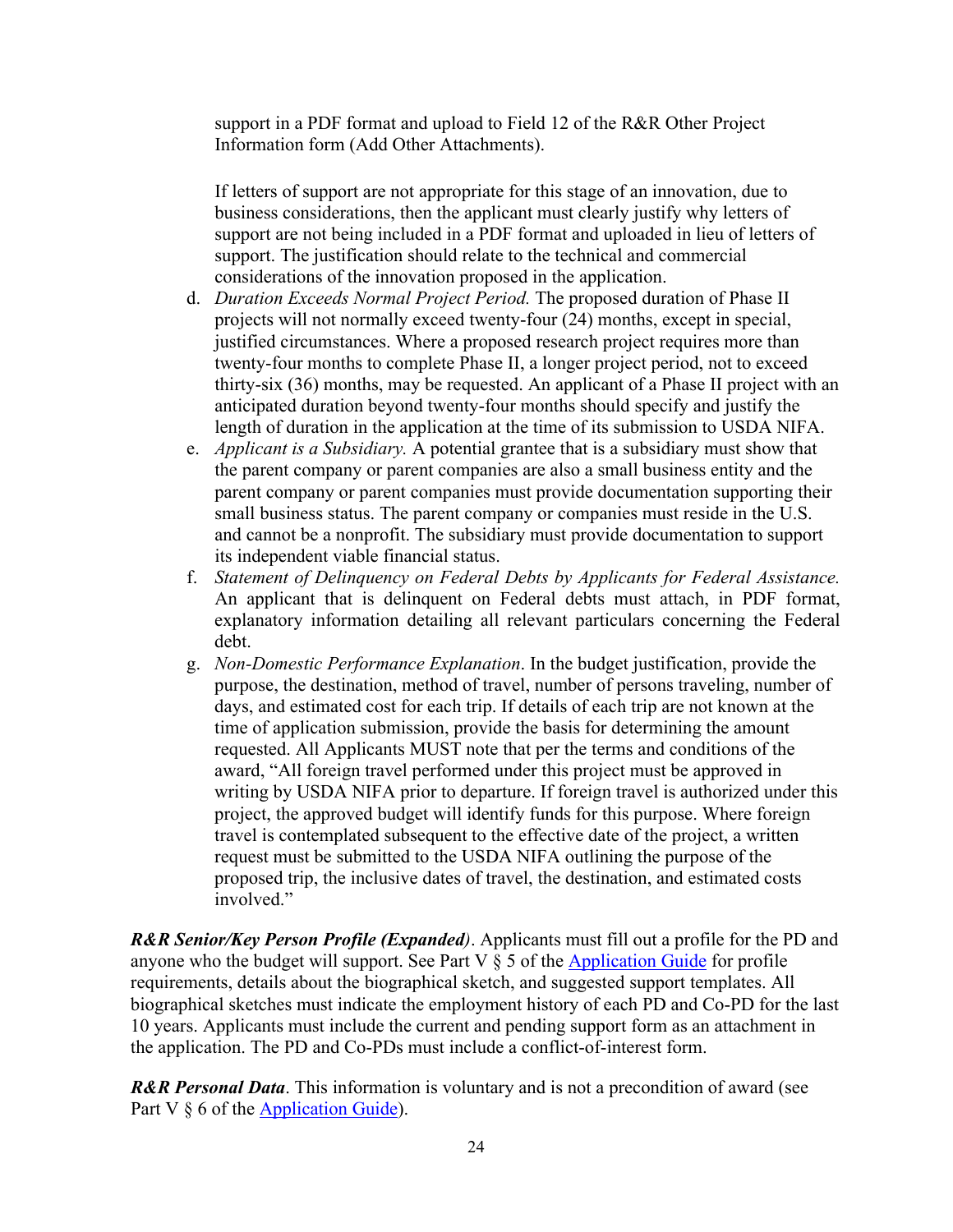*R&R Budget*. See Part V § 7 of the [Application](https://nifa.usda.gov/resource/nifa-grantsgov-application-guide) Guide. Applicant must complete a Research and Related Budget form for each year (or partial year) for which work is proposed under this program solicitation. Applicants must ensure that the budget provided in the R&R Budget forms matches the requested budget amount found in Field 15(a) on the SF–424 form and that this number does not exceed the budget ceiling of \$600,000 (not including optional TABA) with the maximum award available \$650,000 (including TABA)for a period of 24 months. Budget requests that exceed the ceiling will be excluded from review.

*Fields A. and B. Salaries and Wages* - Indicate the number and kind of personnel for whom salary support is sought, including job tasks. For key personnel, also indicate the number of work months of involvement to be supported with USDA funds, and explain how the level of compensation was established (e.g., the hourly rate of pay, the monthly rate of pay, or the yearly rate of pay).

*Field C. Equipment Description* - Performing organizations are expected to have appropriate facilities, suitably furnished, and equipped. However, applicants may request funding for items of equipment if they are specifically identified with the dollar amount and adequately justified, see Field K of the R&R Budget.

*Field D2. Foreign Travel Costs Funds Requested* - Requests for foreign travel must be approved based on the justification provided in the application. In the budget justification, provide the purpose, the destination, method of travel, number of persons traveling, number of days and estimated cost for each trip. If details of each trip are not known at the time of application submission, provide the basis for determining the amount requested. All Applicants MUST note that per the terms and conditions of the award: "All foreign travel performed under this project must be approved in writing by USDA NIFA prior to departure. If foreign travel is authorized under this project, the approved budget will identify funds for this purpose. Where foreign travel is contemplated subsequent to the effective date of the project, a written request must be submitted to the USDA NIFA outlining the purpose of the proposed trip, the inclusive dates of travel, the destination, and estimated costs involved."

*Fields E. 1-5. Participant/Trainee Support Costs* – See the [Application](https://nifa.usda.gov/resource/nifa-grantsgov-application-guide) Guide for directions.

*Fields F. 1-10. Other Direct Costs* – See the [Application](https://nifa.usda.gov/resource/nifa-grantsgov-application-guide) Guide for directions.

Field G. Direct Costs – See the [Application](https://nifa.usda.gov/resource/nifa-grantsgov-application-guide) Guide for directions.

All Other Direct Costs - Other anticipated direct costs not included above should be itemized. Examples include, but are not limited to, subcontracts and consultants. See Field 12 "Other Attachments" of the R&R Other Project Information form for required documentation associated with subcontracts and consultants. A budget and budget justification stating subcontractual and consulting costs and the rationale for the amount of the costs are required. In Phase II, a minimum of one-half (50%) of the research or analytical work, as determined by budget expenditures, must be performed by the proposing organization. Rates of pay for consultants exceeding that of a US [Government](https://www.opm.gov/policy-data-oversight/pay-leave/salaries-wages/salary-tables/16Tables/exec/html/EX.aspx) Senior Executive Service Level IV salary rate will be given a greater than normal level of scrutiny and therefore, as much documentation as possible to support the rate is recommended.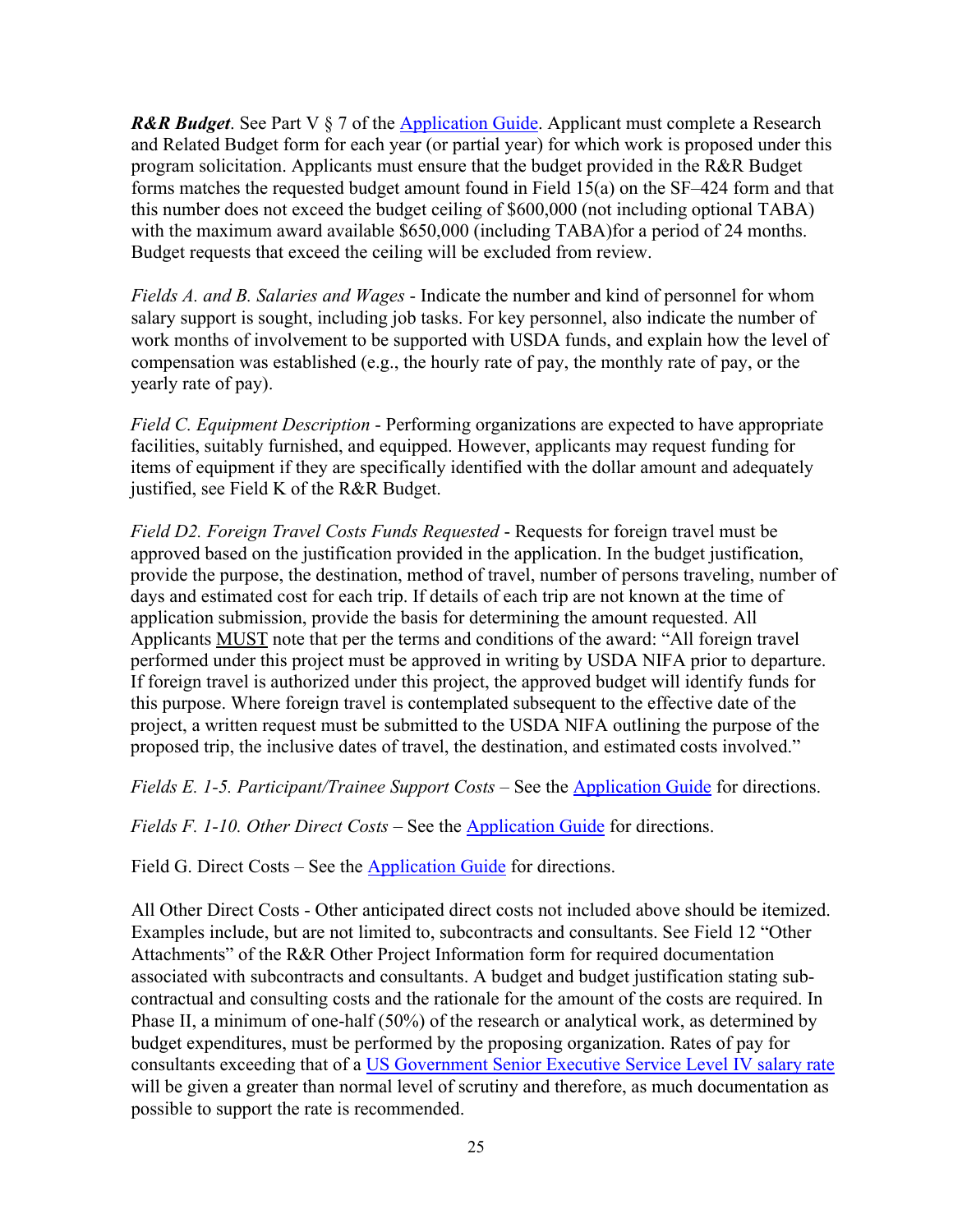Request for use of Technical and Business Assistance Funds - If an applicant chooses to request up to \$50,000 for Technical and Business Assistance (TABA) (see Part I E.), the applicant must submit a TABA plan as a PDF file and attached to Field 12, Other Attachments of the Other Project Information Form (see section B.3. of this Part).The TABA plan must not exceed three (3) pages from the applicant that describes the following:

- 1. Name and contact information for vendor(s) that will provide the services;
- 2. Description of vendor(s) expertise and knowledge of providing technical and business assistance services;
- 3. Itemized list of services to be provided;
- 4. Expected metric and outcome for each service to be provided;
- 5. Plans to report back to USDA as a deliverable on the outcomes and success of the TABA services and what information will be provided to validate the results; and
- 6. Ensure the costs are reflected in the budget forms.
	- a. If you wish to utilize a technical assistance vendor/provider, you are required to include this as a consultant in your budget and to provide a detailed budget justification indicating the costs per service.

A maximum three (3) page qualification statement from each selected vendors(s) that describes the following:

- 1. Statement must be provided on the selected vendor(s) letterhead and signed by an authorizing entity within the vendors organization that can attest to the services being provided.
- 2. Include a capabilities statement that provides the following:
	- a. Indicates the qualifications, expertise and knowledge to provide the TABA services requested by the applicant.
	- b. Indicate the level of expertise and knowledge of the Federal SBIR program and specifically any prior support provided to Phase II awardees.
- 3. Describe the overall metrics of success for the services requested by the applicant.
- 4. Describe the plans to report back to USDA as a deliverable on the outcomes and success of the TABA services and what information will be provided to validate the results.

USDA-NIFA reserves the right to withhold funds requested for TABA until formal review and approval of the requested vendor is provided by NIFA's Award Management Branch and SBIR staff. If the project is selected for an award and the applicant demonstrates this requirement sufficiently as determined by the Government, USDA will permit the awardee to acquire such TABA assistance itself, in an amount up to \$50,000 for the full Phase II project, as an allowable cost of the SBIR award. The amount will be in addition to the award of \$600,000 and is not subject to any profit or fee by the requesting firm and cannot be used in the calculation of indirect cost rates. The amount is based on the original grant period of performance and does not apply to period of performance extensions. Requests for TABA funding outside of the Phase II application submission will not be considered.

*Field H 1-4*. *Indirect costs (IDC)* – See Part IV  $\S$  *D* of this RFA for funding restrictions regarding indirect cost, and Part V 7.9 of the [Application](https://nifa.usda.gov/resource/nifa-grantsgov-application-guide) Guide for additional information. Additional guidance on indirect cost calculation for application to USDA NIFA can be found at USDA [Indirect](https://nifa.usda.gov/indirect-costs) Cost. USDA NIFA does not have a cap on Indirect Costs for SBIR grants.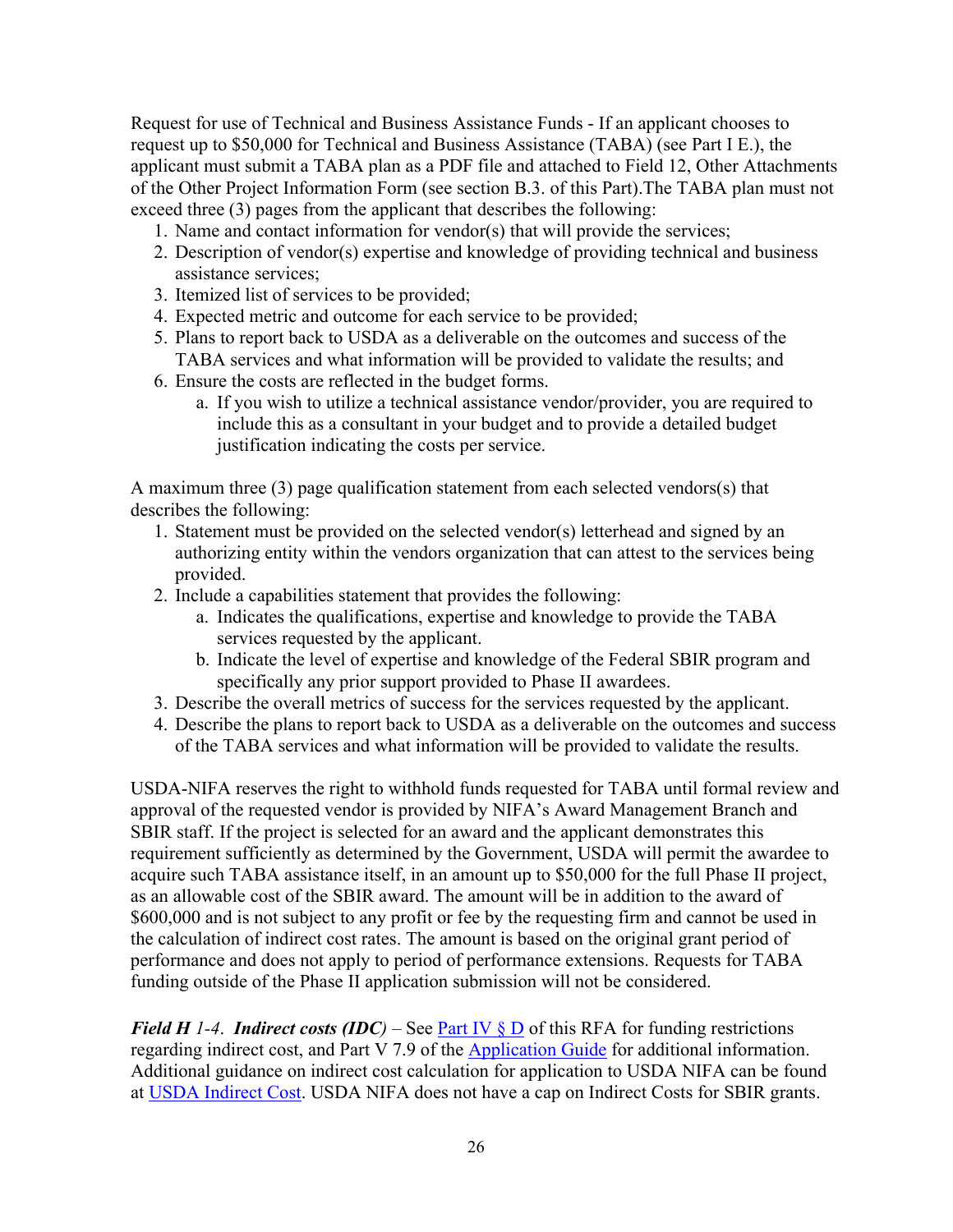Applicants that have a federal negotiated Indirect Cost Rate already established are eligible to take their federally negotiated indirect cost rate.

*Field J.* - Fee - Applicants must reference the **[Application](https://nifa.usda.gov/resource/nifa-grantsgov-application-guide) Guide** for directions. If an applicant requests a fee, the combined total of "Section I - Total Direct and Indirect Costs" and "Section J – Fee" on the Research & Related (R&R) Budget form must not exceed the ceiling of this program solicitation. Please see Field K (6) below.

*Field K.* **-** Budget Justification – A budget justification with supporting detail for each budget category as noted in items (1) through (5) of this subsection must be attached. A budget justification is required for each entity for which a Research and Related Budget Form is submitted. Budget Justification categories are as follows:

- 1. *Salaries and Wages.* Indicate the number and kind of personnel for whom salary support is sought, including job tasks. For key personnel, also indicate the number of work months of involvement to be supported with USDA NIFA funds, and explain how the level of compensation was established (e.g., the hourly rate of pay, the monthly rate of pay, or the yearly rate of pay).
- 2. *Equipment*. Performing organizations must have appropriate facilities and have them suitably furnished and equipped. However, funding for items of equipment may be requested if they are specifically identified with the dollar amount and adequately justified. Such requests should normally not exceed 10 percent of the budget. Only American-made items should be purchased when possible. Equipment is defined as an article of nonexpendable, tangible personal property having a useful life of more than one year and an acquisition cost of \$5,000 or more per unit. Awardees are usually allowed to retain title to equipment purchased with funding provided under a SBIR funding agreement. However, in some instances, USDA NIFA may direct the awardee to vest title to a third party. Awardees should plan to lease expensive equipment. The inclusion of equipment will be carefully reviewed and will require prior approval from NIFA per 2 C.F.R. 200.439 with respect to need, reasonableness, and appropriateness for the research proposed.
- 3. *Materials and Supplies.* The types of expendable materials and supplies required are indicated in this section in general terms with estimated costs.
- 4. *Travel*. The type and extent of travel and its relationship to the project must be specified. Funds may be requested for fieldwork or for travel to professional meetings. Requests for foreign travel may be approved by USDA NIFA based on the justification provided in the application and the terms and conditions for the grant. In the budget justification, provide the purpose, the destination, method of travel, number of persons traveling, number of days, and estimated cost for each trip. If details of each trip are not known at the time of application submission, provide the basis for determining the amount requested.
- 5. *All Other Direct Costs.* Other anticipated direct costs not included above must be itemized. Examples include, but are not limited to, subcontracts and consultants. See Field 12 "Other Attachments" of the R&R Other Project Information form for required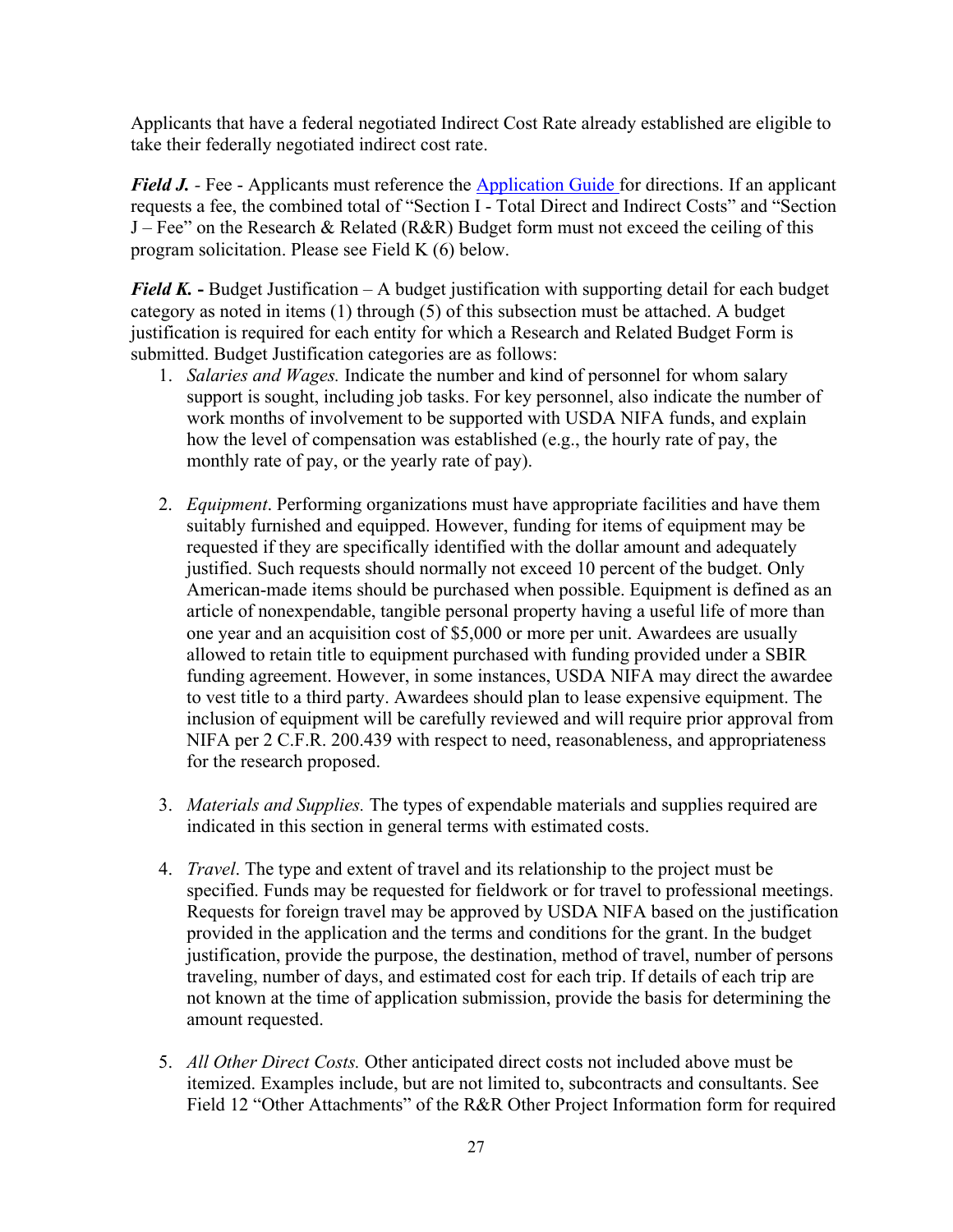documentation associated with subcontracts and consultants. A budget and budget justification stating sub-contractual and consulting costs and the rationale for the costs are required. In Phase II, a minimum of fifty (50) percent of the research or analytical work, as determined by budget expenditures, must be performed by the proposing organization. Consultants' rate of pay normally cannot exceed \$629/day for an 8-hour day *Fee*. A reasonable fee, not to exceed seven percent of total Federal funds awarded (.07527 of Field I, Total Direct and Indirect Costs) is permitted under this program solicitation, but applicants are encouraged to minimize fee requests due to the small amount of funds available. All fees are subject to negotiation with USDA NIFA. If a fee is requested, the amount should be indicated in Field J "Fee" on the R&R Budget form. If an applicant requests a fee, the combined total of "Section I - Total Direct and Indirect Costs" and "Section  $J - Fee$ " on the Research & Related (R&R) Budget form must not exceed the ceiling of this program solicitation. Budget requests that exceed the ceiling of this program solicitation will be excluded from review.

- 6. *Indirect Costs*. See Part V § 7.9 of the [Application](https://nifa.usda.gov/resource/nifa-grantsgov-application-guide) Guide for information about requesting indirect cost.
- 7. *Cost Sharing*. Cost sharing is permitted for applications under this program solicitation; however, cost sharing is not required nor will it be an evaluation factor in considering the competitive merit of applications submitted.

**R&R Sub-award Budget Attachment.** See Part V § 8 of the [Application](https://nifa.usda.gov/resource/nifa-grantsgov-application-guide) Guide. By statute, the USDA NIFA SBIR program can only allow up to one-third (1/3) of the grant funds to be used for subcontracting and consulting purposes.

## **Supplemental Information Form.** See Part VI § 1 of the [Application](https://nifa.usda.gov/resource/nifa-grantsgov-application-guide) Guide.

Field 2. Program to which the applicant is applying. This refers to the SBIR topic area to which you are submitting your USDA NIFA SBIR application and should be numerical only. For example, if you are applying to the 8,3-topic area, the program code name would be *Animal Production and. Protection* and the program code would be *8.3*. Accurate entry is critical.

You must submit your Phase II application to the same SBIR topic area as your Phase I award. This requirement is non-negotiable, and it is extremely important that the Program Code Name and Program Code are spelled correctly and exactly match one of the topic areas for which you are applying. Failure to complete these fields correctly may jeopardize the review of your application.

1. Field 8. Conflict of Interest List. See Part VI § 1.8 of the [Application](https://nifa.usda.gov/resource/nifa-grantsgov-application-guide) Guide.

*Representations Regarding Felony Conviction and Tax Delinquent Status for Corporate Applicants*. This is required for corporate applicants. See Part VI § 2 of the [Application](https://nifa.usda.gov/resource/nifa-grantsgov-application-guide) Guide for a description of the term, "corporation."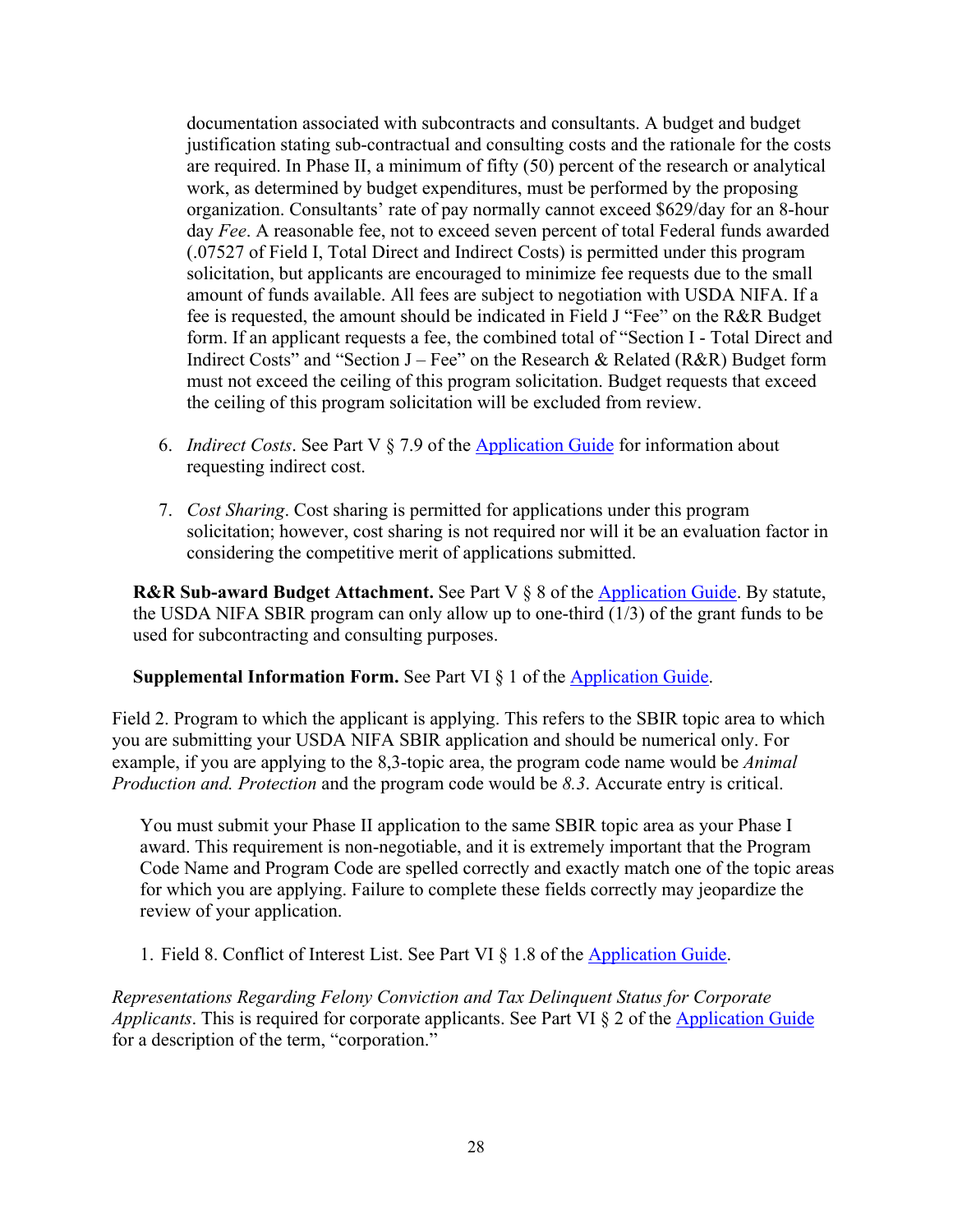**SBIR/Small Business Technology Transfer Program (STTR) Information**. See Part VI § 3 of the [Application](https://nifa.usda.gov/resource/nifa-grantsgov-application-guide) Guide, unless noted below.

Program Type-Select SBIR. USDA NIFA does not offer a STTR program SBIR/STTR Type – Select Phase II.

Field 7. Commercialization Plan. (PDF format only) – This is required for a Phase II application submission.

The plan must only include information pertaining to the items listed below. The Commercialization Plan shall not exceed 10 pages of written text using font no smaller than 12 point with at least 1-inch margins, regardless of whether it is single- or double-spaced. Labels for figures and tables may use a font no smaller than 10 point.

Include the following sections and information in the commercialization plan:

**1. Introduction of the SBIR Project and Expected Outcomes:** Describe, in layperson's terms, the proposed project and its key technology objectives. Clarify the need addressed, specifying weaknesses in the current approaches to meet this need. In addition, describe the commercial applications of the research and the innovation inherent in the application.

**2. Company Information:** Give a brief description of your company including corporate objectives, core competencies, size (annual sales level), and number and types of employees for the last 5 years (if company has existed for more than 5 years), and any current products/services that have significant sales. Those grantees existing for less than five years should provide this information for the years they have been operational. Indicate your vision for the future and how you will grow/maintain a sustainable business entity. Include a short description of the origins of the company.

**3. The Market, Customer, and Competition:** Describe the national and/or global market and/or market segments (for the product, technology or service) you are targeting. Provide information on the size of the market(s) and a brief profile of the potential customer(s). State what significant advantages your innovation will bring to the market(s) (e.g., better performance, lower cost, faster, more efficient or effective, new capability). Explain the hurdles you will need to overcome in order to gain market/customer acceptance of your innovation. Briefly explain the plans you have for approaching your potential customers (i.e., your marketing and sales strategy).

Describe the current competition and any potential competitors over the next several years. Include a schedule showing the projected needs (e.g., amount of additional investment, timeframe) from the end of Phase II until commercialization. Indicate any other potential commercial factors that are not described above.

**4. Intellectual Property:** Describe how you will protect the intellectual property that results from your innovation. Note any actions you may consider to attain at least a temporary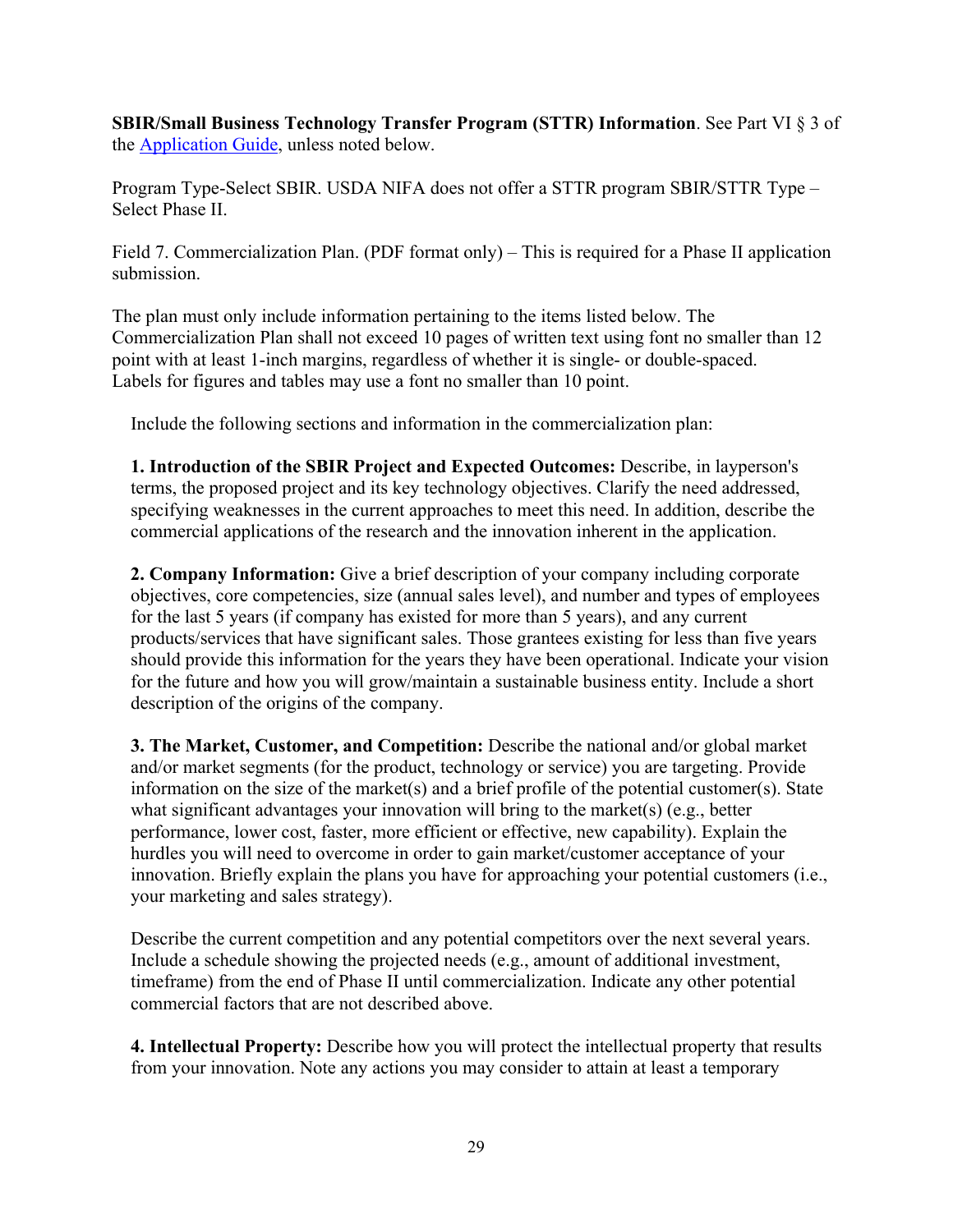competitive advantage. What is the company's prior record in this area? Comment on the company's strategy to build a sustainable business through protection of intellectual property.

**5. Revenue Stream:** Describe the plans for generating a revenue stream and include the assumptions that form the basis for revenue projections. Address how the revenue stream will be profitable to the company or at least sustain the product through its life cycle.

**6. Financing:** How will you raise the necessary financing for Phase III commercialization? Provide evidence of the plan for this funding in one or more of the following ways: A letter of commitment\* for follow-on funding;

- a. A letter of intent\* or evidence of negotiations to provide funding, should the Phase II project be successful and the market need still exists;
- b. A letter of support<sup>\*</sup> for the project and/or some in-kind commitment; and
- c. A specific plan to secure Phase III funding.

\*Any formal letters of commitment, intent or support are not to be included here but instead in Field 12, Other Attachments of the Other Project Information Form (see section C.6.c of this Part).

**Field 8. Documentation of Prior SBIR Phase II Awards** – The Phase II applicants must provide:

1. Attachment 1: A small business firm that submits a Phase II application and has received more than 15 Phase II SBIR awards during the preceding five fiscal years must document the extent to which it was able to secure Phase III funding to develop concepts resulting from previous Phase II SBIR awards. In addition, the documentation must include the name of the awarding agency, date of award, funding agreement number, amount, topic or subtopic title, follow-on agreement amount, source and date of commitment, and current commercialization status for each Phase II award. USDA NIFA must collect and retain the information at least until the General Accounting Office submits the report required under section 105 of the Small Business Research and Development Enhancement Act of 1992.

If the applicant falls under the threshold indicated above, the applicant must provide an attachment stating that less than 15 Phase II awards have been granted to this organization/company during the preceding five fiscal years.

USDA NIFA SBIR will collect and retain the information for its internal use. Any data provided under this section of the application may lead to USDA NIFA contacting the applicant to coordinate the development of additional information that can serve to inform the public and the Federal Government on the benefits of the USDA NIFA SBIR program to Small Businesses.

If the applicant does not have any prior USDA NIFA SBIR Phase II awards, the applicant must provide an attachment stating, "No prior USDA NIFA SBIR Phase II awards have been issued to [Insert Company Name]."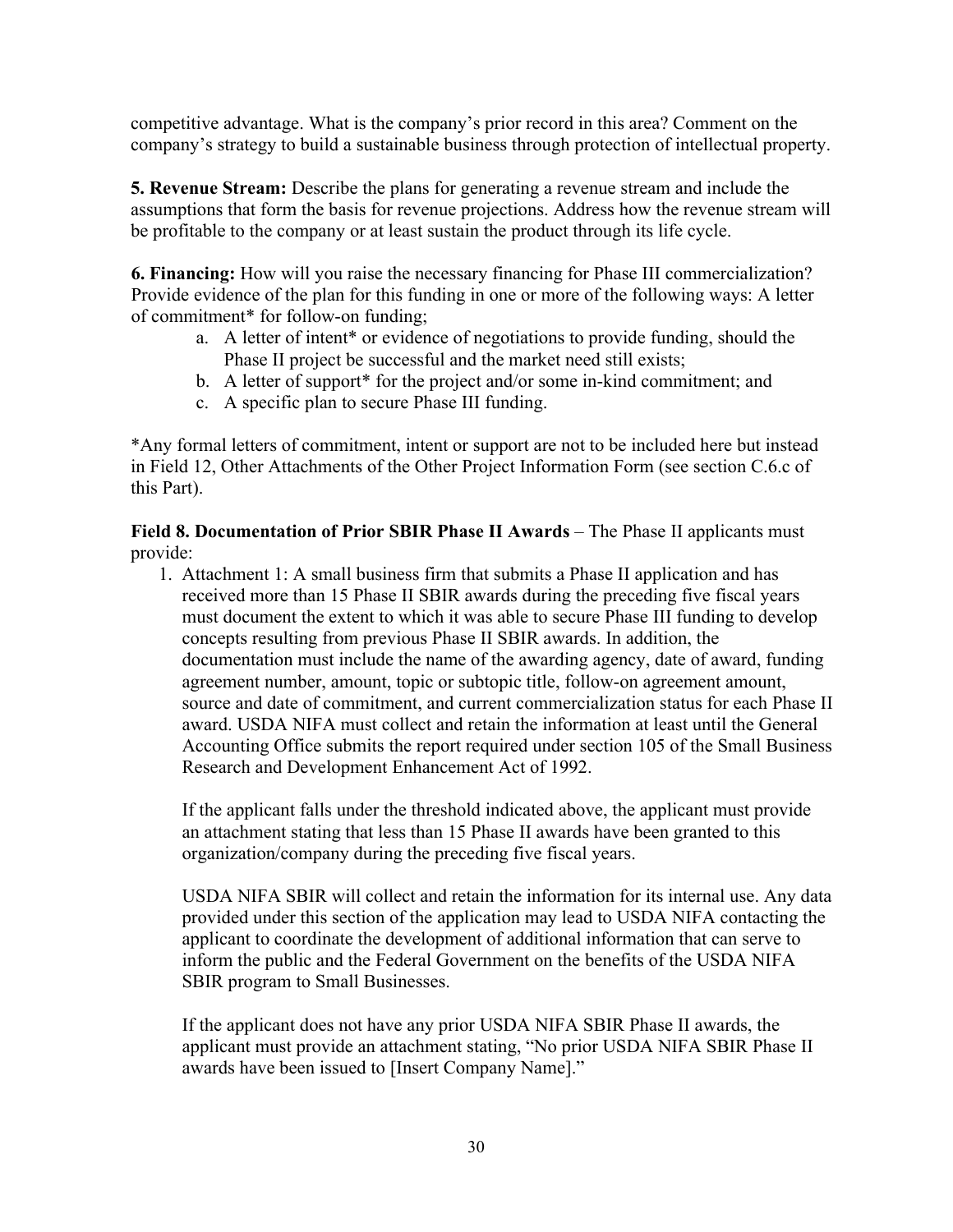**Data Management Plan.** A Data Management Plan (DMP) is NOT required for this program.

It is anticipated that the evaluation of SBIR Phase II applications will require approximately six months from submission deadline, and no information on application status will be available until final selections have been made. Both successful and unsuccessful applicants will be notified of final award decisions via email within approximately 6 months after the submission deadline.

# <span id="page-30-0"></span>**D. Funding Restrictions**

*Fully negotiated rate***.** Applicants must use the current negotiated Indirect Cost (IDC) rate established by its cognizant Federal agency (the agency that provides the most funds). If awarded, the applicant will be required to produce a negotiated IDC rate agreement from the cognizant agency in order to recover IDC. If unable to obtain a negotiated rate from its cognizant agency, the applicant is not permitted indirect cost reimbursement. Rather, the applicant may only be reimbursed for allowable direct costs. Violation of cost accounting principles is not permitted when re-budgeting or charging costs to awards. Rather, costs must be consistently charged as either indirect or direct costs.

If the applicant wants full IDC, but does not have a negotiated rate, and NIFA is the cognizant agency, the applicant must calculate an IDC rate in order to request IDC (see [Sample](https://nifa.usda.gov/indirect-costs) IDC [calculations\)](https://nifa.usda.gov/indirect-costs). Applicants are not required to complete the IDC package during the application process. Applicants need only to calculate an IDC rate to serve as a basis for requesting IDC. If awarded, the applicant will be required to submit a complete IDC proposal package in order to obtain a negotiated rate.

An eligible organization that does not have a current negotiated indirect cost rate may elect to use a de minimis rate of 10% of modified total direct costs (MTDC), which may be used indefinitely (2 CFR [200.414\(f\)\)](https://www.ecfr.gov/current/title-2/subtitle-A/chapter-II/part-200/subpart-E/subject-group-ECFRd93f2a98b1f6455/section-200.414#p-200.414(f)) MTDC excludes equipment, capital expenditures, charges for patient care, rental costs, tuition remission, scholarships and fellowships, participant support costs and the portion of each subaward in excess of the first \$25,000.

For more information on IDC see [https://nifa.usda.gov/indirect-costs.](https://nifa.usda.gov/indirect-costs)

Successful applicants must not use grant funds awarded under the authority of this RFA to renovate or refurbish research, education, or extension space; purchase or install fixed equipment in such space; or to plan, repair, rehabilitate, acquire, or construct buildings or facilities.

# <span id="page-30-1"></span>**E. Submission Dates and Times**

We recommend that you conduct an administrative review of the application before submission of it via Grants.gov to ensure that it complies with all preparation instructions including page limits and PDF format. An application checklist is included in Part VII of the NIFA Grants.gov Application Guide to assist with this review.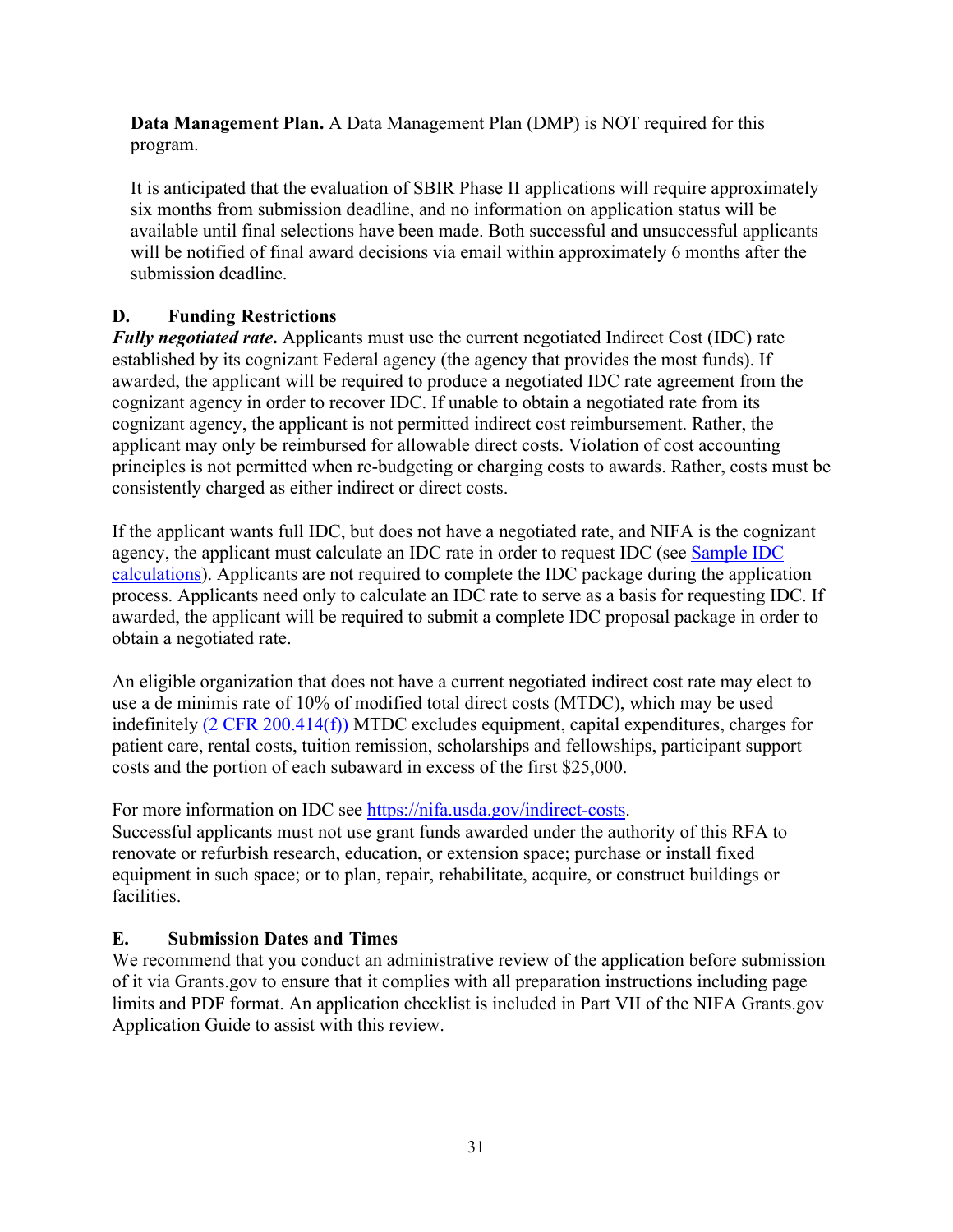We are highlighting that an application will be excluded from the competitive review for the following reasons (list is not all inclusive):

- 1. Projects that seek funding solely for product development where no research is involved;
- 2. Budget requests that exceed the ceiling of \$600,000 or \$650,000 including TABA;
- 3. Summary/Abstract exceeds one page and/or is not in pdf format; and
- 4. Project Narrative exceeds 20 pages of written text and/or is not in pdf format
- 5. Application is submitted after the 5 p.m. Eastern deadline.

Instructions for submitting an application are included in Part IV, Section 1.5 of the NIFA Grants.gov Application Guide.

Applications must be received by Grants.gov by 5 p.m. Eastern Time on April 6, 2022. Applications received after this deadline will normally not be considered for funding.

If you have trouble submitting an application to Grants.gov, you should FIRST contact the Grants.gov Help Desk to resolve any problems. Keep a record of any such correspondence. See Part IV. A for Grants.gov contact information.

It is recommended that applicants begin submitting their completed application at least one day prior to the deadline in order to allow time to address submission issues since late applications may only be considered in situations involving an exceptional circumstance (e.g., hurricane, flood, fire, Grants.gov issue that impacts the entire applicant community) (see Part III, 6.1 of the NIFA Grants.gov Application Guide) occurring prior to the deadline. Note that registration issues with Grants.gov are not valid reasons to request USDA-NIFA accept a late application submission. Applicants who have problems with their submissions to Grants.gov must call the Grants.gov help desk to resolve the problems and keep a record of the following:

- 1. Grants.gov Tracking Numbers
- 2. Case numbers provided by Grants.gov
- 3. Any correspondence with Grants.gov regarding the submission problem.
- 4. Any correspondence with SAM and Dunn and Bradstreet during the registration process

Documentation of the problem will be required. Applicants facing extenuating circumstances who miss the deadline must submit their application as soon as possible. Once the application is successfully submitted to Grants.gov, the applicant must forward the information above via email to  $\text{sbir@usda.gov}$ . This information, as well as the timing of its receipt, will be used in determining whether or not to accept the late application.

We send email correspondence to the AR regarding the status of submitted applications. We strongly encourage you to provide accurate email addresses, where designated, on the SF-424 R&R Application for Federal Assistance.

If the AR has not received correspondence from NIFA regarding a submitted application within 30 days of the established deadline, contact the Agency Contact identified in Part VII of the RFA and request the application number assigned to the application. Failure to do so may result in the application not being considered for funding by the peer review panel. Once the

application has been assigned an application number, you should cite this number on all future correspondence.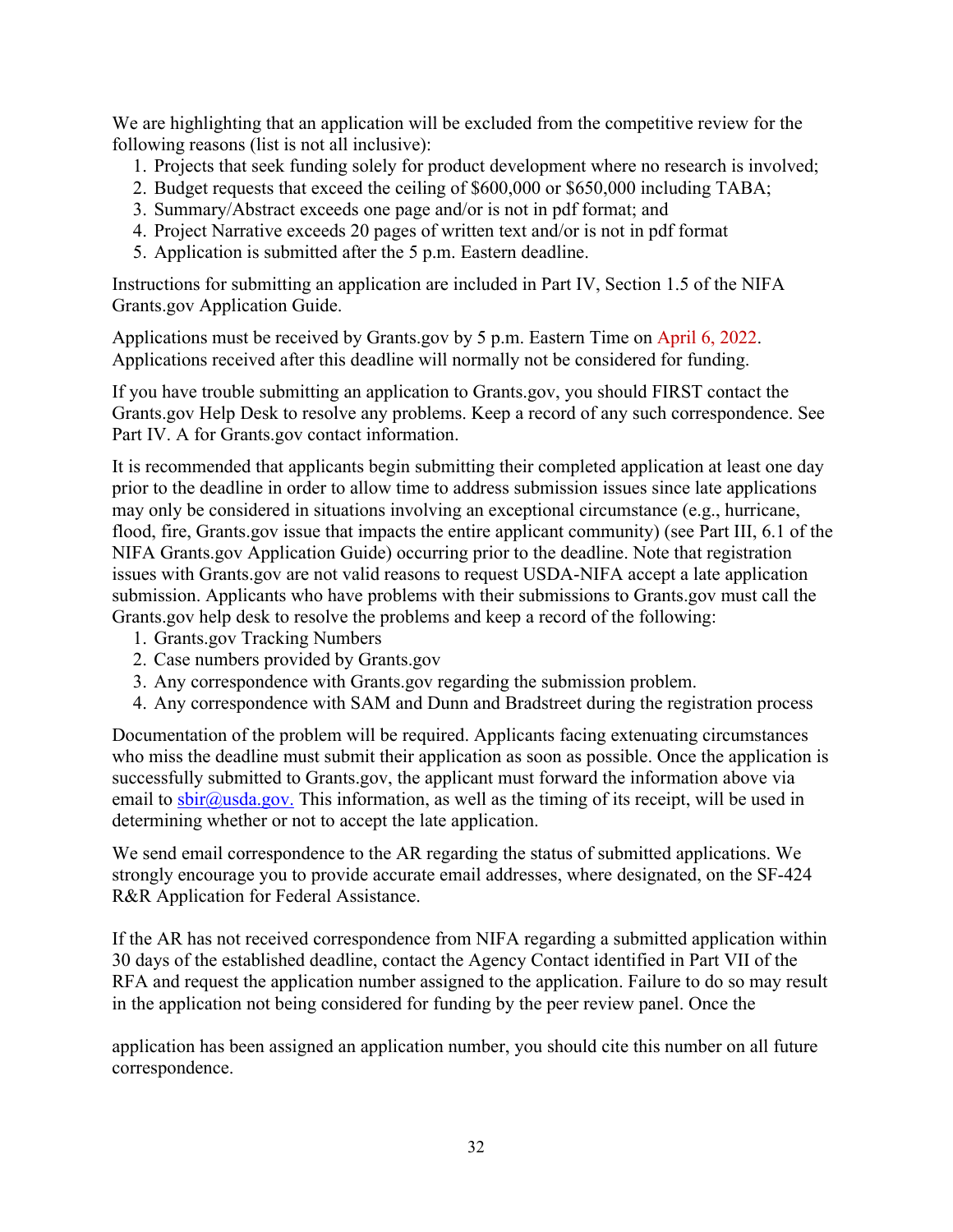# <span id="page-32-0"></span>**PART V. APPLICATION REVIEW REQUIREMENT**

## <span id="page-32-1"></span>**A. NIFA's Evaluation Process**

NIFA evaluates each application in a two-part process. First, we screen each application to ensure that it meets the administrative requirements set forth in this RFA. All administrative requirements must be met in order for the application to proceed to the next level of review. Second, a scientific peer-review process will be used to technically evaluate applications that have met the administrative requirements using a review panel **(see** [NIFA Peer Review](https://nifa.usda.gov/sites/default/files/resource/NIFA-Peer-Review-Process-for-Competitive-Grant-Applications_0.pdf)  [Process\)](https://nifa.usda.gov/sites/default/files/resource/NIFA-Peer-Review-Process-for-Competitive-Grant-Applications_0.pdf).

## **Scientific Peer Review Process:**

NIFA selects reviewers for the review panel based upon their training and experience in relevant scientific, extension, or education fields, taking into account the following factors:

- 1. the level of relevant formal scientific, technical education, or extension experience of the individual, as well as the extent to which an individual is engaged in relevant research, education, or extension activities.
- 2. the need to include experts from various areas of specialization within relevant scientific, education, or extension fields.
- 3. the need to include other experts (e.g., producers, range or forest managers/operators, and consumers) who can assess relevance of the applications to targeted audiences and to program needs.
- 4. the need to include experts from a variety of organizational types (e.g., colleges, universities, industry, state and Federal agencies, and private profit and non-profit organizations) and geographic locations.
- 5. the need to maintain a balanced composition with regard to minority and female representation and an equitable age distribution; and
- 6. the need to include reviewers who can judge the effective usefulness of each application to producers and the general public.

After each peer review panel has completed its deliberations, the responsible program staff of NIFA will recommend that your project is either approved for support from currently available funds or declined due to insufficient funds or unfavorable review.

NIFA reserves the right to negotiate with the PD/PI and/or the submitting organization or institution regarding project revisions (e.g., reductions in the scope of work, funding level, period, or method of support) prior to recommending any project for funding.

After the review process has been completed, NIFA sends copies of reviews, *not* including the identity of reviewers, and a summary (if applicable) of the review panel comments to the PD.

*Conflicts of interest*. NIFA takes extreme care to prevent any actual or perceived conflicts of interest that may influence the review or evaluation (see [NIFA Peer Review Process for](https://nifa.usda.gov/resource/nifa-peer-review-process-competitive-grant-applications)  [Competitive Grant Applications\)](https://nifa.usda.gov/resource/nifa-peer-review-process-competitive-grant-applications).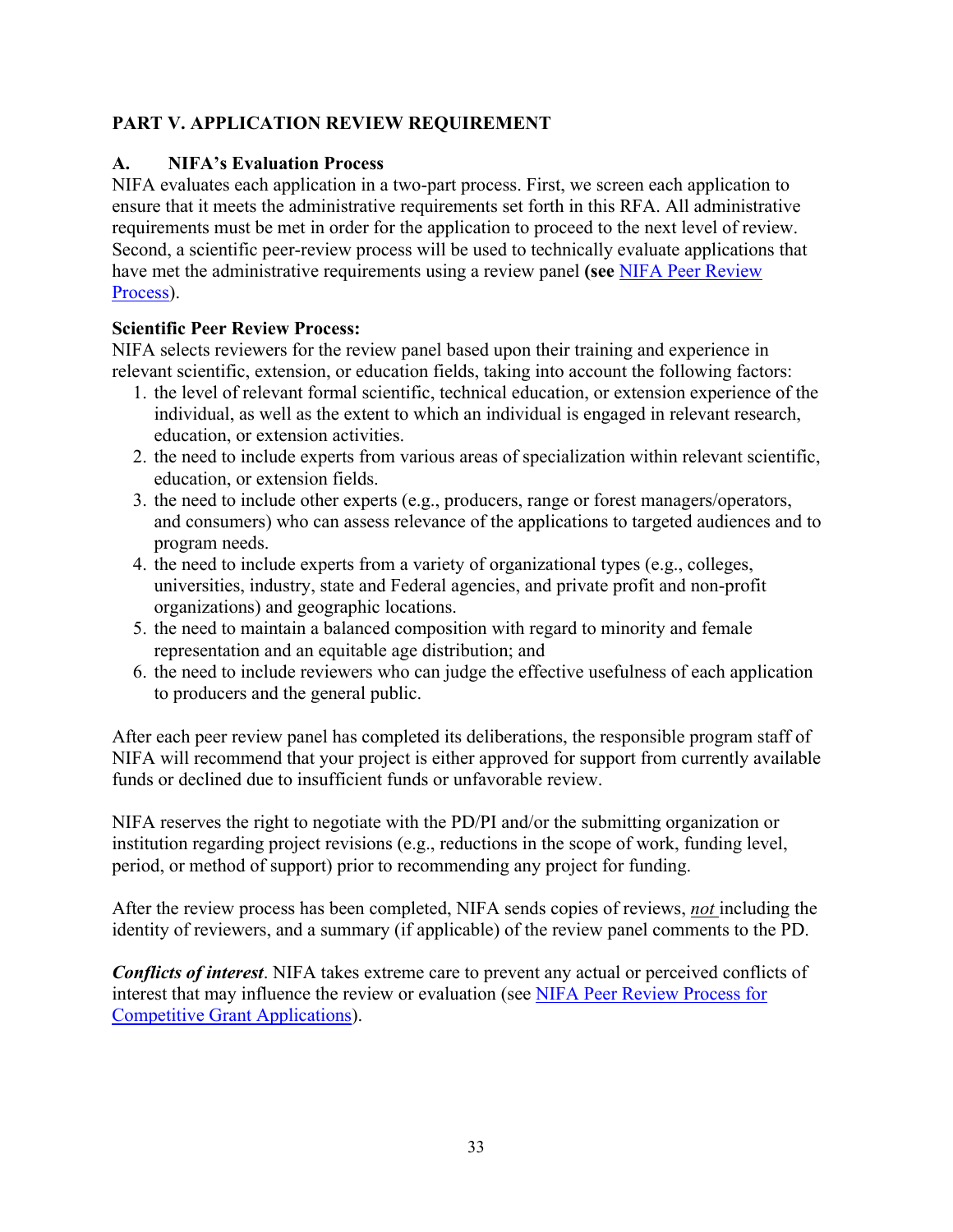USDA-NIFA SBIR staff understand that applicants may at times disagree with the outcome of the panel deliberations, review comments, panel summary, recommendations or the funding line. Applicants may request a debriefing from the National Program Leader for the SBIR topic area to discuss the review and outcome.

Due to the competitive nature and limited funding for this program, *recommendations to fund or not fund an application will remain final, regardless of the outcome of the debriefing and applicants cannot contest the decision.*

USDA-NIFA SBIR staff will not move any application above another application that ranked higher in the panel recommendations unless an applicant that was recommended for an award has failed to meet eligibility requirements for the program or cannot pass the administrative review. In these rare cases, USDA-NIFA SBIR staff have the right to not fund any additional projects, or based on the panel recommendation select the next Phase II application that fell below the funding line and was next in line for funding.

# **B. Evaluation Criteria**

NIFA anticipates that the evaluation of SBIR Phase II applications will require approximately six months from submission deadline. No information on application status will be available until NIFA makes the final selections. NIFA will notify both successful and unsuccessful applicants of final award decisions via email. For information about the status of a submitted application, see Part III  $\delta$  6 of the [Application](https://nifa.usda.gov/resource/nifa-grantsgov-application-guide) Guid[e.](https://nifa.usda.gov/resource/nifa-grantsgov-application-guide)

*Initial Screening Criteria***.** Applicants should be aware that applications that do not satisfy all of the screening criteria will be returned to the proposing entity without review. Returned applications may not be resubmitted (with or without revision) under this solicitation. The initial screening criteria are the following:

- 1. The proposing firm must qualify as a small business concern and have received an SBC Control Number. USDA NIFA uses the Small Business Administration (SBA) SBIR company registry certification that the applicant is to provide with the application to confirm the applicant is a small business concern;
- 2. The application must meet the Application Content and Format requirements as described in this RFA. This includes page length requirements, all required forms and all files in PDF;
- 3. The proposed budget must be within the dollar ceiling identified in this RFA;
- 4. The proposed Phase II research must fall within the topic area that the project was originally funded under Phase I;
- 5. An application must contain adequate scientific/technical and market opportunity information that clearly states the project plan and objectives. USDA NIFA reserves the right not to submit for review any application that it finds to have insufficient information;
- 6. It is clear that the project director will work a minimum of 51 percent of his/her time for the small business firm during the period of the grant and that the small business firm will conduct a minimum of one-half of the research effort. However, the project director may spend less than 50 percent of his/her time on the Phase II project.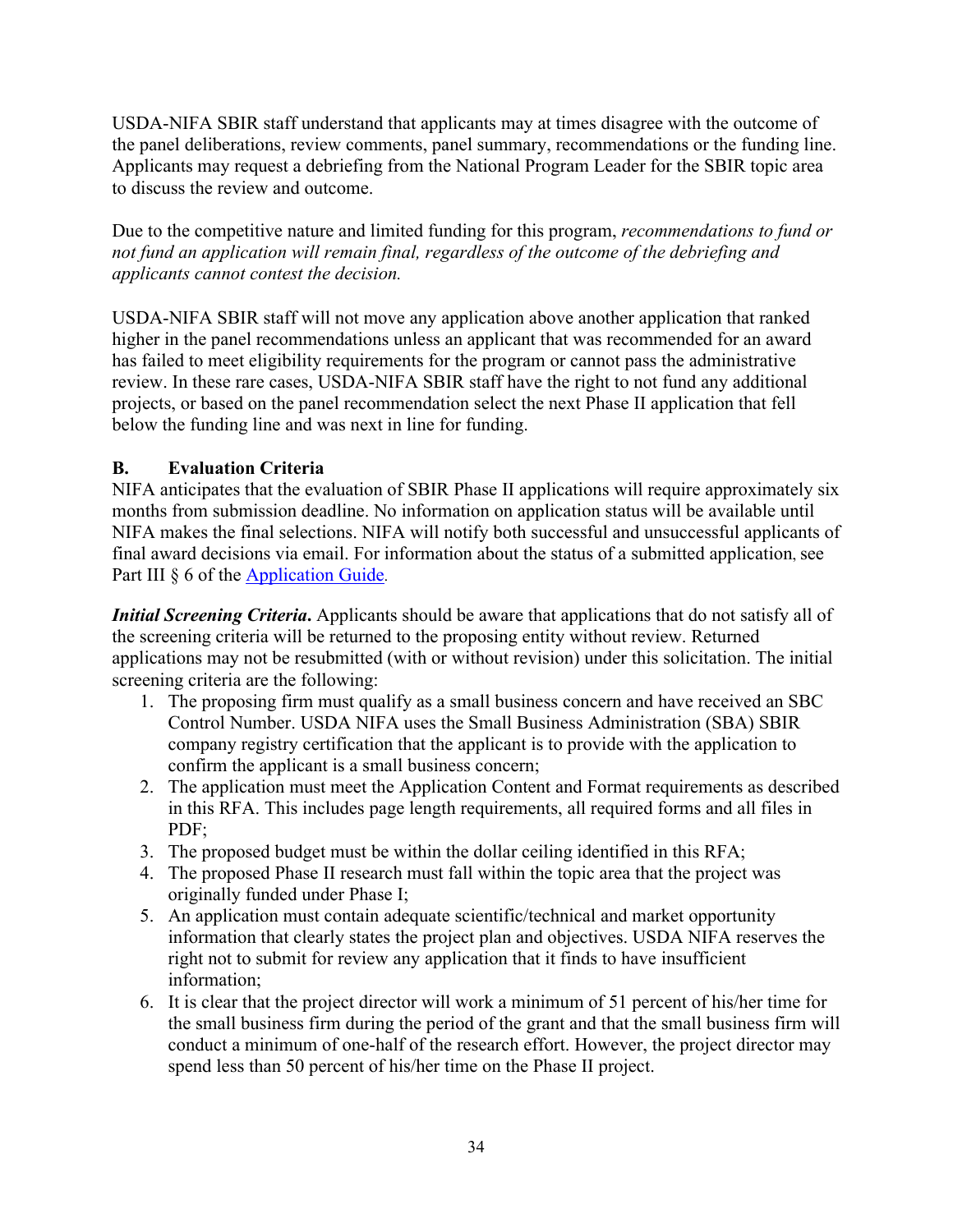*Phase II Application Evaluation Criteria.* The evaluation criteria that will be used by reviewers to evaluate all applications are listed below. NIFA uses an electronic Peer Review System (PRS) that allows reviewers of the application the ability to provide comments, scores and recommendations to SBIR staff. NIFA provides guidance and instructions to the reviewers on how to access PRS and that the following review criteria serves as the basis for the review. Approximately equal consideration will be given to each criterion, except for items (A), (B), and (C) which will receive twice the value of any of the other items:

- 1. *Degree to Which Phase I Objectives were Met and Technical Feasibility Established*: The extent to which:
	- a. Phase I project demonstrated novelty, innovation, uniqueness, and originality; Conceptual adequacy of the research and suitability of the hypothesis, as applicable;
	- b. Clarity and delineation of Phase I objectives;
	- c. Demonstration of feasibility through preliminary data; and
	- d. Probability of success of the project to move into Phase II is appropriate given the level of

scientific originality, and risk-reward balance.

- 2. *Phase II Scientific and Technical Feasibility*:
	- a. Project objectives and outcomes are clearly described, adequate, and appropriate. All project components (i.e., research and commercialization) are reflected in one or more project objectives;
	- b. Proposed approach, procedures, or methodologies are innovative, original, clearly described, suitable, and feasible;
	- c. Expected results or outcomes are clearly stated, measurable, and achievable within the allotted time frame;
	- d. Proposed research fills knowledge gaps that are critical to the development of new innovations to address the stated problem of issue; and
	- e. Proposed research is up-to-date on the current state of the art (i.e., literature reviews have been completed).
- 3. *Commercial Potential*: The commercial potential will be assessed based on how well the following criteria are presented:
	- a. Demonstration of the company's ability to commercialize the innovation;
	- b. Relevant and current market information for the innovation (stakeholder needs for the innovation, size of the market, potential customers, competition, etc.);
	- c. Strategy for commercializing the innovation including follow-on commitments from private sector or non-SBIR funding sources;
	- d. Plans for protection of intellectual property;
	- e. Projected revenue stream and assumptions; and
	- f. Record of commercializing new products and/or services during the last 5 years, especially from prior SBIR and STTR projects.

A Commercialization Plan showing that the proposing firm has no prior Phase II awards will not affect the evaluation of an application; the application will be evaluated for commercial potential based on its commercialization strategy.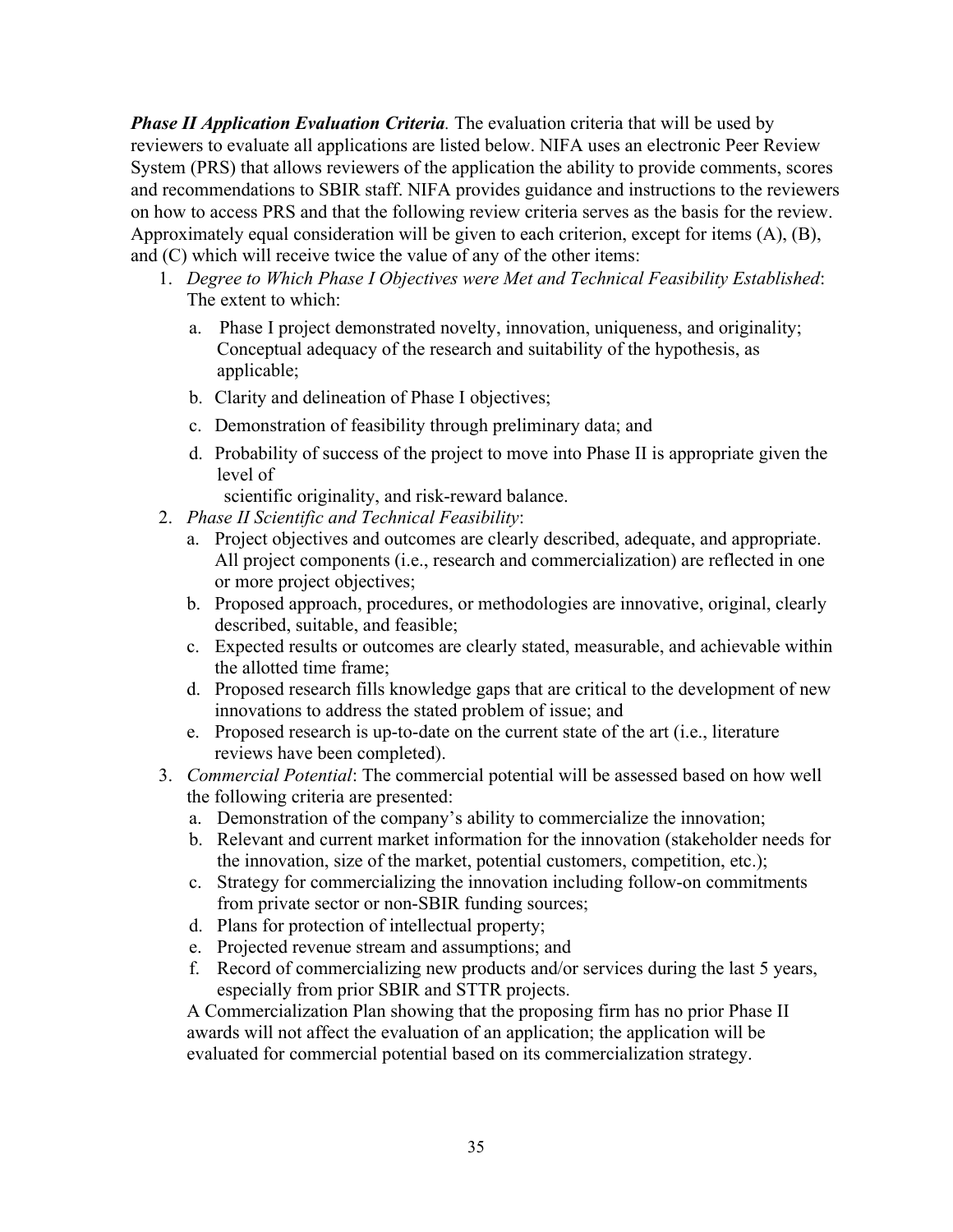- 4. *Importance of the Problem*: How well the application justifies the importance of the problem. The degree the project satisfies a public interest (one or more of the strategic goals listed in the RFA).
- 5. *Investigator and Resource Qualifications*:
	- a. Roles of key personnel are clearly defined;
	- b. Key personnel have sufficient scientific and business expertise to complete the proposed project, and where appropriate, partnerships with other disciplines and institutions are established;
	- c. PD and Co-PD biographic information/resumes provide relevant employment history;
	- d. Support personnel, facilities, and instrumentation are sufficient;
	- e. A clear plan is articulated for project management, including time allocated for attainment of objectives and delivery of products, maintenance of partnerships and collaborations, and a strategy to enhance communication, data sharing, and reporting among members of the project team;
	- f. Consultants, subcontractors, or CRADA cooperators that are involved in the project have provided letters verifying their willingness to participate in the project; and
	- g. Personnel on subcontract(s) and consulting agreement(s) have defined roles and responsibilities.
- 6. *Budget*: The budget is appropriate for the proposed research plan, and the application provides sufficient budget detail to indicate clearly how the funds would be utilized.
- 7. *Duplication*:
	- a. There is no duplication of any ongoing or previous research by the small business firm or by other researchers; and
	- b. Application clearly indicates how the proposed technology would differ significantly from existing innovations.

Additional factors that will be considered in the review process are whether an application involves a CRADA with a USDA laboratory or contains a follow-on funding commitment for Phase III. In the event that two or more applications are of approximately equal merit, the existence of a CRADA with a USDA laboratory or a follow-on funding commitment for Phase III will be an important consideration to break the tie. The value of any commitment will depend upon the degree of financial commitment made by non-Federal investors, with the greater value resulting from a signed agreement with reasonable terms for an amount at least equal to the funding requested from USDA in Phase II.

# **C. Proprietary Information**

Information contained in unsuccessful applications will remain the property of the applicant. The Government may retain copies of all applications. Public release of information in any application submitted will be subject to existing statutory and regulatory requirements. If proprietary information is in an application, to include a trade secret, proprietary commercial or financial information, confidential personal information, or data affecting the national security, NIFA will treat it in confidence, to the extent permitted by law. This information must be clearly marked and inserted by the applicant with the term "confidential proprietary information," and the following legend must appear on each PDF attachment submitted as a part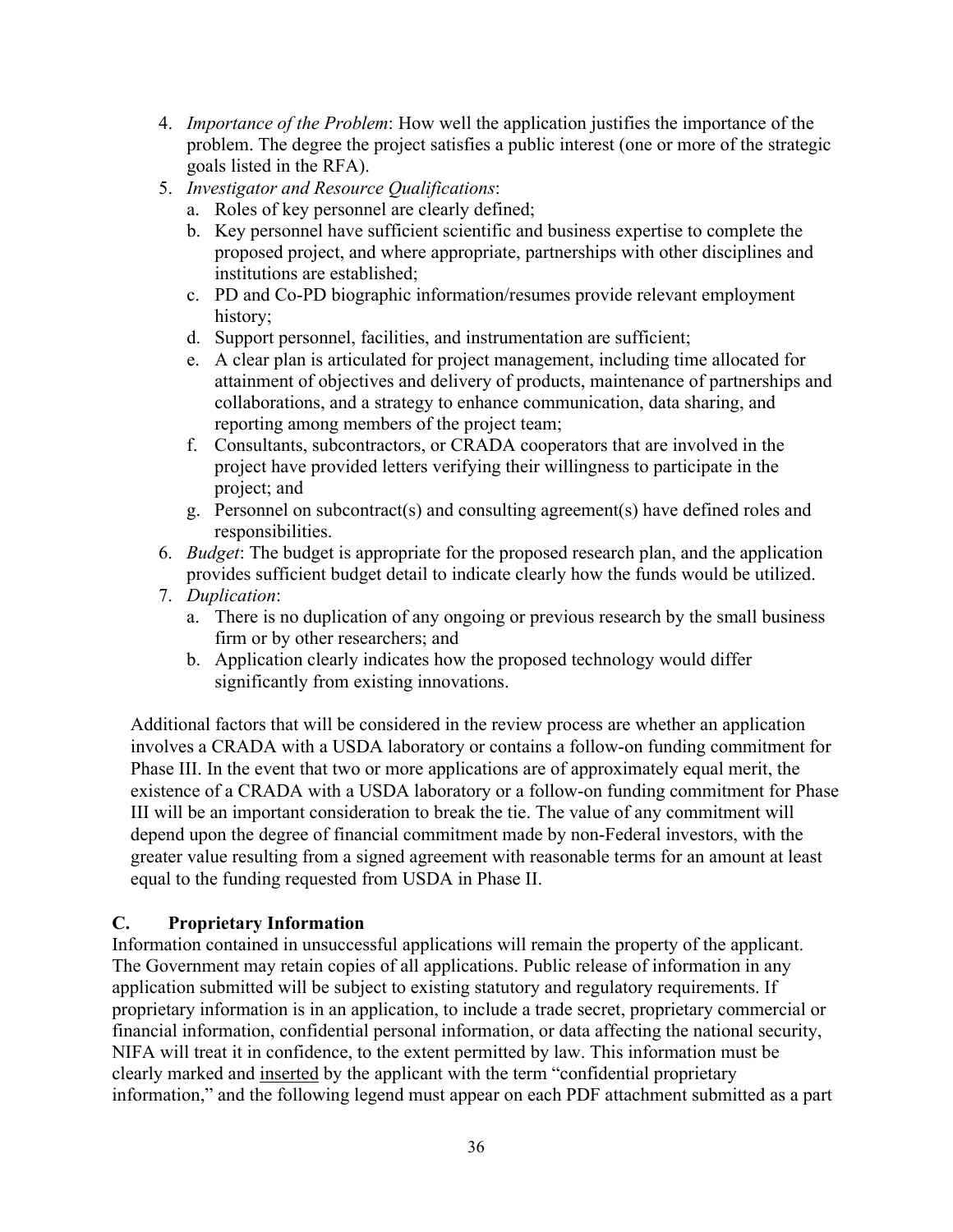of the application: "These data shall not be disclosed outside the Government and shall not be duplicated, used or disclosed in whole or in part for any purpose other than evaluation of this application. If a funding agreement is awarded to this applicant because of or in connection with the submission of these data, the Government shall have the right to duplicate, use, or disclose the data to the extent provided in the funding agreement and pursuant to applicable law. This restriction does not limit the Government's right to use information contained in the data if it is obtained from another source without restriction. The data subject to this restriction are contained on pages (insert pages) of this application.

Any other legend may be unacceptable to the Government and may constitute grounds for removing the application from further consideration without assuming any liability for inadvertent disclosure. The Government will limit dissemination of such information to within official channels. USDA NIFA, by law, is required to make the final decision as to whether the information is required to be kept in confidence. USDA NIFA will retain for three years one file copy of all applications received. Public release of information for any application submitted will be subject to existing statutory and regulatory requirements. The legislation reauthorizing the SBIR Program strengthened the protection of awardee firms relative to maintaining confidentiality of proprietary information for a period of twenty years after the end of the grant period (See § 8(b)(4) of the SBIR/STTR Policy Directive). However, any application, which is funded, will be considered an integral part of the award and normally will be made available to the public upon request through the Freedom of Information Act, except for designated proprietary information.

The inclusion of proprietary information is discouraged unless it is necessary for the proper evaluation of the application. If proprietary information is to be included, it should be limited, set apart from other text on a separate page, and keyed to the text by numbers. It should be confined to a few critical technical items that, if disclosed, could jeopardize the obtaining of foreign or domestic patents. Trade secrets, salaries, or other information that could jeopardize commercial competitiveness should be similarly keyed and presented on a separate page. USDA NIFA may find applications or reports that attempt to restrict dissemination of large amounts of information unacceptable.

#### **D. Rights in Technical Data**

Rights in technical data, including software developed under the terms of any funding agreement resulting from an application submitted in response to this solicitation, shall remain with the grantee. However, the Government shall have the limited right to use such data for Governmental purposes and shall not release such data outside the Government without permission of the grantee for a period of four years from completion of the project under which the data were generated. Effective at the conclusion of the four-year period, the Government shall retain a royalty-free license for Governmental use of any technical data delivered under the agreement, whether patented or not.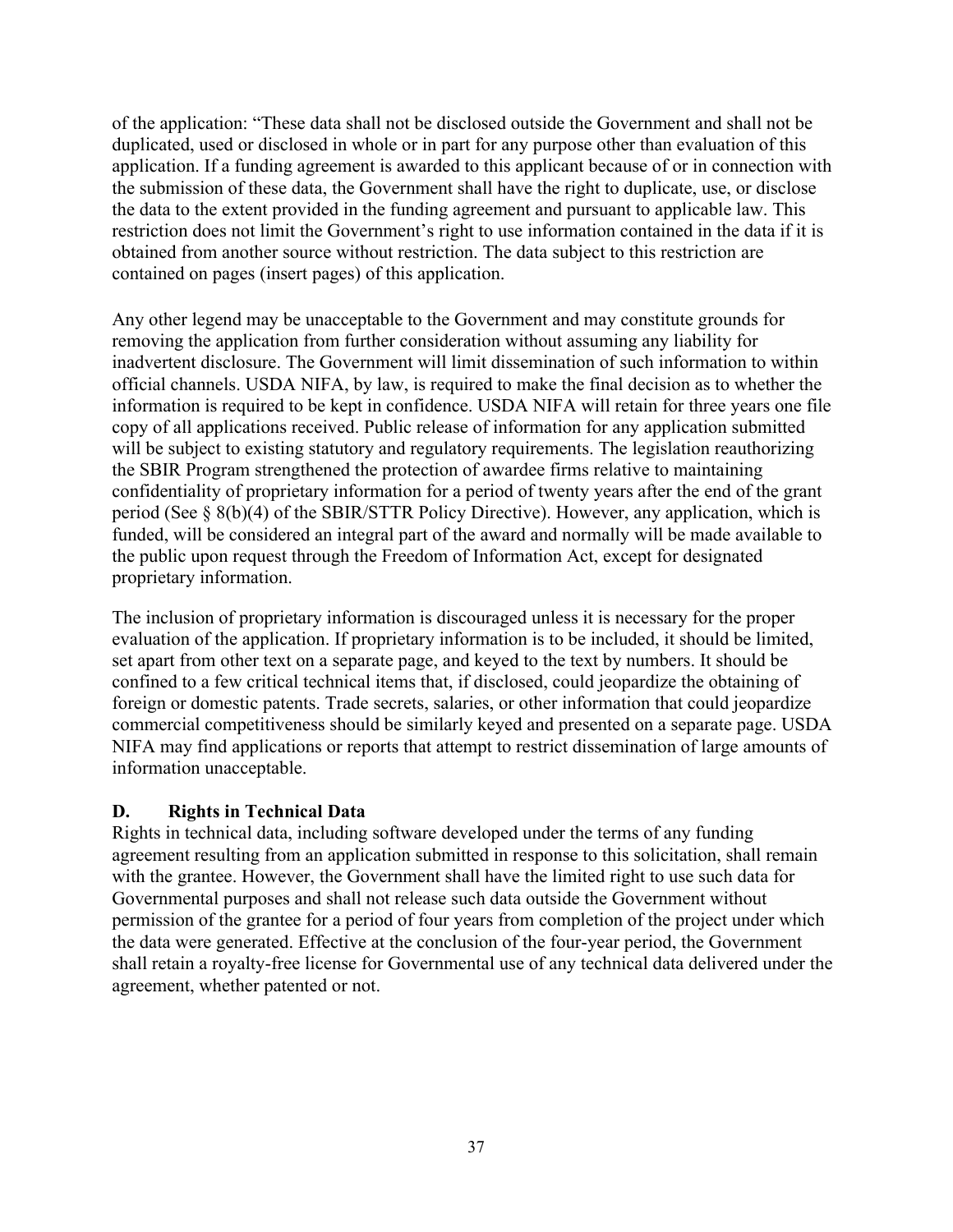Rights in Data Developed Under SBIR Funding Agreement.

The Act provides for "retention by an SBC of the rights to data generated by the concern in the performance of an SBIR award."

- 1. Each agency must refrain from disclosing SBIR technical data to outside the Government (except reviewers) and especially to competitors of the SBC, or from using the information to produce future technical procurement specifications that could harm the SBC that discovered and developed the innovation.
- 2. SBIR agencies must protect from disclosure and non-governmental use all SBIR technical data developed from work performed under an SBIR funding agreement for a period of not less than four years from delivery of the last deliverable under that agreement (either Phase I, Phase II, or Federally-funded SBIR Phase III) unless, subject to paragraph (3) of this section, the agency obtains permission to disclose such SBIR technical data from the awardee or SBIR applicant. Agencies are released from obligation to protect SBIR data upon expiration of the protection period except that any such data that is also protected and referenced under a subsequent SBIR award must remain protected through the protection period of that subsequent SBIR award. For example, if a Phase III award is issued within or after the Phase II data rights protection period and the Phase III award refers to and protects data developed and protected under the Phase II award, then that data must continue to be protected through the Phase III protection period. Agencies have discretion to adopt a protection period longer than four years. The Government retains a royalty-free license for Government use of any technical data delivered under an SBIR award, whether patented or not. This section does not apply to program evaluation.
- 3. SBIR technical data rights apply to all SBIR awards, including subcontracts to such awards, that fall within the statutory definition of Phase I, II, or III of the SBIR Program, as described in §4 of this Policy Directive. The scope and extent of the SBIR technical data rights applicable to Federally-funded Phase III awards is identical to the SBIR data rights applicable to Phases I and II SBIR awards. The data rights protection period lapses only:
	- a. Upon expiration of the protection period applicable to the SBIR award; or
	- b. By agreement between the awardee and the agency.

## **E. Copyrights**

Grantees also should assert copyright in scientific and technical articles based on data produced under the grant where necessary to effect journal publication or inclusion in proceedings associated with professional activities. Journal or other copyright practices are acceptable unless the copyright policy prevents the grantee from making copies for its own use. Proper acknowledgement of public funding in published scientific articles, manuscripts, presentations and press releases is critical for the success of the agency's programs. Please use the following language to acknowledge NIFA support in such publications and associated presentations, as appropriate:

"This research was supported [in part] by the intramural research program of the U.S. Department of Agriculture, National Institute of Food and Agriculture, [insert program type Small Business Innovative Research, etc., and accession number, if applicable]."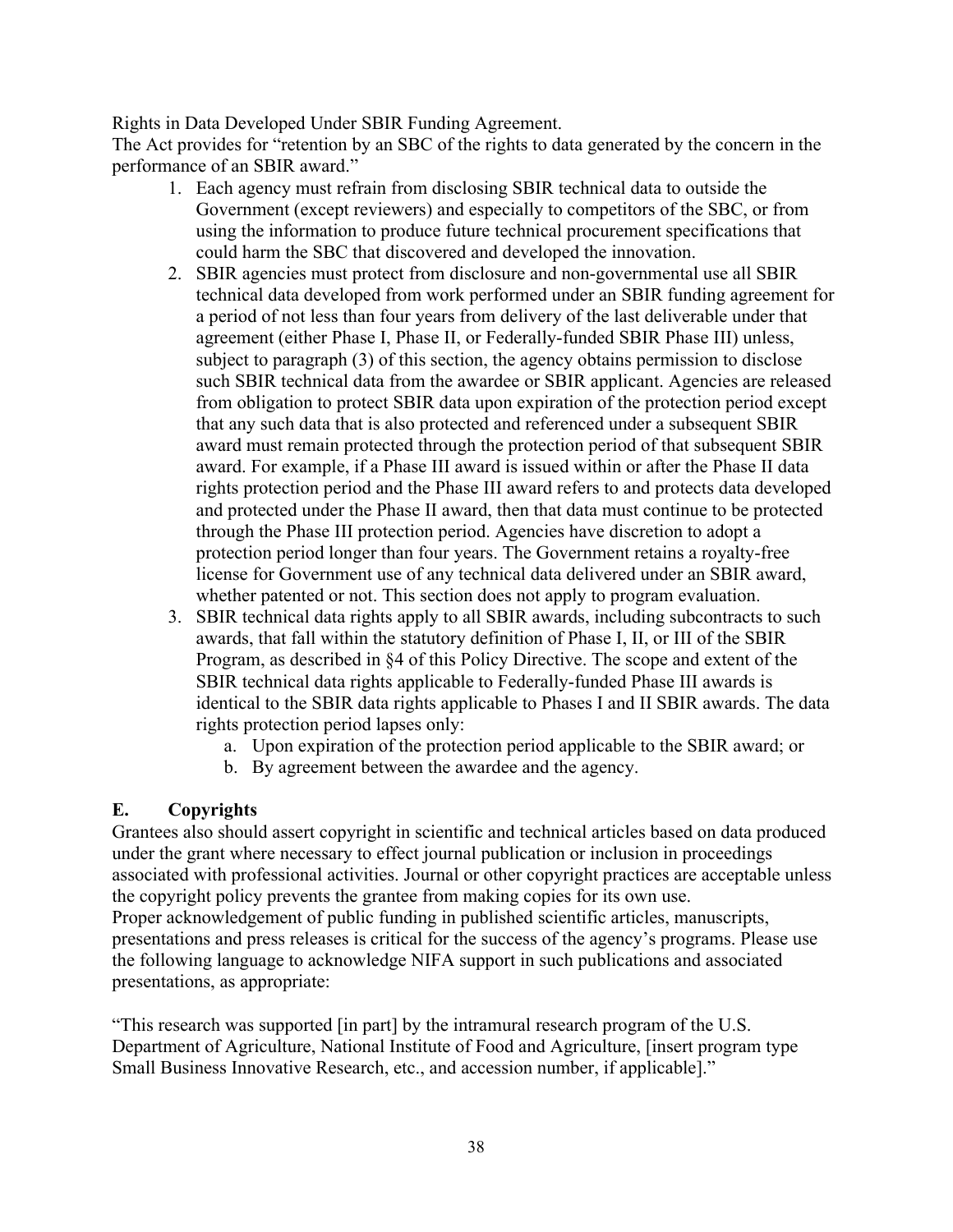The recipient must also include a disclaimer in all publications and presentations stating the following:

"The Findings and Conclusions in This Preliminary [Publication/Presentation/Blog] Have Not Been Formally Disseminated by the U. S. Department of Agriculture and Should Not Be Construed to Represent Any Agency Determination or Policy."

Presentations should include this disclaimer on the title slide in similar font and size to the name and title of the presenter.

If the grantee plans to issue a press release concerning the outcome of NIFA grant-supported research, they should notify NIFA in advance to allow for coordination. Publications resulting from work performed under a NIFA grant-supported project must be included as part of the annual or final progress report submitted to NIFA. When publications are available electronically, electronic access information should be provided.

#### **F. Patents and Inventions**

Allocation of rights to inventions shall be in accordance with 35 U.S.C. 202-206 and the Department of Commerce implementing regulations entitled "Rights to Inventions Made by Nonprofit Organizations and Small Business Firms under Government Grants, Contracts and Cooperative Agreements" at 37 C.F.R. Part 401. These regulations provide that small businesses normally may retain the principal worldwide patent rights to any invention developed with USDA NIFA support. USDA NIFA receives a royalty-free license for Federal Government use, reserves the right to require the patentee to license others in certain circumstances, and requires that anyone exclusively licensed to sell the invention in the United States must normally manufacture it domestically. To the extent authorized by 35 U.S.C. 205, USDA NIFA will not make public any information disclosing a USDA-supported invention for a four-year period to allow the grantee a reasonable time to file an initial patent application. Additional information may be obtained by contacting:

Alexis Nazario-Negron, Director of Planning, Accountability, and Reporting

U.S. Postal Mailing Address: National Institute of Food and Agriculture U.S. Department of Agriculture P.O. Box 419205, MS 10000 Kansas City, MO 64141-6205

Courier/Package Delivery Address: National Institute of Food and Agriculture United States Department of Agriculture 2312 East Bannister Road, MS 10000 Kansas City, MO 64141-3061 Telephone: Email: Alexis.NazarioNegron@usda.gov

SBIR awardees must report inventions to the awarding agency within two months of the inventor's report to the awardee. The reporting of inventions must be made through submission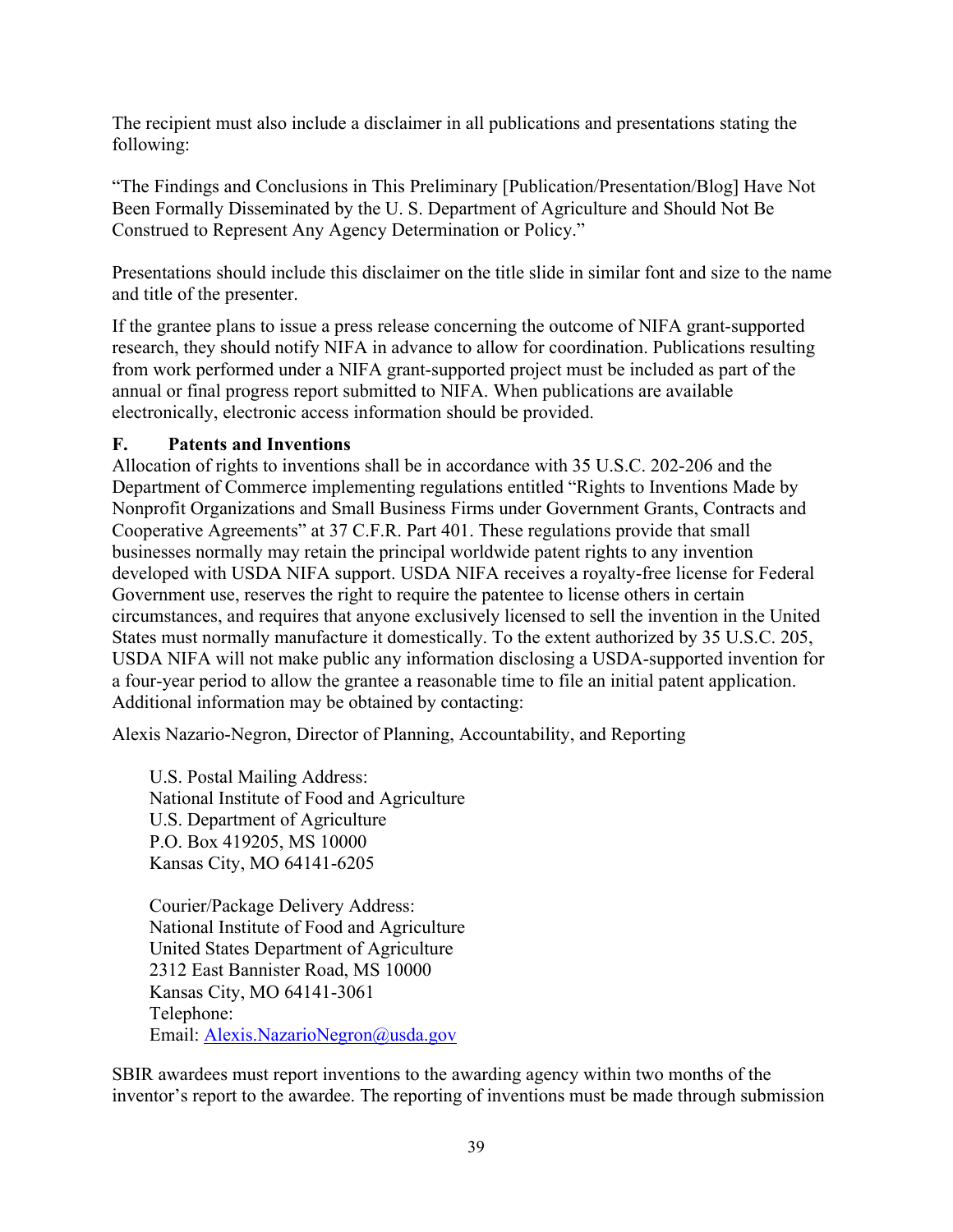to Interagency Edison [\(iEdison\)](http://www.iedison.gov/). Specific instructions for invention reporting are contained in the agency's terms and conditions, a copy of which can be provided upon request.

# **G. Research Involving Special Considerations**

A number of situations frequently encountered in the conduct of scientific research require the submission of special information for a particular project. Since some types of research targeted for SBIR support have high probability of involving human subjects at risk or vertebrate animals, special instructions follow:

If the proposed research will involve human subjects at risk or vertebrate animals, the application must so indicate by checking "Yes" on the RROtherProjectInfo form found in section IV. Further, in the event that the project is funded, the applicant may be required to have the research plan reviewed and approved by the appropriate review board or committee. It is suggested that applicants contact local universities, colleges, or nonprofit research organizations that have established such reviewing mechanisms to have this service performed.

Guidelines to be applied and observed when conducting such research are outlined below:

- 1. *Human Subjects at Risk* Regulations issued by the Department of Agriculture to be used in safeguarding the rights and welfare of human subjects used in research supported with USDA grant funds are contained in 45 CFR Part 46 and USDA regulations set forth in 7 CFR Part 1c. An Institutional Review Board must approve all nonexempt research projects involving human subjects prior to commencing actual substantive work.
- 2. *Animal Care* The performing organization must comply with the Animal Welfare Act (7 U.S.C., 2131-2156); Public Law 89-544, 1996 and the regulations issued by the Department of Agriculture in 9 CFR parts 1, 2, 3, and 4. In the case of domesticated farm animals housed under farm conditions, the grantee must adhere to the principles stated in the Guide for the Care and Use of Agricultural Animals in Agricultural Research and Teaching, Federation of Animal Sciences Societies, 1999. In the event a project involving the use of living vertebrate animals results in a grant award, funds will be released only after a qualified Institutional Animal Care and Use Committee has approved the project.

## **H. Grantee Commitments**

Upon issuance of a research grant by USDA NIFA, the awardee will be required to make certain legal commitments through acceptance of the award document and the terms and conditions attached thereto, as well as any project-specific terms or conditions outlined.

Additional Information

- 1. This RFA is intended for informational purposes and reflects current planning. If there is any inconsistency between the information contained herein and the terms of any resulting SBIR funding agreement, the terms and conditions of the funding agreement are controlling.
- 2. Before the award of an SBIR funding agreement, USDA NIFA requires the submission of certain organizational management, personnel, and financial information to assure responsibility of the applicant, including certification that the proposing organization complies with the Civil Rights Act of 1964. The Office of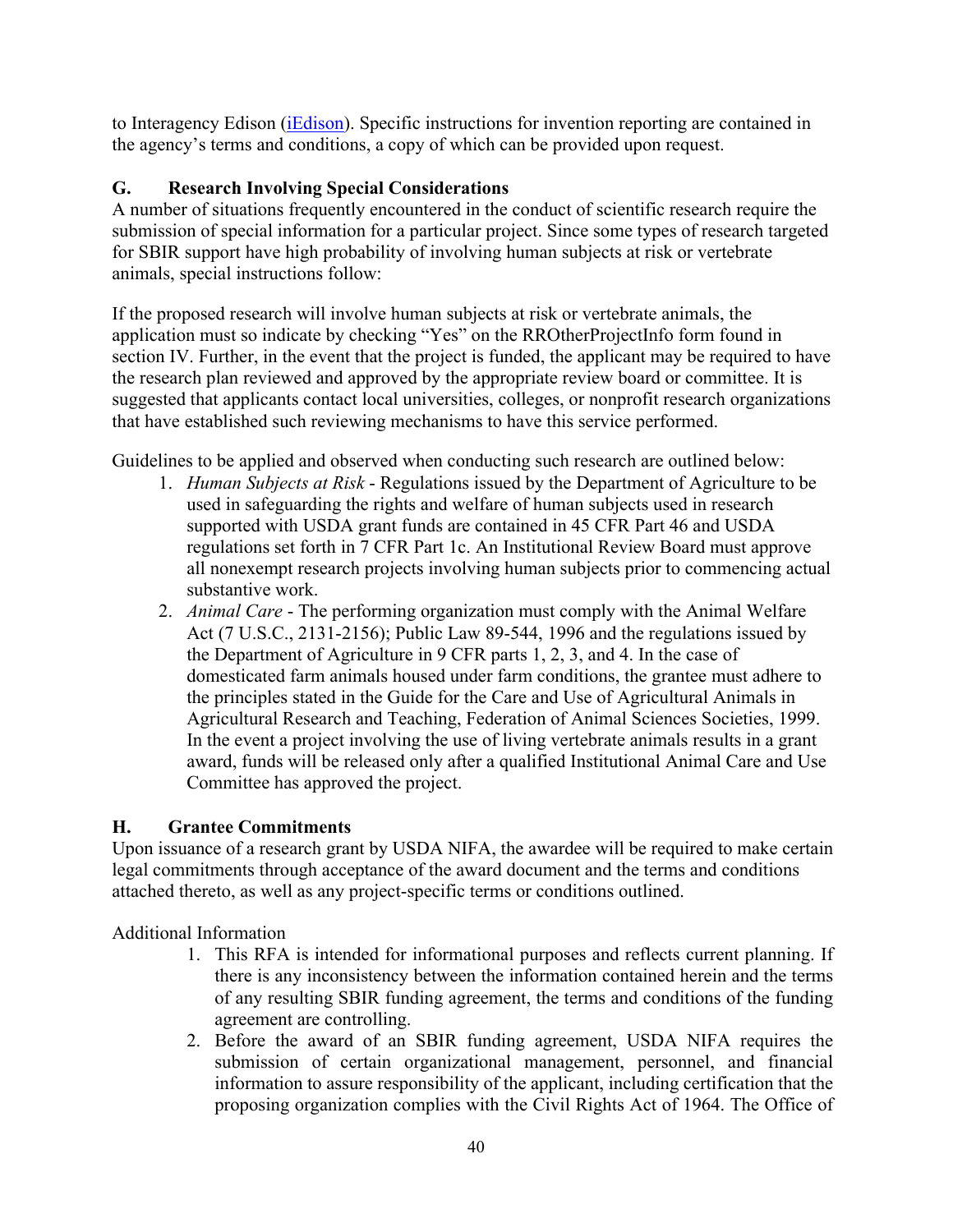Grants and Financial Management, NIFA will provide these forms to the small business concern, prior to the forwarding of the funding agreement for acceptance. The information contained in both forms must normally be submitted on a one-time basis only. It is anticipated that all Phase II awardees will be required to submit the above information. Please note that USDA NIFA will not issue an award until all requested organizational management and financial information has been received. Delaying or failing to submit this information could result in the application not being funded.

- 3. Under Federal law, it is USDA NIFA's responsibility to ensure Federal funds are disbursed in accordance with Federal regulations. USDA NIFA reserves the right to enact additional oversight controls on awardees deemed high risk based on organizational management, personnel, and financial information provided.
- 4. If an applicant or a grantee is contemplating any type of transaction involving the entity (i.e. merger, spin-off or sale), it is advised that the applicant or the grantee contact one of the SBIR NPLs (see Part VII of the RFA) for knowledge of how the transaction may affect a potential grant or the grant, as applicable.
- 5. USDA NIFA is not responsible for any monies expended by the applicant prior to the award of any funding agreement.
- 6. This RFA is not an offer by USDA NIFA and does not obligate USDA NIFA to make any specific number of awards. In addition, awards under this program are contingent upon the availability of funds.
- 7. Unsolicited applications will not be accepted under the SBIR program.
- 8. The applicant must provide the total number of employees for the organization and its subsidiaries and/or parent company, if applicable.

## **I. Organizational Management Information**

Applicants must submit specific management information relating to an applicant prior to an award and update the information as needed. Applicants may only have to update their information if they had previously provided the information under this or another NIFA program. NIFA provides the requisite forms during the pre-award process. Although an applicant may be eligible for award under this program, there are factors that may exclude an applicant from receiving federal financial and nonfinancial assistance and benefits under this program (e.g., debarment or suspension of an individual, or a determination that an applicant is not responsible).

#### **J. Application Disposition**

Applicants may withdraw at any time before NIFA makes a final funding decision. NIFA will retain all applications for 3 years, including withdrawn applications and unfunded applications.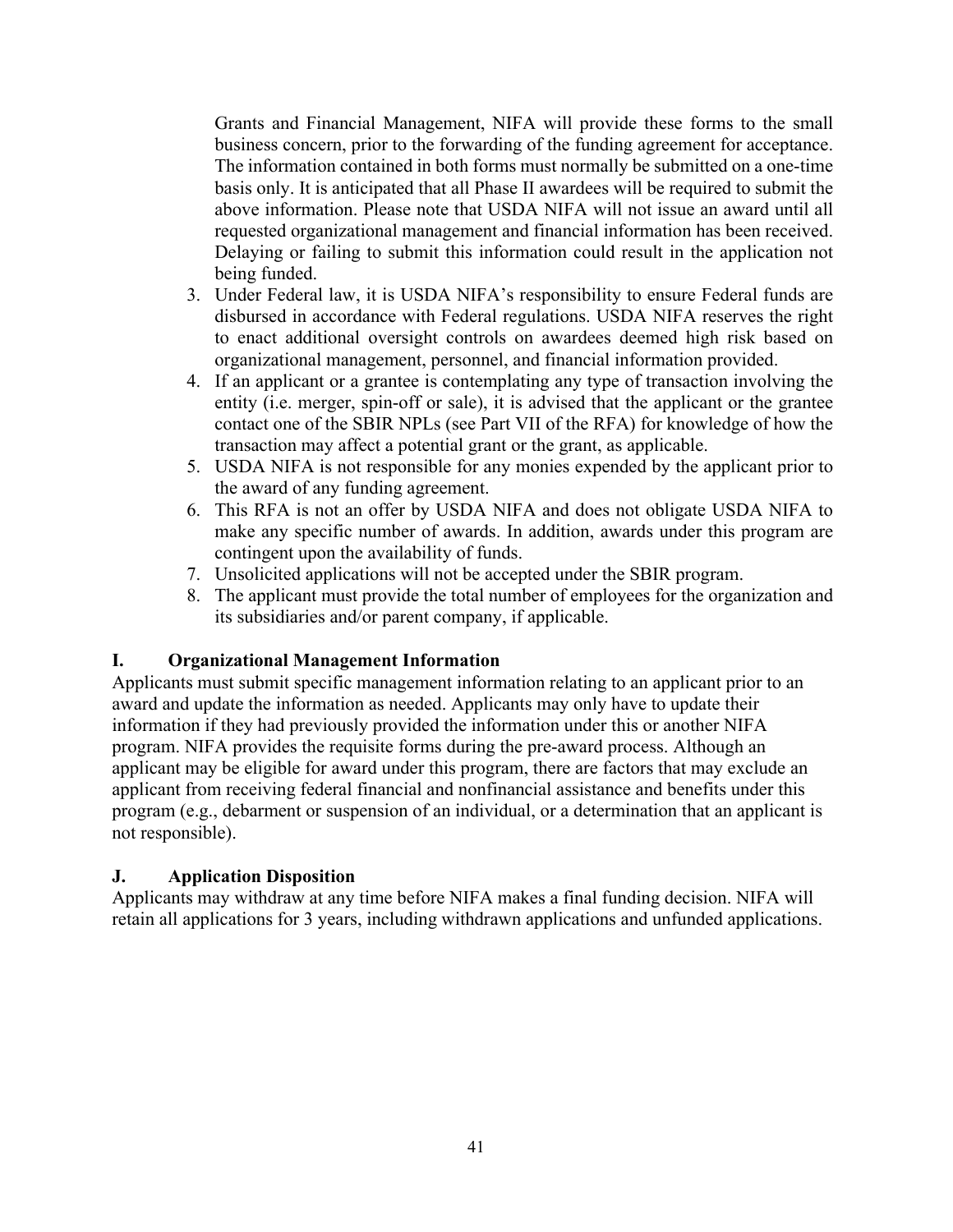# <span id="page-41-0"></span>**PART VI. AWARD ADMINISTRATION**

## <span id="page-41-1"></span>**A. General**

Within the limit of funds authorized, the NIFA awarding official will make grants to responsible and eligible applicants whose applications are judged most meritorious under the procedures set forth in this RFA. The date specified by the NIFA awarding official as the effective date of the grant must be no later than September 30 of the federal fiscal year in which the project is approved for support and funds are appropriated for such purpose, unless otherwise permitted by law. The project need not be initiated on the grant effective date, but as soon thereafter as practical so that project goals may be attained within the funded project period. All funds granted by NIFA under this RFA may be used only for the purpose for which they are granted in accordance with the approved application and budget, regulations, terms and conditions of the award, applicable federal cost principles, USDA assistance regulations, and [NIFA General](https://www.ecfr.gov/cgi-bin/text-idx?SID=1a74011311d649ff6313ca273791b131&mc=true&node=pt7.15.3430&rgn=div5)  [Awards Administration Provisions, 7 CFR Part 3430, subparts A through E.](https://www.ecfr.gov/cgi-bin/text-idx?SID=1a74011311d649ff6313ca273791b131&mc=true&node=pt7.15.3430&rgn=div5)

*Award Notice*. The award document will provide pertinent instructions and information as described in [2 CFR 200.211](https://www.ecfr.gov/cgi-bin/retrieveECFR?gp=&SID=c44a1f8f16917d78ba5ba676eac5fdc3&mc=true&r=SECTION&n=se2.1.200_1211) (see [NIFA's Terms and Conditions\)](https://nifa.usda.gov/terms-and-conditions).

## <span id="page-41-2"></span>**B. Administrative and National Policy Requirements**

Several federal statutes and regulations apply to grant applications and the projects outlined in this RFA (some are listed here: [Federal Regulations\)](https://nifa.usda.gov/federal-regulations). Unless specifically noted by statue or award-specific requirements, [NIFA Policy Guide](https://nifa.usda.gov/policy-guide) applies to all NIFA awards.

#### <span id="page-41-3"></span>**C. Expected Program Outputs and Reporting Requirements**

*SBIR Phase II Technical Reports*. All Phase II awards will be required to submit an interim technical progress report at approximately the mid-point in the project which, upon acceptance and approval will release the final 50% increment of funding on the project (in most cases 50% of funding is released in first half of project period). In addition, a comprehensive final technical report will be required. Each Phase II project will schedule an out briefing with SBIR staff to discuss the results of the grant and provide an impact statement document that USDA-NIFA can use for communicating success of the program and its funded projects. Additional information on the deliverables and schedules can be found in the terms and conditions provided with the award.

Note: All technical reports will be held confidential for a period covering four years after the termination of the project. As such, proprietary information may be included in the interim and final technical reports when necessary to provide the USDA-NIFA SBIR staff adequate information to evaluate the outcome of the project. For the out briefing, USDA SBIR staff may request permission from the grantee to use some of the information to communicate the success of the grant and the USDA SBIR program.

*REEport*. Grantees must submit initial project information and annual and summary reports to NIFA's electronic, Web-based inventory system, REEport, that facilitates both grantee submissions of project outcomes and public access to information on federally funded projects. The details of these reporting requirements are included in the award terms and conditions (see REEport Guide for Project [Directors\)](https://nifa.usda.gov/resource/reeport-guide-project-directors). Reports submitted via REEport will be placed in the USDA Current Research Information System (CRIS) database. CRIS is an online public database meant to provide information to the public on all awards made by USDA NIFA. As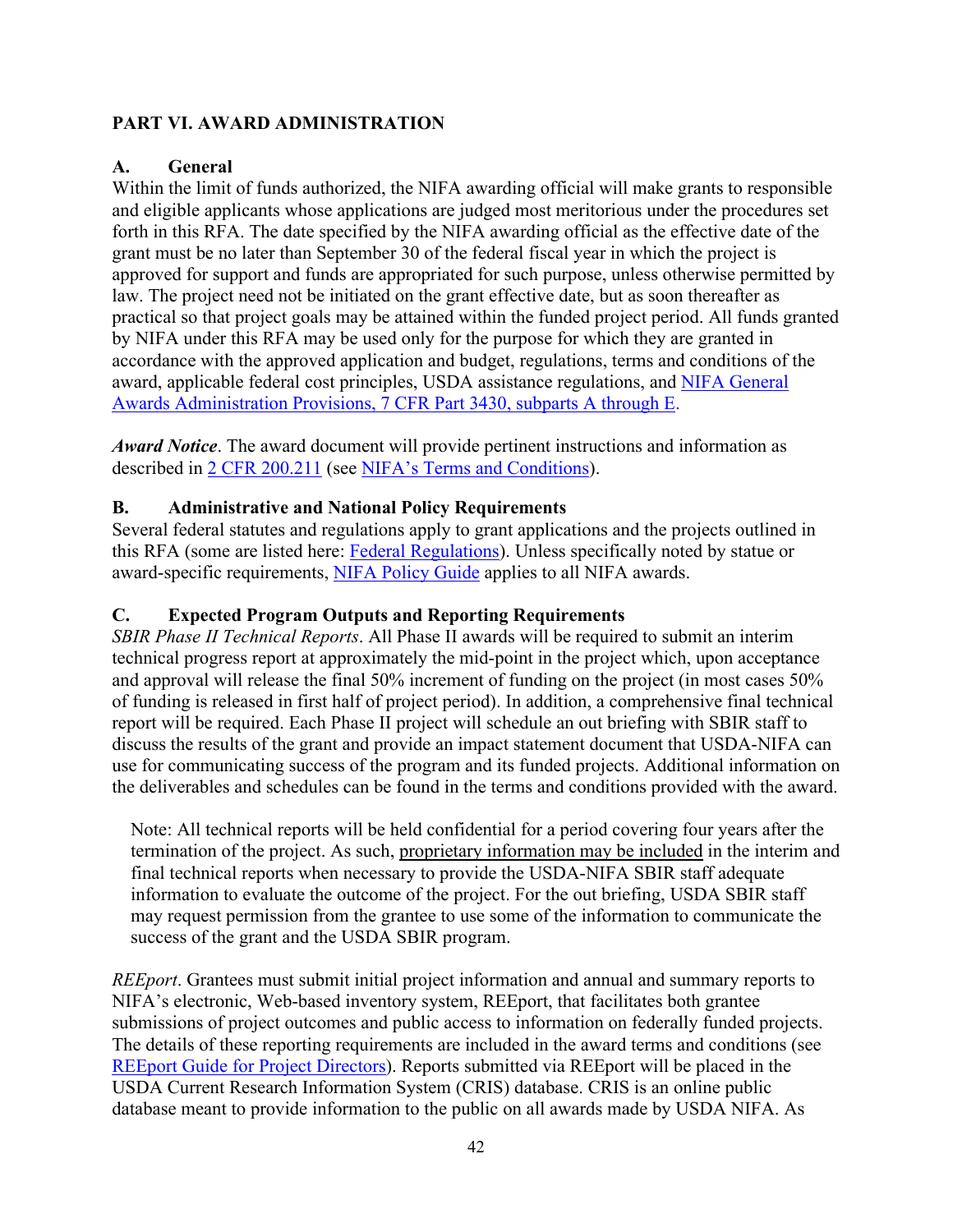such, proprietary information should not be included in these reports. REEport only accepts text and grantees should not try to upload graphics, file, or non-text information. Additionally, a REEPort submission does not meet the requirements for the interim and final technical report, as these are additional reports required under the terms and conditions for the grant.

*Federal Financial Management Requirements*. Grantees must comply with applicable federal financial management requirements included in the award's terms and conditions, 7 CFR 3403, 48 CFR part 31 and 2 CFR part 200. Below is a list of major requirements. Failure to comply could trigger significant audit liability and require global reconstruction of the grantees accounting system.

*Separation of Funds*. To avoid commingling of funds, grantees must establish a unique account(s) in their accounting system to capture and accumulate funding and related costs of the grant, apart from other federal and non-federal grants, projects and cost centers.

*Timekeeping.* To support direct and indirect labor charges, grantees must maintain hourly timesheets that encompass all hours worked and not worked on a daily basis. The timesheet should identify the: (a) grant, project or cost center being worked on; (b) number of hours worked on each; (c) description of work performed; and (d) Paid Time Off (PTO) hours. The total hours recorded each day should coincide with an individual's employment status in accordance with established policy (i.e., full-time employees work 8 hours each day, etc.).

*Paid Time Off (PTO)*. Grantees must not charge a grant for time if the time was not spent directly working on the grant. Therefore, PTO (i.e., vacation, holiday, sick and other paid leave) is not recoverable directly from grants, but may be allocated to all grants, projects, and cost centers over an entire cost accounting period.

*Full-Time University and other Organization Appointments*. The effort and compensation of individuals budgeted to work on grants, but whom also hold full-time appointments at a university or another organization, may not exceed 100 percent. If applicable, it is necessary to:

- 1. obtain a letter releasing the individual from their full-time appointment. The release should be reflected in the organization's official payroll distribution system;
- 2. limit effort on the grant to time periods not covered by the full-time appointment;
- 3. or remove and replace with alternative research personnel. In addition, the primary employment of the Project Director/Principal Investigator (PD/PI) must be with the small business concern at the time of award and during the conduct of the proposed research. Eligible primary employment means that more than one-half (51%) of the PD's/PI's time is spent in the employ of the small business during the award period of performance. Primary employment with the small business precludes the applicant as a full- time employee with another organization or academic institution. While the PD/PI must work more than one-half (51%) of his/her time for the small business during the entire grant period, there is no time requirement for the PD's/PI's work on the proposed research.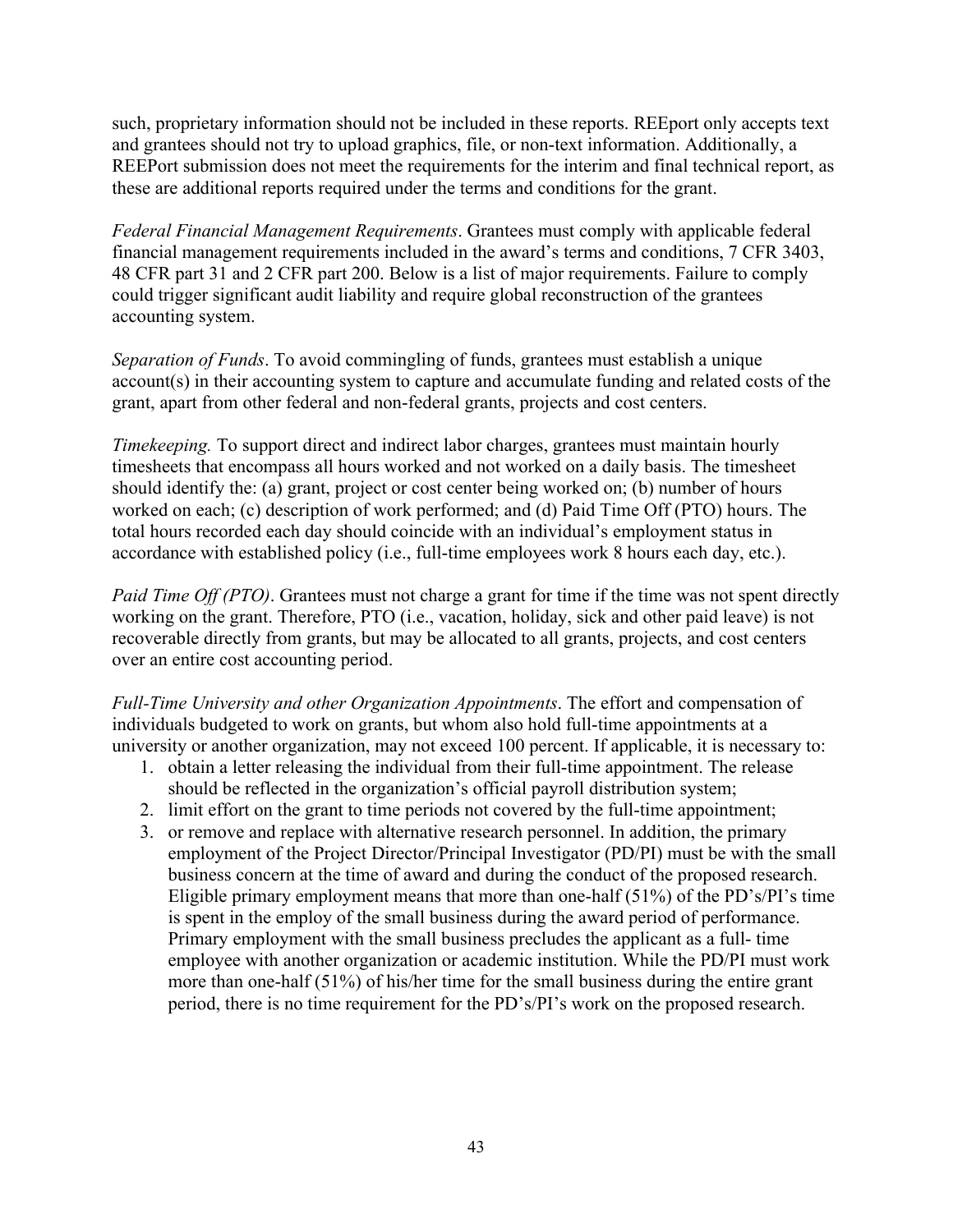*Owners of Closely Held Corporations (Limited Liability Companies, Partnerships, S-Corporations, etc.).* Owners of closely held corporations whose compensation are charged directly or indirectly to federal awards, must take their compensations in the form of W-2 supported salaries, or guaranteed payments in order to: (a) trigger expense recognition in the accounting system; (b) ensure all compensation is reflected in grant-specific ledgers; and (c) to create a clear audit trail.

*Consistent Treatment of Costs.* Grantees must treat costs consistently across all federal and non- federal grants, projects, and cost centers. For example, grantees may not direct-charge federal grants for costs typically considered indirect in nature, unless done consistently. Examples of indirect costs include administrative salaries, rent, accounting fees, utilities, etc. In most cases, the cost to develop an accounting system adequate to justify direct charging of the aforementioned items outweighs the benefits. As a result, use of an indirect cost rate is the most effective mechanism to recover these costs and not violate federal financial requirements of consistency, allocability, and allowability. Additional guidance on indirect cost calculations can be found at USDA [Indirect](https://nifa.usda.gov/indirect-costs) Cost.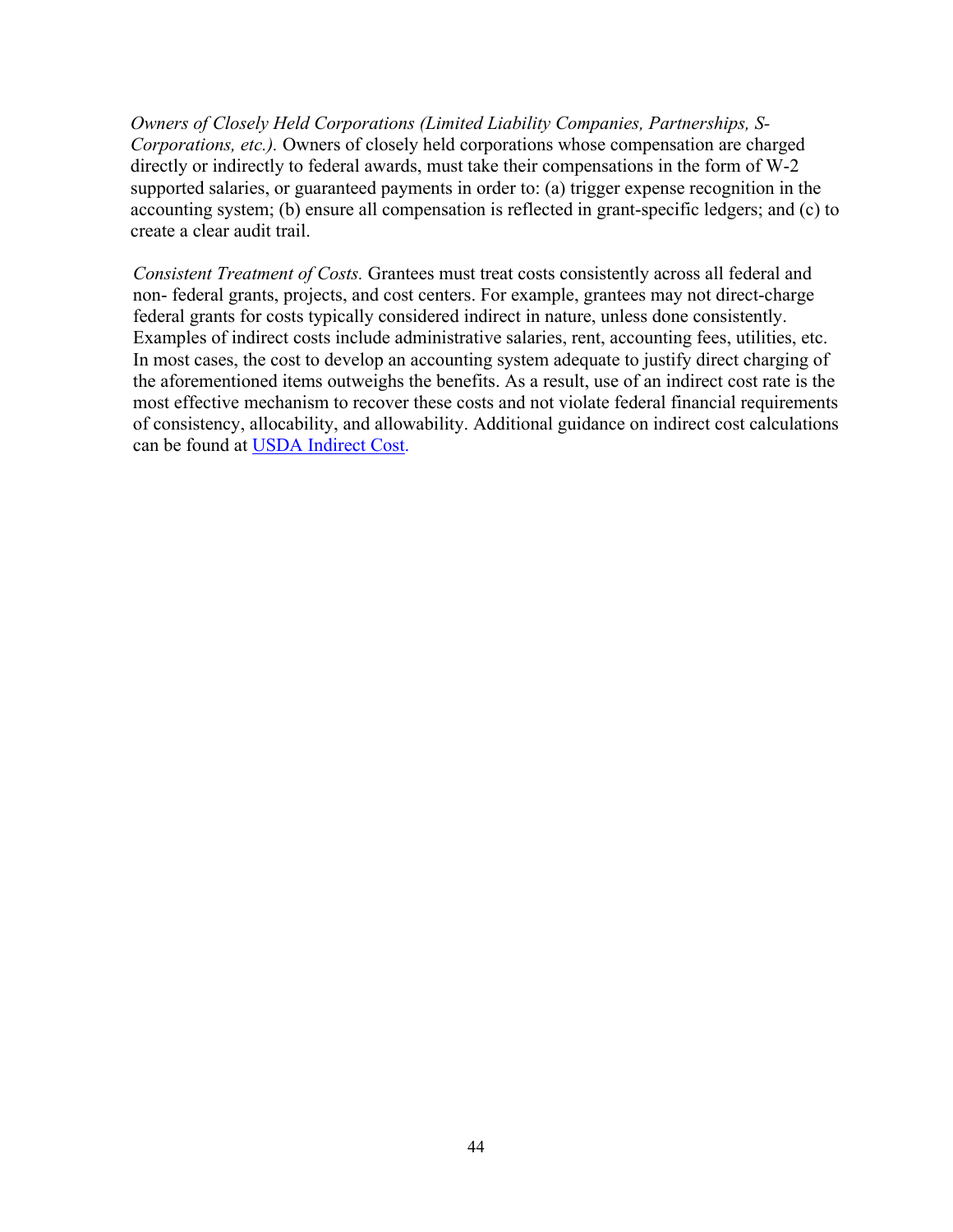# <span id="page-44-0"></span>**PART VII. OTHER INFORMATION**

# **A. Use of Funds and Changes in Budget**

*Delegation of fiscal responsibility.* Unless the terms and conditions of the award state otherwise, awardees may not in whole or in part delegate or transfer to another person, institution, or organization the responsibility for use or expenditure of award funds.

*Changes in Budget or Project Plans*. In accordance with [2 CFR 200.308,](https://www.ecfr.gov/cgi-bin/text-idx?SID=3af89506559b05297e7d0334cb283e24&mc=true&node=se2.1.200_1308&rgn=div8) awardees must request prior approval from NIFA for the following program or budget-related reasons (the awardee is subject to the terms and conditions identified in the award):

- 1. Change in the scope or the objective of the project or program without prior written approval (even if there is no associated budget revision requiring).
- 2. Change in a key person specified in the application or the federal award.
- 3. Disengagement from the project for more than three months, or a 25 percent reduction in time devoted to the project.
- 4. Inclusion of costs that require prior approval in accordance with  $2 \text{ CFR } 200 \text{ Subpart E}$ [\(Cost Principles\),](https://www.ecfr.gov/cgi-bin/text-idx?SID=dc069d42776cd3451f66232d56026057&mc=true&node=pt2.1.200&rgn=div5#sp2.1.200.e) or [45 CFR Part 75 Appendix IX,](https://www.ecfr.gov/cgi-bin/text-idx?node=pt45.1.75#ap45.1.75_1521.ix) [\(Principles for Determining Costs](https://www.ecfr.gov/cgi-bin/text-idx?node=pt45.1.75#ap45.1.75_1521.ix)  [Applicable to Research and Development under Awards and Contracts with Hospitals\)](https://www.ecfr.gov/cgi-bin/text-idx?node=pt45.1.75#ap45.1.75_1521.ix), or [48 CFR,](https://www.ecfr.gov/cgi-bin/text-idx?SID=4d9d83a5cef52c19c5ff83421fa48a4b&mc=true&tpl=/ecfrbrowse/Title48/48tab_02.tpl) unless waived by the federal awarding agency,
- 5. [48 CFR Part 31, Contract Cost Principles and Procedures;](https://www.ecfr.gov/cgi-bin/text-idx?SID=4d9d83a5cef52c19c5ff83421fa48a4b&mc=true&node=pt48.1.31&rgn=div5)
- 6. Transfer of funds budgeted for participant support costs to other categories of expense [\(2 CFR 200.456 Participant support costs\)](https://www.ecfr.gov/cgi-bin/text-idx?SID=875f7422535a157681c65d5ff44deb32&mc=true&node=pt2.1.200&rgn=div5#se2.1.200_1456);
- 7. Sub-awarding, transferring or contracting out of any work under a federal award, including fixed amount sub-awards (see [2 CFR 200.333, Fixed Amount Sub-awards\)](https://www.ecfr.gov/cgi-bin/text-idx?SID=9eaf9554e1f32bf0d83aca55646e9b7e&mc=true&node=pt2.1.200&rgn=div5#se2.1.200_1333), unless described in the application and funded in the approved federal awards. This provision does not apply to the acquisition of supplies, material, equipment, or general support services.
- 8. Changes in the approved cost-sharing or matching provided by the non-federal entity; and
- 9. The need for additional federal funds to complete the project.

## **B. Confidential Aspects of Applications and Awards**

When an application results in an award, it becomes a part of NIFA transaction records, which are available to the public. Information that the Secretary of Agriculture determines to be confidential, privileged, or proprietary in nature will be held in confidence to the extent permitted by law. Therefore, applicants should clearly mark any information within the application they wish to have considered as confidential, privileged, or proprietary. NIFA will retain a copy of an application that does not result in an award for three years. Such an application will be released only with the consent of the applicant or to the extent required by law. An applicant may withdraw at any time prior to the final action thereon.

## **C. Regulatory Information**

This program is not subject to the provisions of [Executive](https://www.fws.gov/policy/library/rgeo12372.pdf) Order 12372, which requires intergovernmental consultation with state and local officials. Under the provisions of the [Paperwork](https://www.reginfo.gov/public/reginfo/pra.pdf) Reduction Act of 1995 (44 U.S.C. Chapter 35), the collection of information requirements contained in this notice have been approved under OMB [Document](https://www.federalregister.gov/documents/2018/10/29/2018-23552/submission-for-omb-review-comment-request) No. 0524- [0039.](https://www.federalregister.gov/documents/2018/10/29/2018-23552/submission-for-omb-review-comment-request)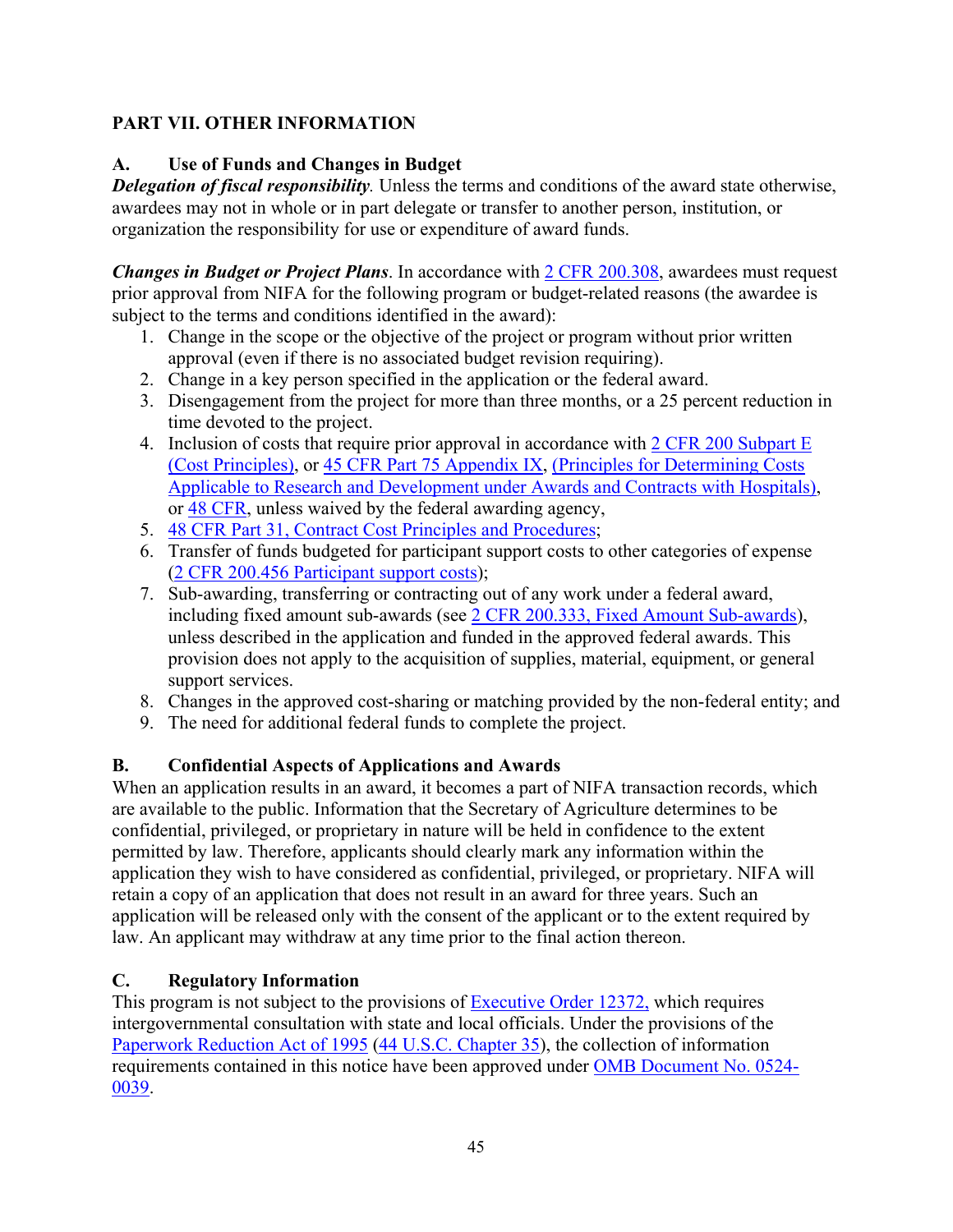# **APPENDIX I: AGENCY CONTACTS**

#### <span id="page-45-0"></span>**Program Contacts**

| <b>Name</b>                            | Email                         | <b>Telephone</b> |
|----------------------------------------|-------------------------------|------------------|
| Dr. Diomides Zamora                    | Diomides.Zamora@usda.gov      | 202-590-6049     |
| 8.1 Forests and Related Resources      |                               |                  |
| Dr. Kari Perez                         | Kari.Perez@usda.gov           | 816-550-8047     |
| 8.2 Plant Production and               |                               |                  |
| Protection-Biology                     |                               |                  |
| Dr. Robert Smith                       | Robert.M.Smith@usda.gov,      | 816-926-2833     |
| Dr. Frank Siewerdt                     | Frank.Siewerdt@usda.gov       | 816-329-9746     |
| 8.3 Animal Production and Protection   |                               |                  |
| Dr. Sandeep Kumar                      | Sandeep.Kumar@usda.gov        | 816-832-7235     |
| Dr. James Dobrowolski                  | James.Dobrowolski@usda.gov    | 202-420-8918     |
| 8.4 Conservation of Natural Resources  |                               |                  |
| Dr. Lydia Kaume                        | Lydia.Kaume@usda.gov          | 816-642-4607     |
| 8.5 Food Science and Nutrition         |                               |                  |
| Dr. Keith Harris                       | Keith.Harris@usda.gov         |                  |
| 8.6 Rural and Community Development    |                               | 816-916-0332     |
| Dr. Timothy Sullivan                   | Timothy.Sullivan@usda.gov     | 816-527-5434     |
| 8.7 Aquaculture                        |                               |                  |
| Dr. David Songstad                     | David.Songstad@usda.gov       | 816-412-7422     |
| 8.8 Biofuels and Biobased Products     |                               |                  |
| Dr. Denis Ebodaghe                     | Denis.Ebodaghe@usda.gov       | 202-401-4385     |
| 8.12 Small and Mid-Size Farms          |                               |                  |
| Dr. Victoria Finkenstadt               | Victoria.Finkenstadt@usda.gov | 816-908-3147     |
| Dr. Steven Thomson                     | Steven.J.Thomson@usda.gov     | 816-908-3310     |
| 8.13 Plant Production and Protection - |                               |                  |
| Engineering                            |                               |                  |

#### **Administrative Contacts**

| <b>Name</b>                              | Email                        | <b>Telephone</b> |
|------------------------------------------|------------------------------|------------------|
| Ms. Melinda Coffman                      | Melinda. $C$ offman@usda.gov | 816-854-0299     |
| Questions of a general nature about this | $\text{sbir}(a)$ usda.gov    |                  |
| <b>SBIR</b> solicitation                 |                              |                  |

For administrative questions related to;

- 1. Grants.gov, see Part IV of this RFA
- 2. Other RFA or application questions, please email  $grantapplication questions@usda.gov$
- 3. Awards under this RFA, please email <u>awards@usda.gov</u>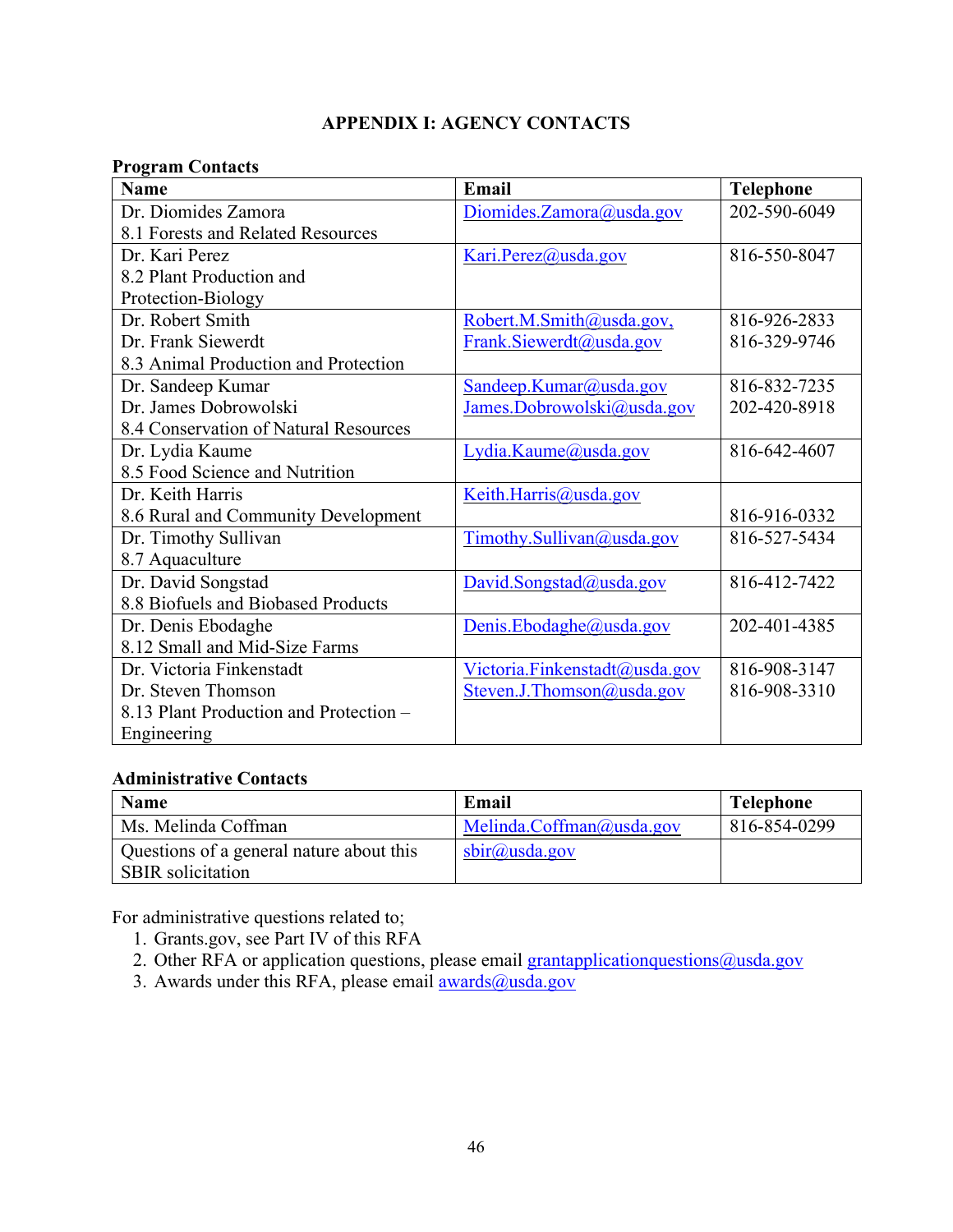#### **U.S. Postal Mailing Address:**

National Institute of Food and Agriculture U.S. Department of Agriculture P.O. Box 419205, MS 10000 Kansas City, MO 64141-6205

# **Courier/Package Delivery Address:**

National Institute of Food and Agriculture United States Department of Agriculture 2312 East Bannister Road, MS 10000 Kansas City, MO 64141-3061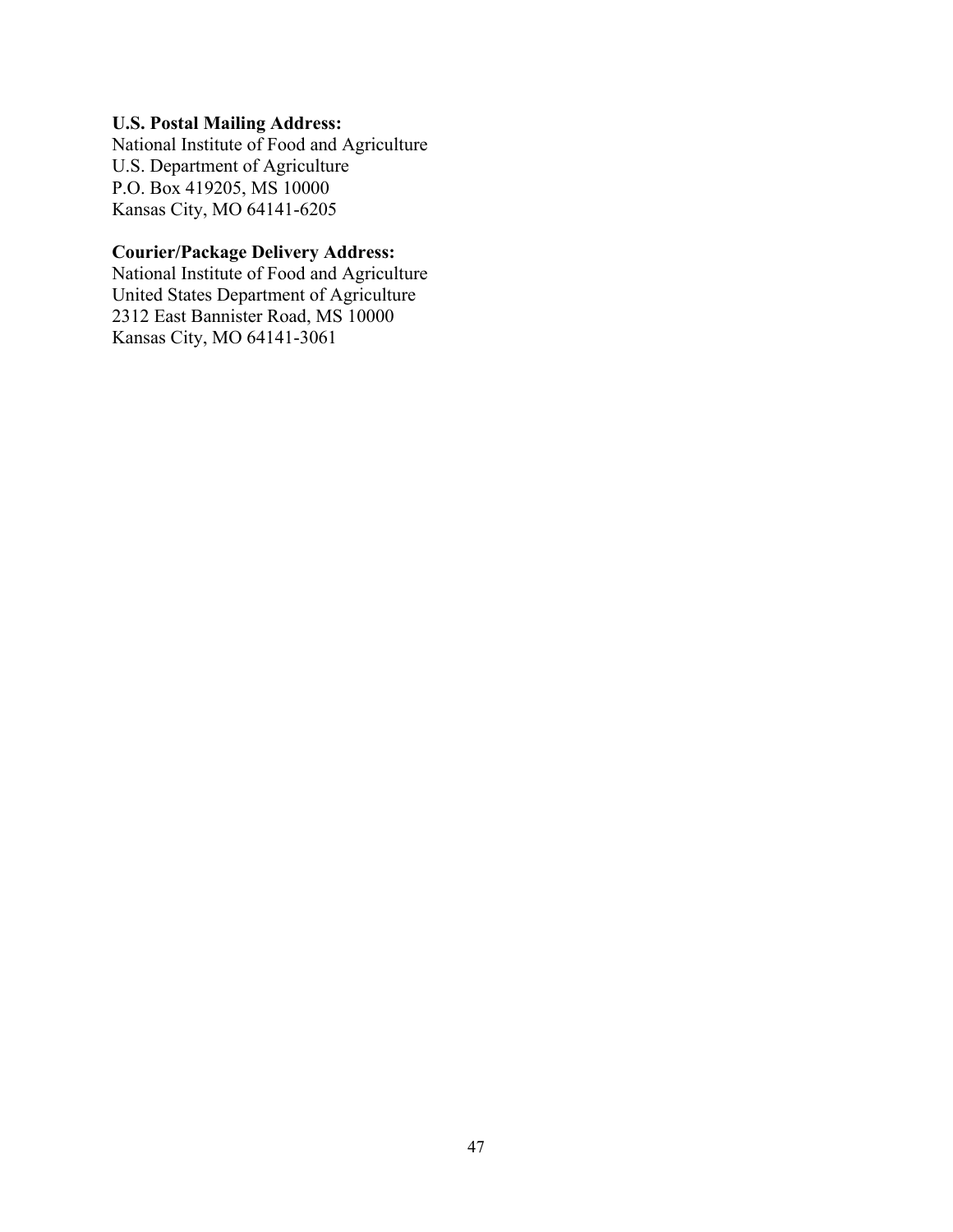<span id="page-47-0"></span>

| Name                                                               | Acronyms       |
|--------------------------------------------------------------------|----------------|
| Agriculture and Food Research Initiative                           | <b>AFRI</b>    |
| Assistance Listing (formerly known as Catalog of Federal Domestic  | AL (formerly   |
| Assistance)                                                        | CFDA)          |
| Authorized Representative                                          | <b>AR</b>      |
| Agricultural Research, Extension, and Education reform Act of 1998 | <b>AREERA</b>  |
| Coordinated Agricultural Project                                   | CAP            |
| <b>Catalog of Federal Domestic Assistance</b>                      | <b>CFDA</b>    |
| Center of Excellence                                               | <b>COE</b>     |
| Cooperative Research and Development Agreement                     | <b>CRADA</b>   |
| Data Management Plan                                               | <b>DMP</b>     |
| General & Administrative                                           | (G&A)          |
| Historically Underutilized Business Zone                           | <b>HUBZone</b> |
| <b>Limited Liability Company</b>                                   | <b>LLC</b>     |
| National Institute of Food and Agriculture                         | <b>NIFA</b>    |
| Project Director                                                   | <b>PD</b>      |
| Principal Investigator                                             | PI             |
| <b>Request for Application</b>                                     | <b>RFA</b>     |
| <b>Research and Development</b>                                    | R/R&D          |
| Research, Education, and Economics                                 | <b>REE</b>     |
| <b>Small Business Concern</b>                                      | <b>SBC</b>     |
| United States Department of Agriculture                            | <b>USDA</b>    |
| Venture capital operating companies                                | <b>VCOC</b>    |

# **APPENDIX II: GLOSSARY OF TERMS**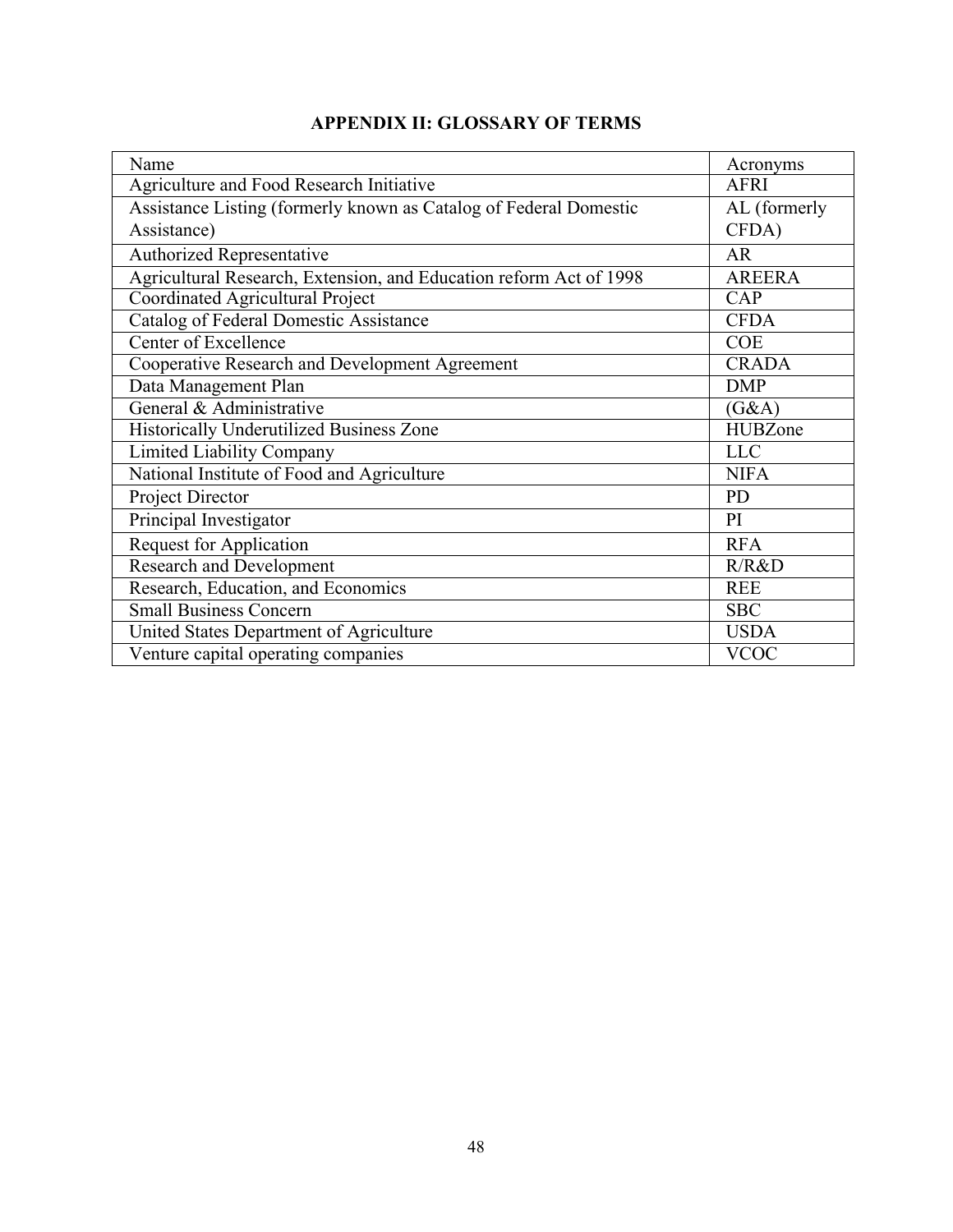#### **APPENDIX III: DEFINITIONS**

#### Refer to [7 CFR 3430 Competitive and Noncompetitive Non-formula Federal Assistance](https://www.ecfr.gov/current/title-7/subtitle-B/chapter-XXXIV/part-3430)  Programs – [General Award Administrative Provisions](https://www.ecfr.gov/current/title-7/subtitle-B/chapter-XXXIV/part-3430) for additional definitions.

#### Ad hoc Reviewers:

Experts or consultants qualified by training and experience in particular scientific or technical fields to render expert advice on the scientific technical merit of the grant applications in those fields. They review on an individual basis one or several of the eligible applications submitted to this program in their area of expertise and who submit to the Department written evaluations of such applications.

#### Affiliate:

As set forth in 13 CFR Part 121—Small Business Size Regulations, §121.103. Further information about SBA's affiliation rules and a guide on affiliation is available at [SBIR](https://www.sbir.gov/registration) [STTR](https://www.sbir.gov/registration) and Size [Standards.](https://www.sba.gov/federal-contracting/contracting-guide/size-standards)

#### Applicant:

The organizational entity that, at the time of award, will qualify as a small business concern and that submits a grant application for a funding agreement under the SBIR program.

#### Authorized Departmental Officer:

The Secretary or any employee of the Department who has the authority to issue or modify grant instruments on behalf of the Secretary.

#### Authorized Organizational Representative:

The president, director, chief executive officer or other designated official of the applicant organization who has the authority to commit the resources of the organization, also referred to as the AR.

#### Budget Period:

Interval of time into which the project period is divided for budgetary and reporting purposes.

#### Commercialization:

The process of developing marketable products, processes, technologies, or services and the production and delivery (whether by the originating party or others) of the products, processes, technologies, or services for sale to or use by the Federal government or commercial markets.

#### Continuation Award:

An award instrument by which NIFA agrees to support a specified level of effort for a predetermined period with a statement of intention to provide additional support at a future date; subject to satisfactory performance, the availability of funds, and support is in the best interest of the federal government and the public.

#### Commercialization:

The process of developing marketable products, processes, technologies, or services and the production and delivery (whether by the originating party or others) of the products, processes, technologies, or services for sale to or use by the Federal government or commercial markets.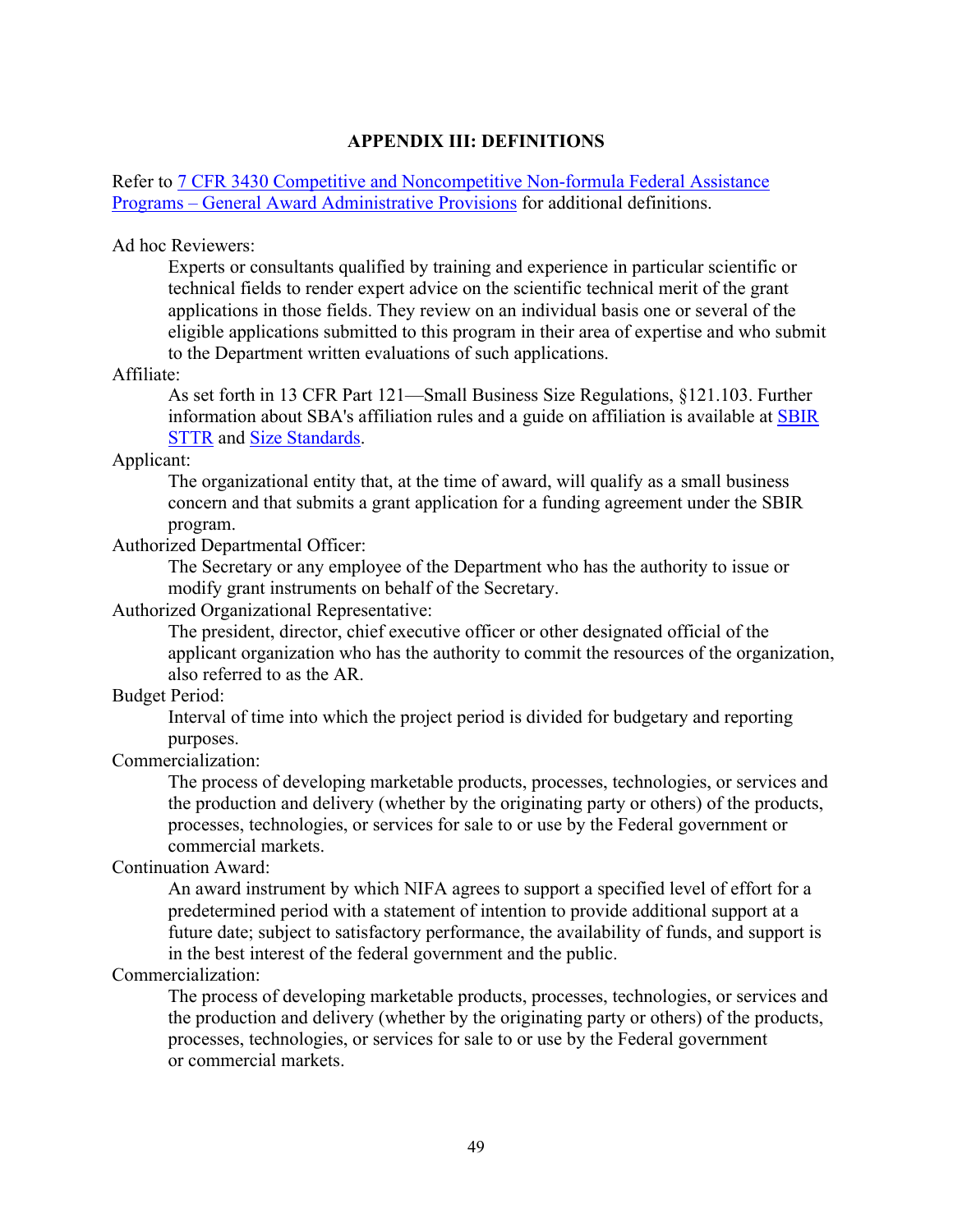Covered Small Business Concern:

A small business that is not majority-owned by multiple VCOCs, hedge funds, or private equity firms on the date on which it submits an application in response to a solicitation under the SBIR program or on the date of the SBIR award.

Cooperative Research and Development Agreement:

A legal agreement between a federal agency and one or more non- federal parties. Purpose is to foster federal/private collaborations to bring new technology to the marketplace. Used Federal government wide. Allows non-federal party the right to negotiate an exclusive license to CRADA inventions.

Direct Costs:

Costs that occur in direct support of a single project or that can be clearly identified, segregated, and billed directly to the project via the companies' accounting system.

Essentially Equivalent Work:

Occurs when (1) substantially the same research is proposed for funding in more than one grant application submitted to the same Federal agency; (2) substantially the same research is submitted to two or more different Federal agencies for review and funding consideration; or (3) a specific research objective and the research design for accomplishing an objective are the same or closely related in two or more applications or awards, regardless of the funding source.

Fee:

The amount of profit a company will receive from the grant.

Funding Agreement:

Any contract, grant, or cooperative agreement entered into between any Federal agency and any small business concern for the performance of experimental, developmental or research work, including products or services funded in whole or in part by the Federal Government.

Grant:

A financial assistance mechanism providing money, property or both to an eligible entity to carry out the approved project or activity, and substantial programmatic involvement by Government is not anticipated.

Grantee:

The small business concern designated in the grant award document as the responsible legal entity to whom the grant is awarded under this part, also referred to as an "awardee."

Historically Underutilized Business Zone:

A small business concern meeting the following criteria:

- 1. Located in a "historically underutilized business zone" or HUBZone area located in one or more of the following:
	- a) A qualified census tract (as defined in section  $42(d)(5)(C)(i)(l)$  of the Internal Revenue Code of 1986);
	- b) A qualified "non-metropolitan county" (as defined in section  $143(k)(2)(B)$  of the Internal Revenue Code of 1986); or
	- c) On an Indian Reservation- Land within the boundaries of a federally recognized Indian Reservation.
- 2. Owned and controlled by one or more U.S. Citizens; and
- 3. At least 35 percent of its employees must reside in a HUBZone.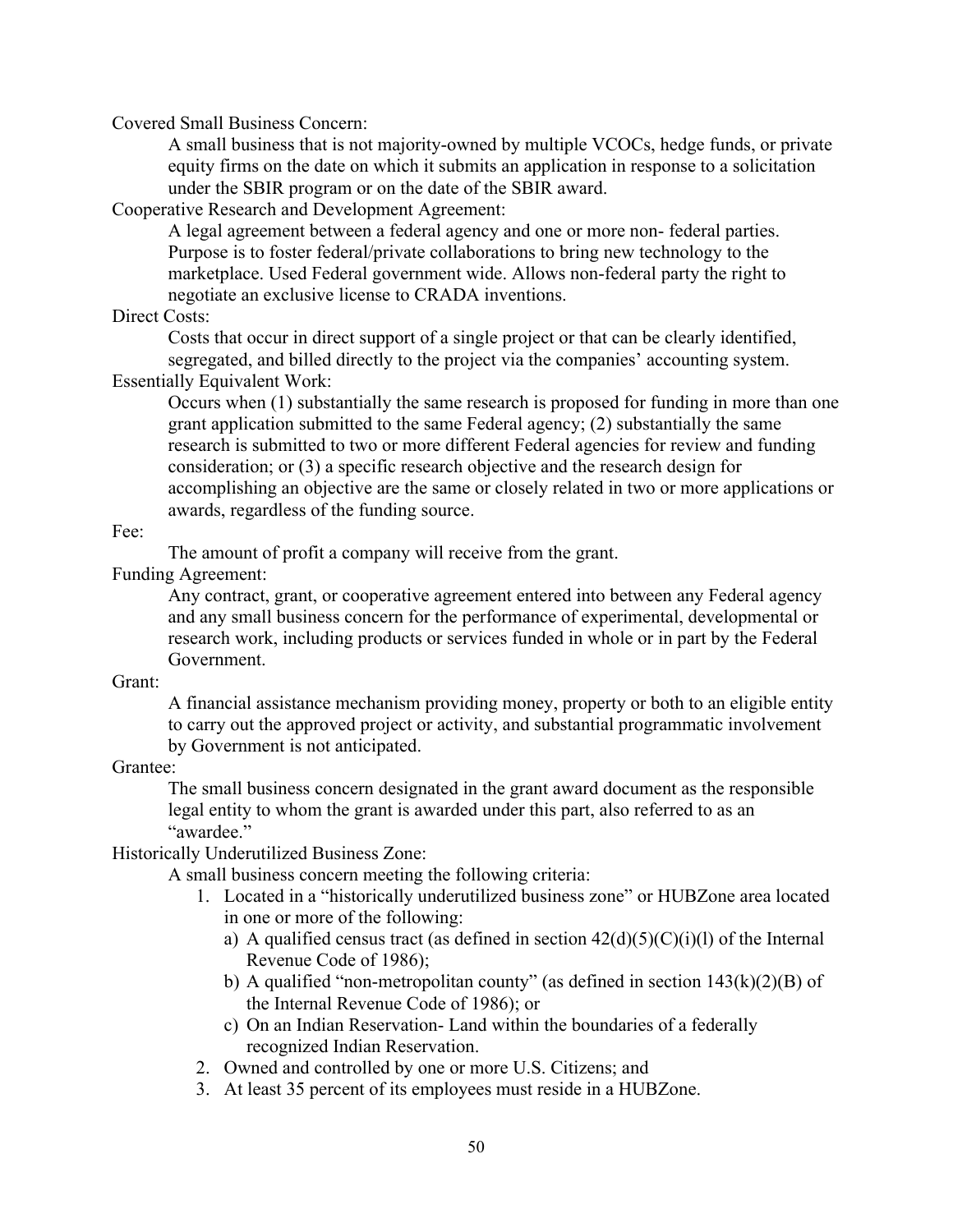#### Indirect Costs:

Costs which occur in support of more than one objective and therefore cannot be identified readily and specifically with a particular project, often called overhead, F&A, or G&A.

#### Innovation:

A new or improved item having marketable potential including (1) development of new technologies; (2) refinement of existing technologies; or (3) development of new applications for existing technologies.

#### Intellectual Property:

The separate and distinct types of intangible property that are referred to collectively as "intellectual property," including but not limited to: patents, trademarks, copyrights, trade secrets, SBIR technical data (as defined in this section), ideas, designs, know-how, business, technical and research methods, other types of intangible business assets, and all types of intangible assets either proposed or generated by a small business concern as a result of its participation in the SBIR program.

#### Joint Venture:

An association of concerns with interests in any degree or proportion by way of contract expresses or implied, consorting to engage in and carry out a single specific business venture for joint profit, for which purpose they combine their efforts, property, money, skill or knowledge, but not on a continuing or permanent basis for conducting business generally. A joint venture is viewed as a business entity in determining power to control its management.

#### Manufacturing Related:

Encompasses improvements in existing methods or processes as well as wholly new processes, machines, or systems. Four main areas include:

- 1. Unit process level technologies that create or improve manufacturing processes, including:
	- a) Fundamental improvements in existing manufacturing processes that deliver substantial productivity, quality, or environmental benefits; or
	- b) Development of new manufacturing processes, including new materials, coatings, methods, and associated practices.
- 2. Machine level technologies that create or improve manufacturing equipment, including:
	- a) Improvements in capital equipment that create increased capability, such as accuracy or repeatability, increased capacity through productivity improvements or cost reduction or increased environmental efficiency, such as safety, energy efficiency and, environmental impact; or
	- b) New apparatus and equipment for manufacturing, including additive and subtractive manufacturing, deformation and molding, assembly and test, semiconductor fabrication, and nanotechnology.
- 3. Systems level technologies for innovation in the manufacturing enterprise, including:
	- a) Advances in controls, sensors, networks, and other information technologies that improve the quality and productivity of manufacturing cells, lines, systems, and facilities;
	- b) Innovation in extended enterprise functions critical to manufacturing, such as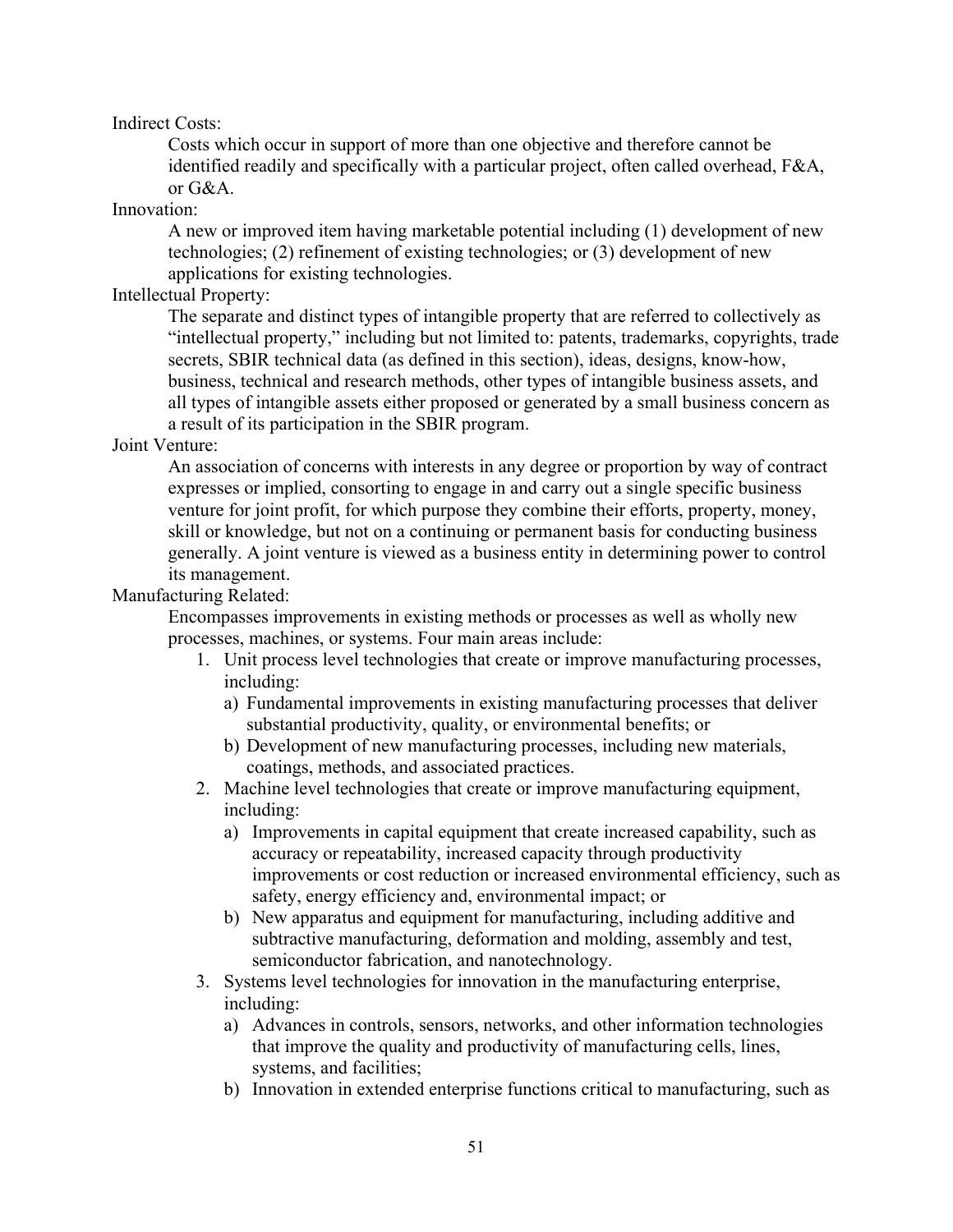quality systems, resource management, supply change integration and distribution, scheduling, and tracking; or

- c) Technologies that enable integrated and collaborative product and process development, including computer- aided and expert systems for design, tolerance development, process and materials selection, life cycle cost estimation, rapid prototyping, and tooling.
- 4. Environment or societal level technologies that improve workforce abilities, productivity, and manufacturing competitiveness, including:
	- a) Technologies for improved workforce health and safety, such as human factors and ergonomics; or
	- b) Technologies that aid and improve workforce manufacturing skill and technical excellence, such as educational systems incorporating improved manufacturing knowledge and instructional methods.

Matching:

The process through which a grant recipient matches awarded USDA funds with cash and in-kind contributions on a dollar-for-dollar basis. The matching funds must derive from non-Federal sources.

#### New Application:

An application not previously submitted to a program.

Outcome:

The measure of long-term, eventual, program impact

Output:

The measures of near-term program impact.

Peer Review Group:

Experts or consultants, qualified by training and experience in particular scientific or technical fields to give expert advice on the scientific and technical merit of grant applications to those fields, who assemble as a group to discuss and evaluate all of the eligible applications submitted to this program in their area of expertise.

Program Solicitation:

A formal request for applications whereby a Federal agency notifies the small business community of its R/R&D needs and interests in broad and selected areas, as appropriate to the agency, as appropriate to the agency, and requests applications from small business concerns in response to these needs and interests.

Project Director / Principal Investigator:

An individual designated by the applicant to provide the scientific and technical direction to a project supported by the funding agreement.

Prototype:

A model of something to be further developed, which includes designs, protocols, questionnaires, software, and devices.

Project Period:

The proposed duration of Phase II projects will not normally exceed twenty-four (24) months, except in special, justified circumstances. Where a proposed research project requires more than twenty-four months to complete Phase II, a longer project period, not to exceed thirty-six (36) months, may be requested. An applicant of a Phase II project with an anticipated duration beyond twenty-four months should specify and justify the length of duration in the application at the time of its submission to USDA/NIFA.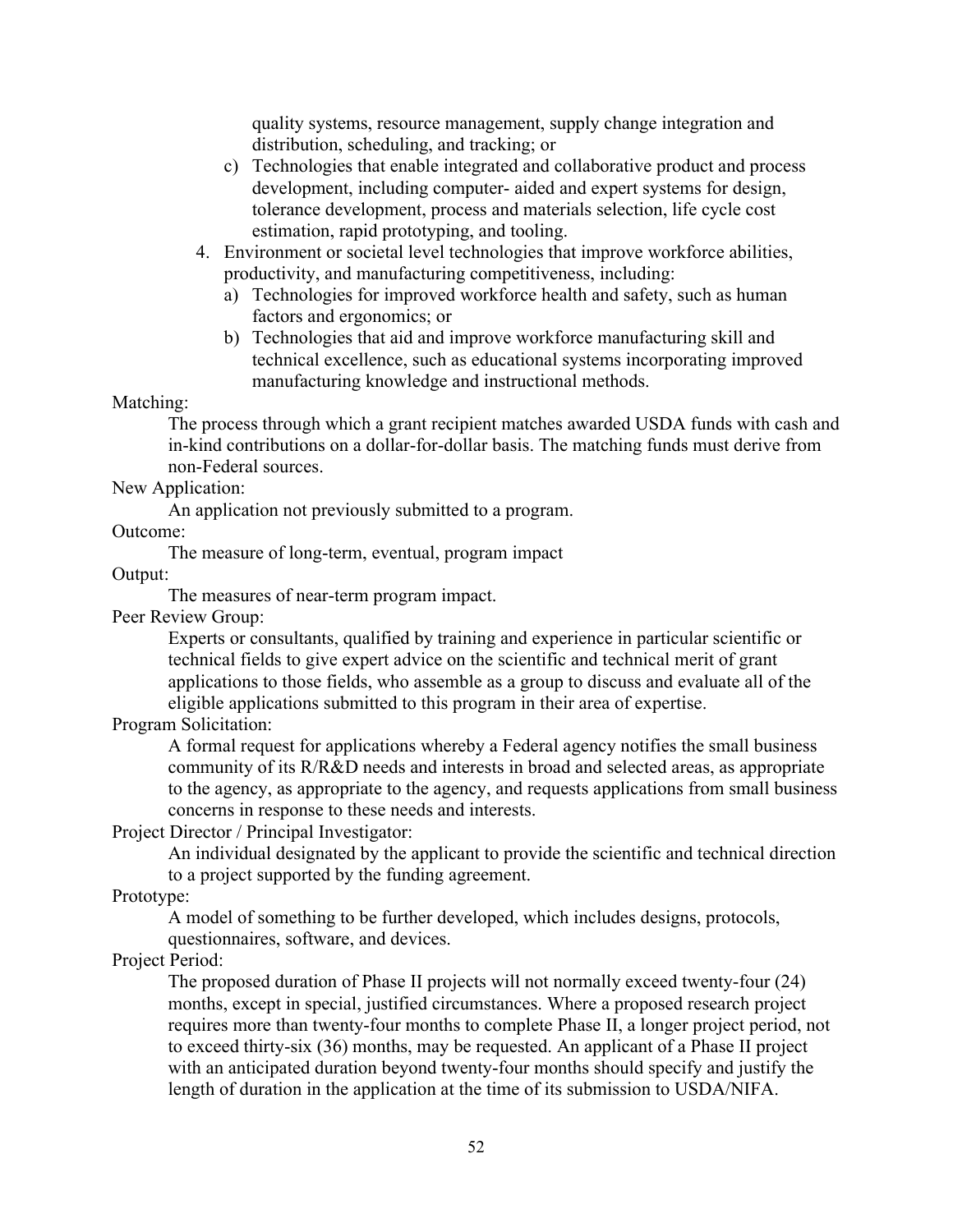Renewal Application:

A project application that seeks additional funding for a project beyond the period that was approved in an original or amended award.

Research or Research and Development:

R/R&D activity is:

- 1. A systematic, intensive study directed toward greater knowledge or understanding of the subject studied;
- 2. A systematic study directed at applying new knowledge to meet a recognized need; or
- 3. A systematic application of knowledge toward the production of useful materials, devices and systems or methods, including design, development, and improvement of prototypes, and new processes to meet specific requirements.

Research Project Grant:

The award by the Department of funds to a grantee to assist in meeting the costs of conducting for the benefit of the public an identified project, which is intended and designed to establish, discover, elucidate, or confirm information or the underlying mechanisms relating to a research topic area identified in the annual solicitation of applications.

Resubmitted Application:

A previously submitted project application that was not funded.

Resubmitted Renewal Application:

A project application that requests additional funding for a project beyond the original period of performance.

SBIR Participants:

Business concerns that have received SBIR awards or that have submitted SBIR applications.

SBIR Technical Data:

All data generated during the performance of an SBIR award.

SBIR Technical Data Rights:

The rights a small business concern obtains in data generated during the performance of any SBIR award that an awardee delivers to the Government during or upon completion of a federally funded project and to which the government receives a license.

#### Small Business Concern:

A concern that meets the requirements set forth in 13 CFR 121.702

Small Business Entity:

A small business entity is typically defined as a sole proprietorship, partnership,

corporation, and S corporation. An LLC is a business structure allowed by state statute.

SBIR:

Small Business Innovation Program

Small Farms:

Farms or ranches with less than \$250,000 in annual agricultural sales.

Mid-sized Farms:

Mid-sized farms are farms or ranches with less than \$500,000 in annual agricultural sales. Socially and Economically Disadvantaged Small Business Concern:

A socially and economically disadvantaged small business concern is one:

1. Which is at least 51 percent owned by (i) an Indian tribe or a native Hawaiian